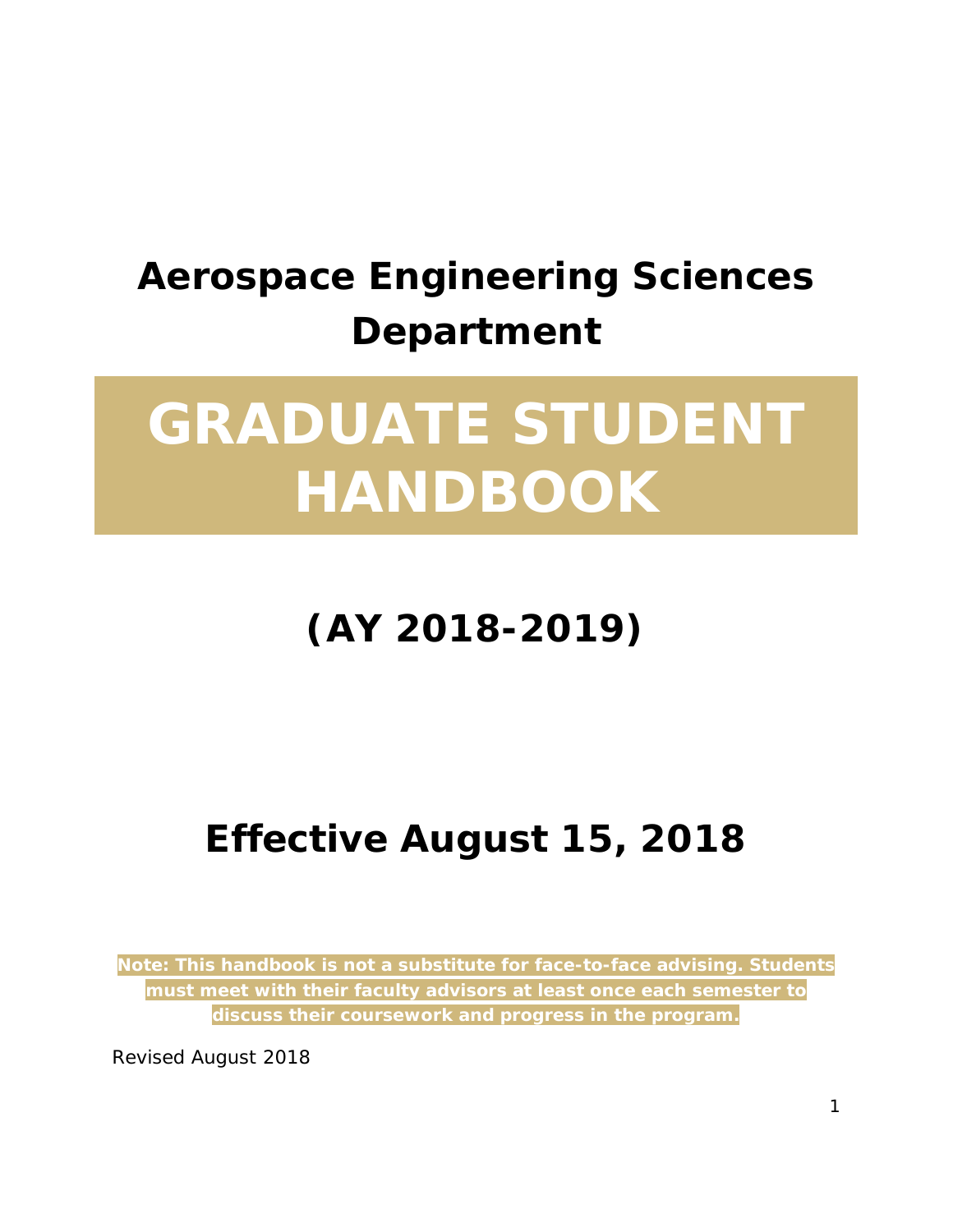#### <span id="page-1-0"></span>**Foreword**

Aerospace Engineering Sciences (AES) is one of the top aerospace engineering departments in the nation. Aerospace engineers work on Earth and in space not only to extend frontiers but also to understand more fully and to preserve our terrestrial environment. Few fields offer more exciting and diverse careers: becoming an astronaut (fifteen CU graduates to date have become astronauts), designing the next generation of aircraft and spacecraft, monitoring our global habitat via remote sensing from space, and helping to develop environmentally clean energy and transportation systems.

Teaching and research address both the challenges and the opportunities facing the aerospace engineering profession today. Graduate students, research staff and faculty work together on a wide range of research topics: aerodynamics and fluid mechanics; aerospace design and system engineering; astrodynamics and orbital mechanics; atmospheric, oceanic and space sciences; bioastronautics; computational and analytic methods; satellite-based global positioning/timing technology; remote sensing; structures, materials and structural dynamics; systems and control; and thermodynamics and propulsion.

Nearby government and industrial laboratories enhance the rich research environment of the University of Colorado. Local aerospace firms or their divisions include Ball Aerospace, Lockheed-Martin, Hughes, Raytheon, Loral, and TRW. Nearby government laboratories include the National Center for Atmospheric Research (NCAR), the Environmental Research Laboratories of the National Oceanic and Atmospheric Administration (NOAA), the National Renewable Energy Laboratory (NREL), and the National Institute of Standards and Technology (NIST).

In addition to the rules set forth in this Graduate Handbook, all students are also subject to the rules and provisions required by the University of Colorado Graduate School. The Graduate School Rules appear at:

[https://www.colorado.edu/graduateschool/sites/default/files/attached](https://www.colorado.edu/graduateschool/sites/default/files/attached-files/graduate_school_rules_6.9.18.pdf)[files/graduate\\_school\\_rules\\_6.9.18.pdf](https://www.colorado.edu/graduateschool/sites/default/files/attached-files/graduate_school_rules_6.9.18.pdf)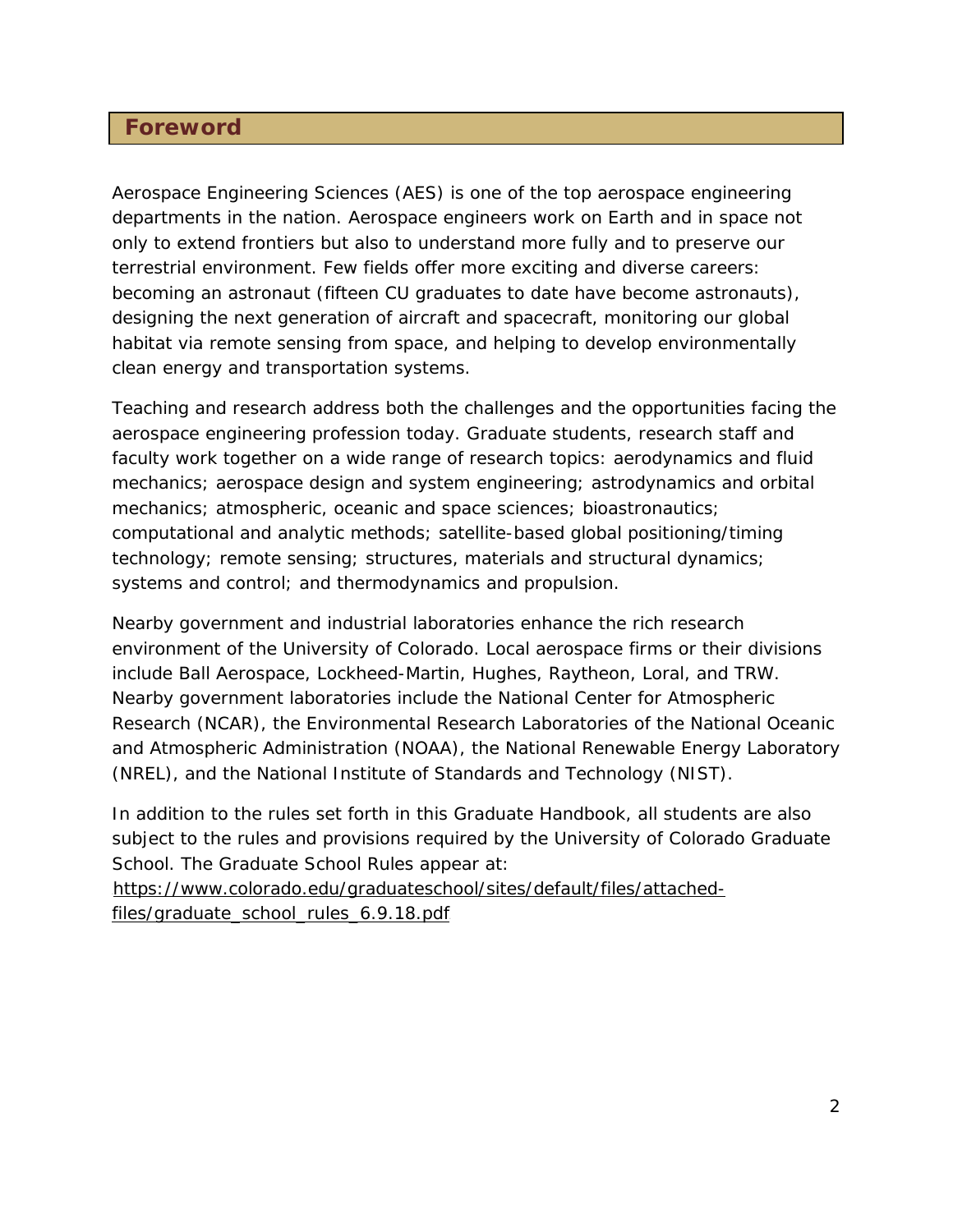## <span id="page-2-0"></span>**Table of Contents**

| YEARS 2-3 - Preparation for the Comprehensive Exam and Admission to  |  |
|----------------------------------------------------------------------|--|
| YEARS 3 and beyond - Dissertation Research, Professional Training, & |  |
|                                                                      |  |
|                                                                      |  |
|                                                                      |  |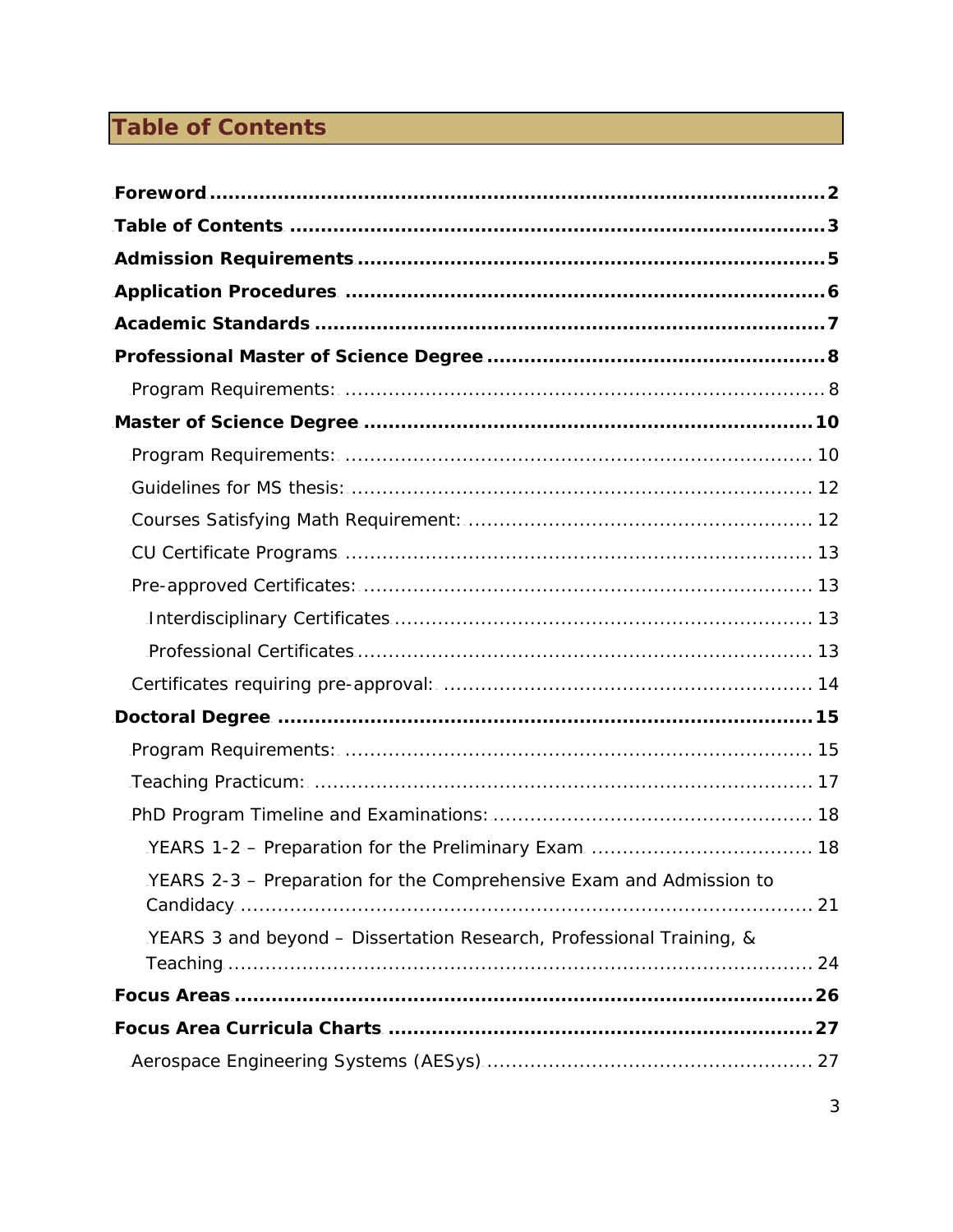| Astrodynamics and Satellite Navigation Systems (ASN) 32                |  |
|------------------------------------------------------------------------|--|
|                                                                        |  |
|                                                                        |  |
|                                                                        |  |
|                                                                        |  |
|                                                                        |  |
|                                                                        |  |
| Certificate in Astrodynamics and Satellite Navigation Systems (ASN) 43 |  |
|                                                                        |  |
|                                                                        |  |
|                                                                        |  |
|                                                                        |  |
|                                                                        |  |
|                                                                        |  |
|                                                                        |  |
| Expectations for Students Working on Appointment 48                    |  |
|                                                                        |  |
|                                                                        |  |
| Disagreements between a student and faculty member:  49                |  |
|                                                                        |  |
|                                                                        |  |
|                                                                        |  |
|                                                                        |  |
|                                                                        |  |
|                                                                        |  |
|                                                                        |  |
|                                                                        |  |
|                                                                        |  |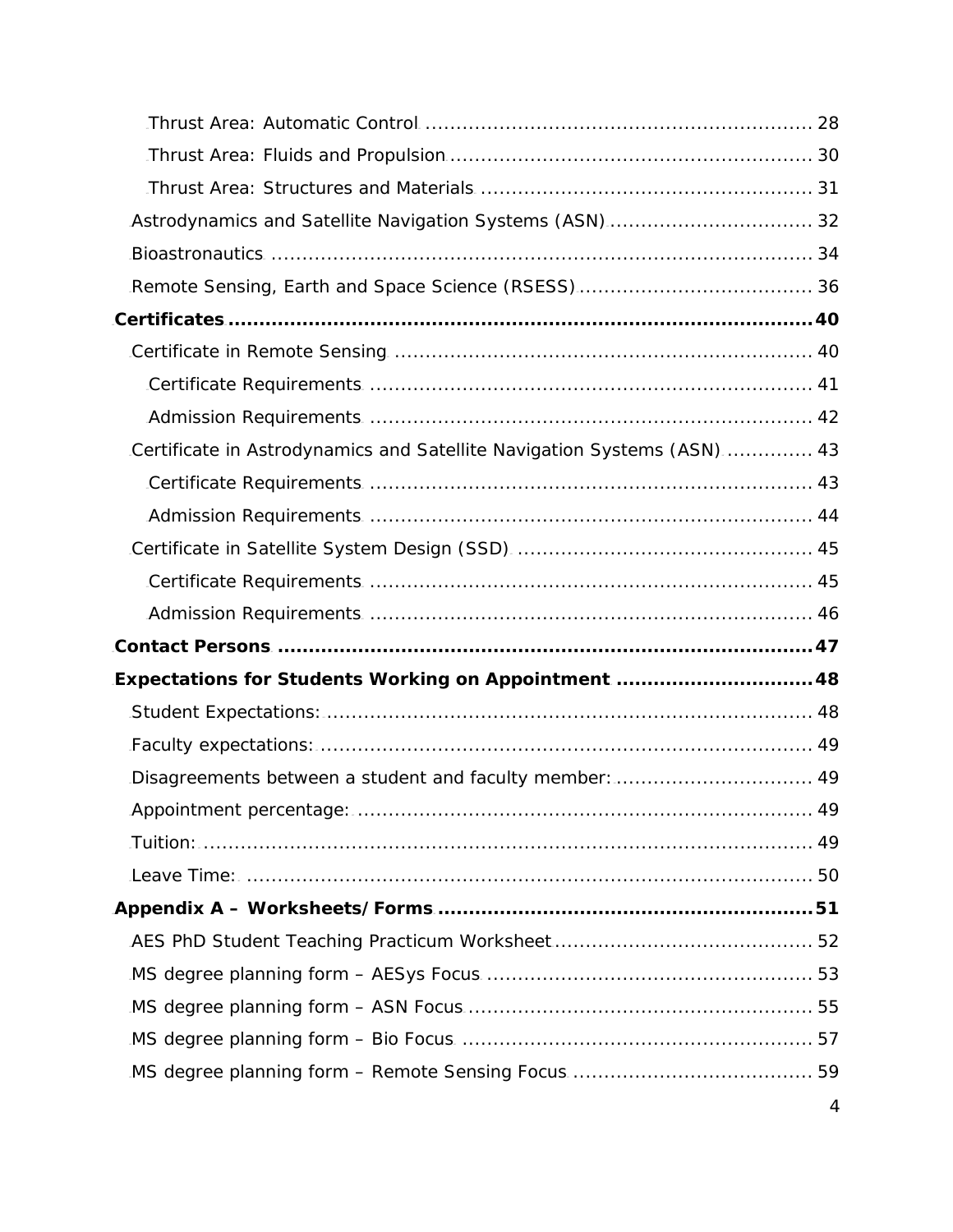## <span id="page-4-0"></span>**Admission Requirements**

An applicant may be admitted to the Graduate School as either a regular degree student or a provisional degree student. For acceptance into the Department of Aerospace Engineering Sciences, the following requirements must be met.

Aerospace Engineering Sciences at CU-Boulder has established minimum standards for graduate admission. Applicants must:

- 1. Have undergraduate courses in calculus, linear algebra, and differential equations.
- 2. Have two semesters of undergraduate calculus-based physics.
- 3. Have at least two semesters of upper-division undergraduate courses in engineering or physics.
- 4. Hold a baccalaureate degree in engineering, science, or mathematics from an institution accredited by an agency recognized by the U.S. Department of Education, or have the equivalent.
- 5. Have an undergraduate grade point average of at least 3.40.
- 6. Provide official GRE scores. The minimum desired GRE scores are 157 verbal, 158 quantitative and 4.5 written analytical.

International students must provide documentation that they have the financial resources to support themselves for at least the first year in the program.

Students with undergraduate degrees in all areas of engineering are encouraged to apply. Students with undergraduate degrees in mathematics, physics, chemistry and other physical sciences are also encouraged to apply.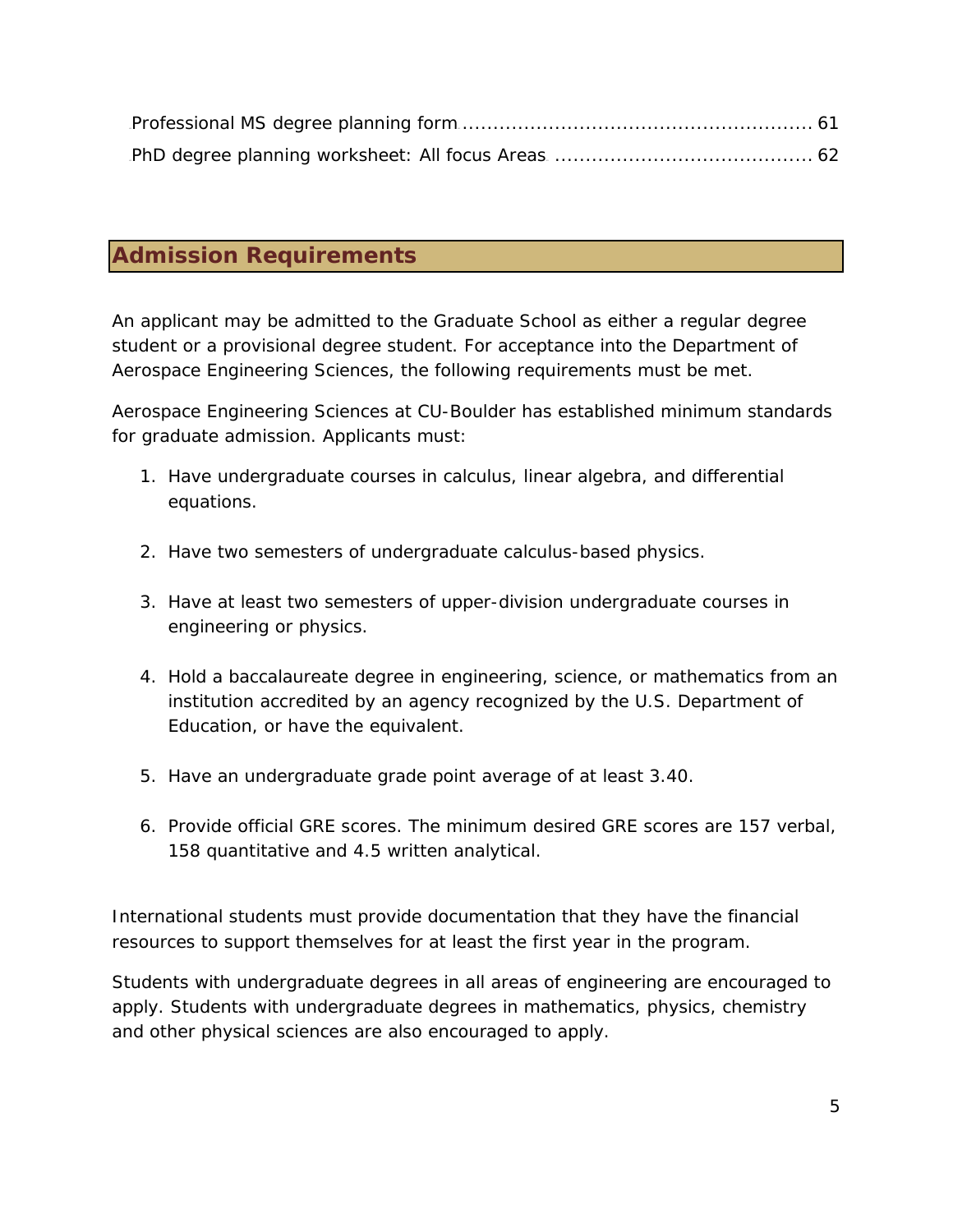## <span id="page-5-0"></span>**Application Procedures**

Graduate students are admitted into a specific focus area that provides research advising, financial support, and sets specialized admission and program requirements and recommendations for coursework within and outside the department. The four focus areas are:

- Aerospace Engineering Systems
- Astrodynamics and Satellite Navigation Systems
- Bioastronautics
- Remote Sensing, Earth and Space Science

Each focus area has defined the required characteristics of its successful graduates at the MS and PhD level, and defined the required and elective courses that support its educational program. See the focus area curricula charts appearing in this handbook for details.

An applicant for admission must present complete application materials that include:

- 1. The online graduate application (including focus area/subplan).
- 2. Official transcripts of **all** academic work completed to date, including study abroad and coursework for college credit completed in high school.
- 3. A \$60 nonrefundable application fee. The foreign application fee is \$80.
- 4. Four letters of recommendation.
- 5. Official test scores from the analytical, quantitative, and verbal sections of the Graduate Record Examination (GRE) taken within the past 5 years.

Applicants must submit the electronic application for admission available on the Colorado.edu website.

The application deadline for domestic applicants is JANUARY 10 for FALL semester, and OCTOBER 1 for SPRING semester. International applicants must apply by December 1 for FALL and September 1 for SPRING.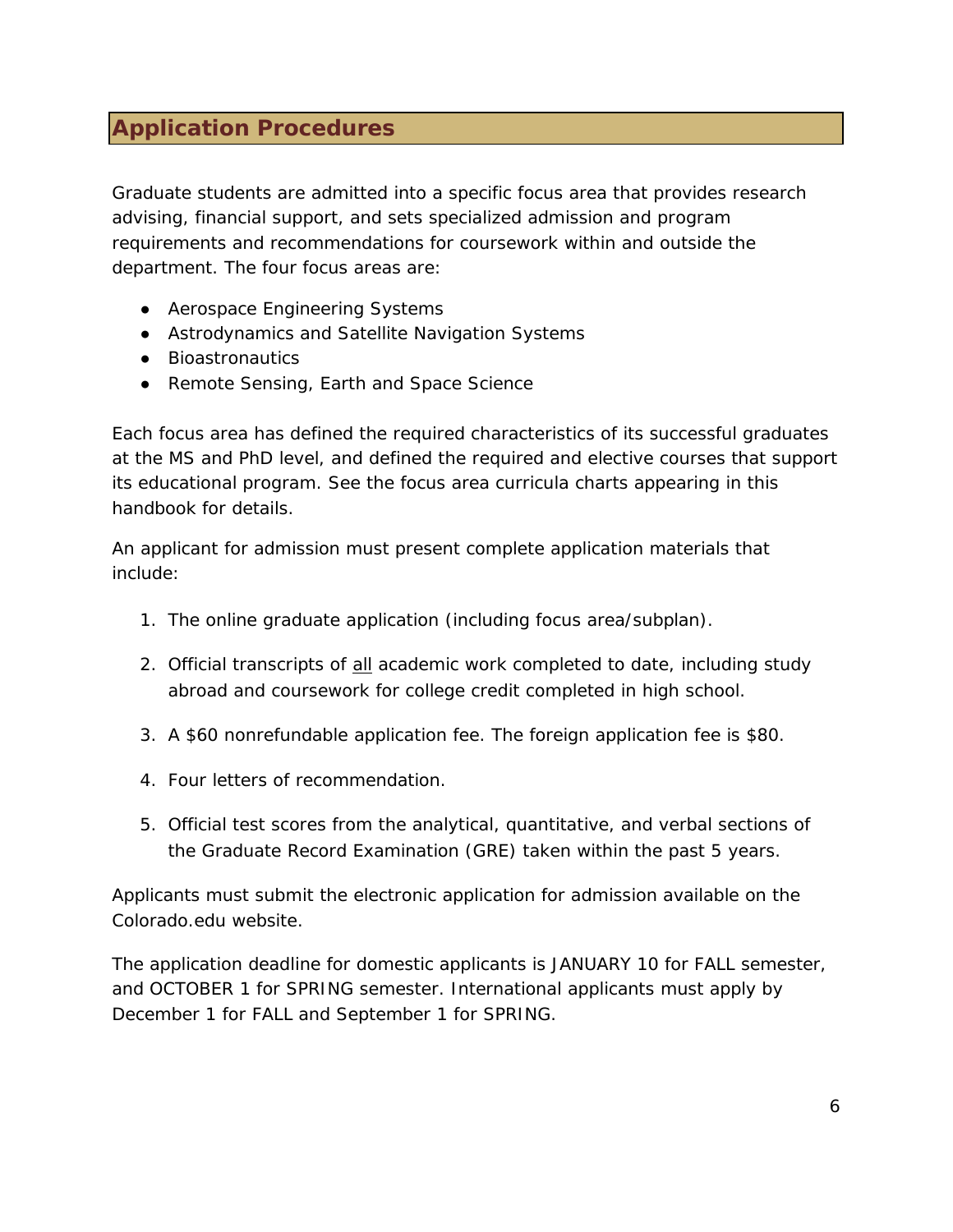## <span id="page-6-0"></span>**Academic Standards**

A master's degree student is required to maintain at least a B (3.00) average in all work attempted while enrolled in the Graduate School. Admission to PhD candidacy requires a 3.25 average. For both the master's degree and PhD, a course mark below B- is unsatisfactory and will not be counted toward fulfilling the minimum requirements for the degree.\*

A student, who fails to maintain a 3.00 grade point average or to make adequate progress toward completing a degree, as assessed by the student's academic/research advisor, will be subject to suspension or dismissal from the Graduate School upon consultation with the major department. The final decision on suspension or dismissal will be made by the dean of the Graduate School.

See the Graduate School Rules, [https://www.colorado.edu/graduateschool/sites/default/files/attached](https://www.colorado.edu/graduateschool/sites/default/files/attached-files/graduate_school_rules_6.9.18.pdf)[files/graduate\\_school\\_rules\\_6.9.18.pdf,](https://www.colorado.edu/graduateschool/sites/default/files/attached-files/graduate_school_rules_6.9.18.pdf) for additional information.

\*An incomplete (I) grade is given only when students, for documented reasons beyond their control, have been unable to complete course requirements in the semester enrolled. A substantial amount of work must have been satisfactorily completed before approval of such a grade is given. At the end of one year, and I grade given for a course that is not successfully completed or repeated is regarded as an F and shown as such on the student's transcript.

Students who wish to drop a course after the drop deadline must show that they were unable to drop the course during the posted deadlines due to documented reasons that were beyond their control.

Students should refer to the version of the Graduate Handbook in effect at the time of their matriculation for degree plan requirements. Students who are readmitted or continue on from the MS to the PhD program are subject to the handbook in effect at the time of their continuation start date.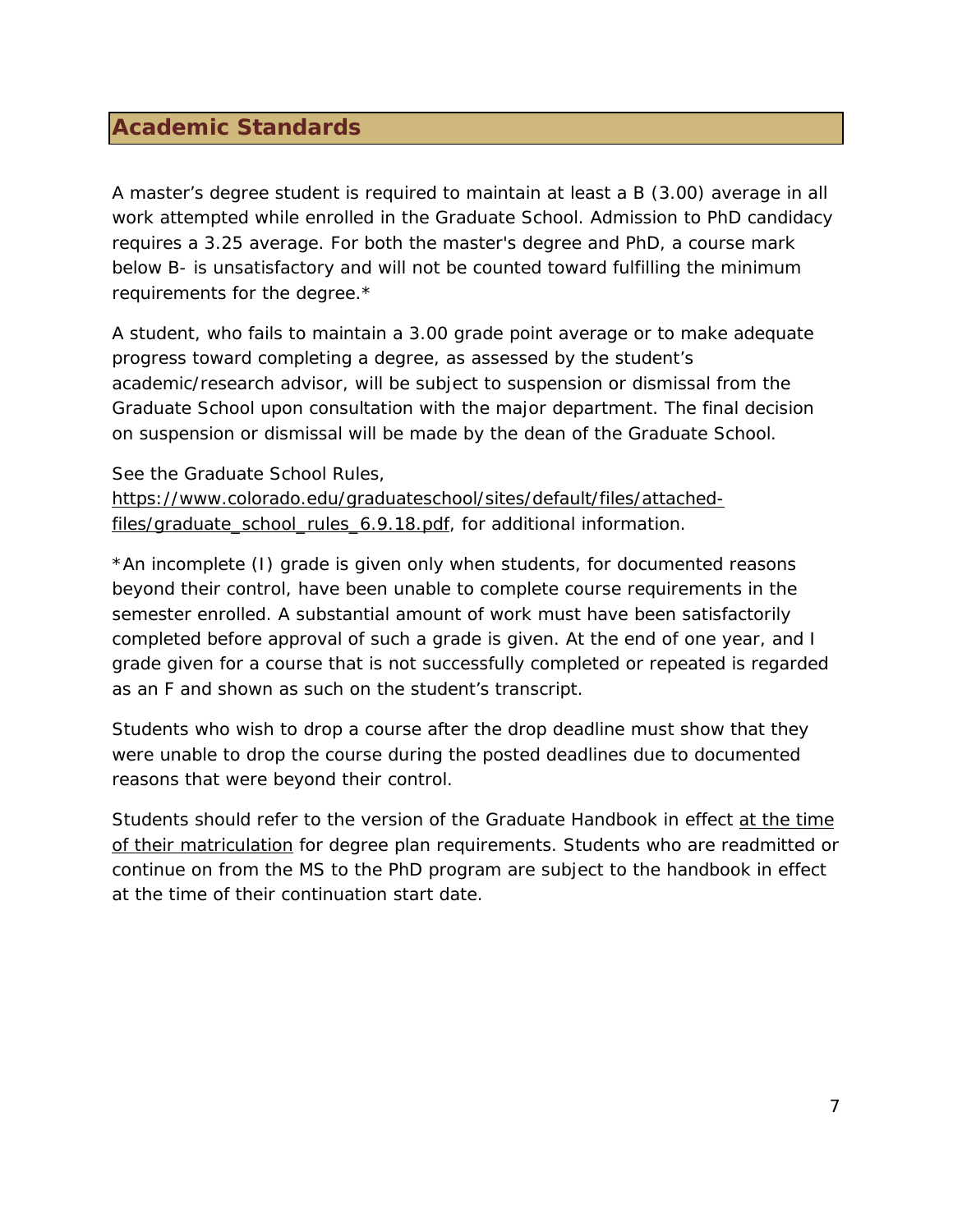## <span id="page-7-0"></span>**Professional Master of Science Degree**

Students may elect to enroll in a Professional Master of Science (MS) degree rather than a traditional Master of Science, typically for one of the following reasons:

- Distance Learning students are interested in a coursework-only program.
- International and non-resident students are seeking a more affordable degree option.
- A student desires a more flexible and customized degree program (e.g. incorporating business courses) and/or does not wish to follow a specific focus area curriculum.
- Professional Masters students are ineligible for research or teaching assistantships, and any other university funding such as university fellowships.

#### <span id="page-7-1"></span>**Program Requirements:**

- The Professional MS is a professional degree program requiring a total of 30 semester hours, at least 24 semester hours of which must be completed at the 5000 level or above, and at least 18 semester hours of which must be ASEN courses (Note: EMEN 5405 Fundamentals of Systems Engineering counts as an ASEN class).
- Up to 6 credits can be taken at the 4000 level in related engineering, math and science departments (ECEN, CVEN, MCEN, CHEN, CSCI, ATOC, ASTR, PHYS, MCDB, APPM, MATH, CHEM, IPHY, GEOL, ENVD). 4000 level ASEN courses are not counted toward the program.
- One of the approved math courses (3 semester hours) listed on page 13.
- Completion of all degree requirements within four years of the date of commencing coursework.
- Master's degree residence requirements can be met only by residence on the CU Boulder campus for two semesters or three summer sessions, or a combination of at least one semester and two summer sessions. Does not apply to distance learning students.
- Pass all courses with a grade of **B- or higher** and maintain a cumulative GPA of at least 3.0.

If a student is admitted on a provisional basis, a GPA of 3.25 must be maintained for each semester until 12 credit hours are completed, or the student will be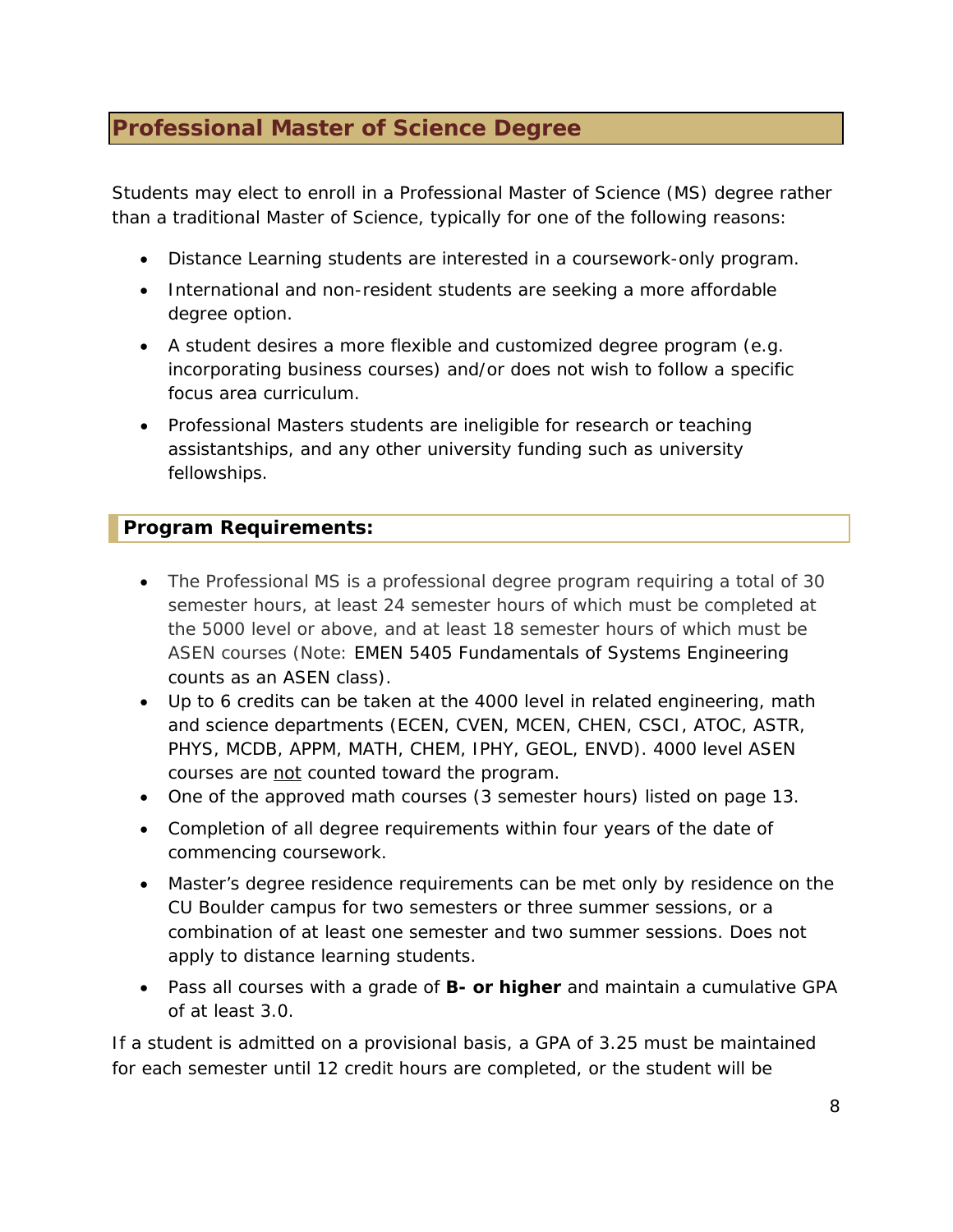suspended. Provisional students are required to take a minimum of 12 hours of graduate coursework over a period of 4 semesters. Additional conditions may be placed on a provisional student at the discretion of the department, to account for individual circumstances.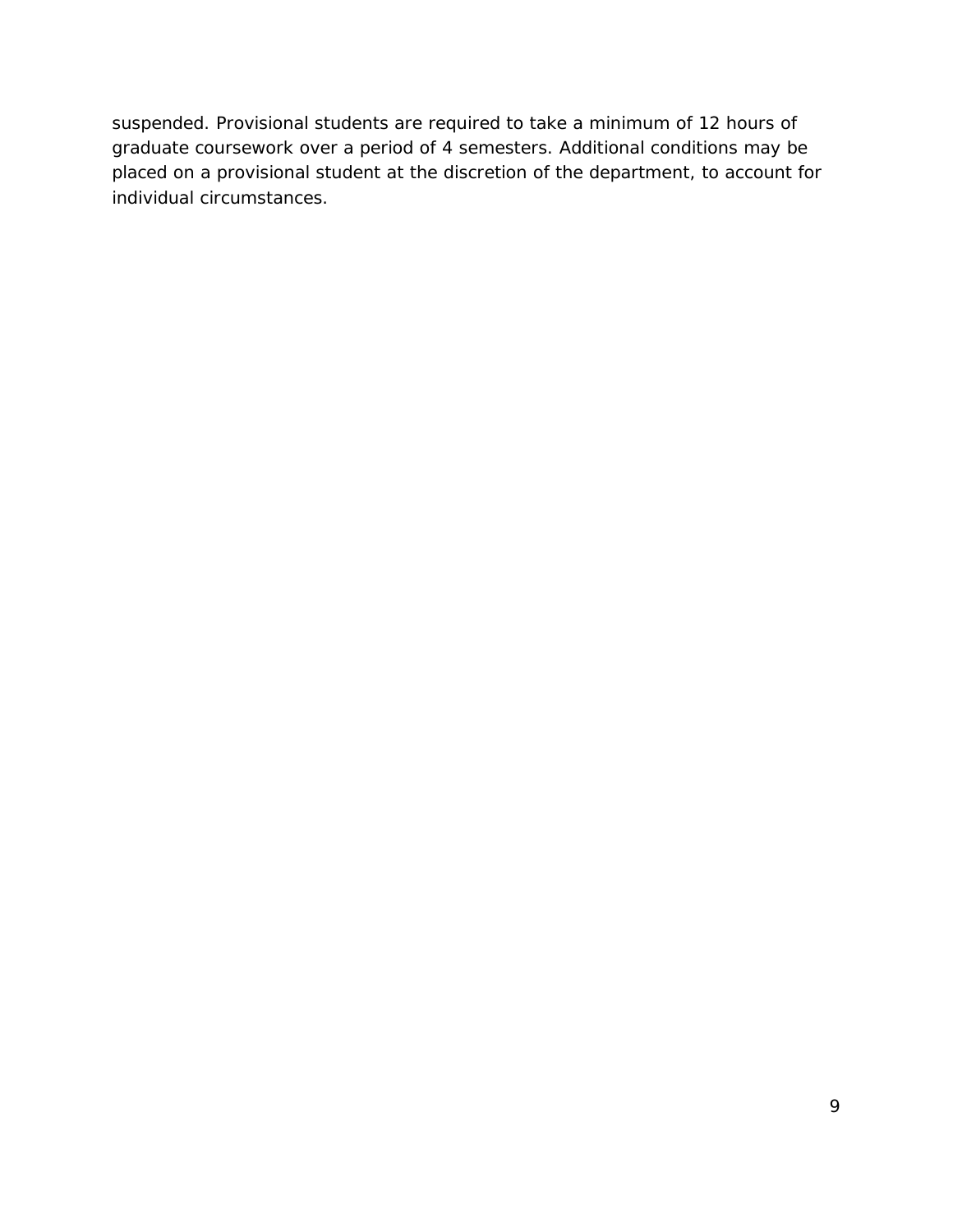#### <span id="page-9-1"></span><span id="page-9-0"></span>**Program Requirements:**

- A total of 30 semester hours (including courses, and thesis hours), at least 24 semester hours of which must be completed at the 5000 level or above, with 18 credits in ASEN (CU courses beginning with ASEN XXXX). Note: EMEN 5405 Fundamentals of Systems Engineering counts as an ASEN class.
- Up to 6 credits can be taken at the 4000 level in related engineering, math and science departments (ECEN, CVEN, MCEN, CHEN, CSCI, ATOC, ASTR, PHYS, MCDB, APPM, MATH, CHEM, IPHY, GEOL, ENVD). 4000 level ASEN courses are not counted toward the program.
- Two to four required courses (6-12 semester hours) as defined by the student's focus area must be taken in the student's primary focus/thrust area and one required course (3 semester hours) must be taken in a second focus/thrust area.
- One of the approved math courses (3 semester hours) listed on page 13.
- Seminar credits, even those earned in other disciplines, do not count toward the MS degree.
- Students must fulfill a graduate project requirement (6 credit hours) consisting of either: (1) MS thesis, (2) Graduate Projects I and II, or (3) required courses leading to an approved certificate (or completion of the dual ASEN/EMP degree)
- Graduate Projects (ASEN 5018/6028) is a two-semester course sequence designed to expose MS and PhD students to project management and systems engineering disciplines while working a complex aerospace engineering project as part of a project team. The course is also open to students in other engineering departments with the approval of the project professor. Graduate projects I and II is offered during the summer as a 6 credit course, and will count towards graduation requirements.
- Completion of all degree requirements within four years from the date of commencing coursework, normally completed in one to two years.
- Master's degree residence requirements can be met only by residence on the CU Boulder campus for two semesters or three summer sessions, or a combination of at least one semester and two summer sessions. Residence in this context refers to a student's registration for CU Boulder courses. This does not apply to distance learning students.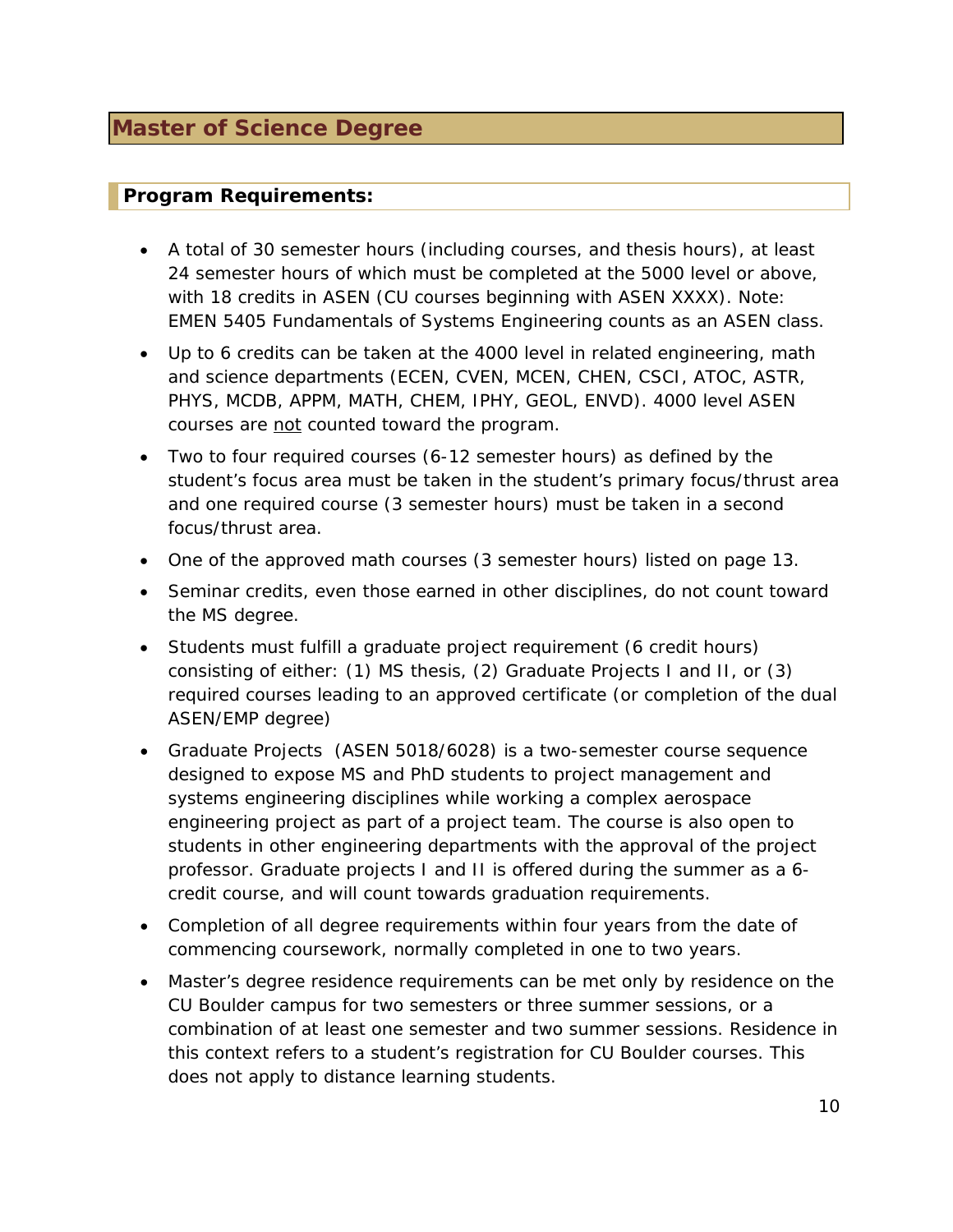• Pass all courses with a grade of B- or better, and maintain a cumulative GPA of 3.0 or better.

\*Pre-approval of certificate programs offered outside the department is required.

Some required graduate level courses have prerequisites. Students are expected to complete prerequisite materials before enrolling in these courses. For any course to be counted toward the MS degree requirements, the student must earn a grade of **B- or higher**.

Students in the BS/MS program must also meet the above requirements.

The specific implementation of these requirements and additional requirements for the MS degree in the Department of Aerospace Engineering Sciences are described in the focus area curricula section appearing later in this handbook.

Up to 9 credits from an incomplete MS program may be accepted for degree requirements; however, work already applied toward a graduate degree received from CU Boulder or another institution cannot be accepted for transfer toward another graduate degree at the same level at CU Boulder. For example, work already applied to meet requirements for a master's degree earned by a student cannot be used toward a second master's degree from CU. Also, undergraduate level credits cannot be transferred, including credits earned while in the BS program at CU and prior to matriculation into the masters or PhD programs. Transfer credit is any credit earned prior to matriculation into the graduate program. In addition, work completed for a doctoral degree may not be applied toward a subsequent master's degree. Extension work completed at another institution cannot be transferred; and correspondence work, except to make up deficiencies, is not recognized.

Up to 9 credits from the ACCESS and Be Boulder Anywhere (BBA) programs prior to matriculation will be accepted toward the MS degree. These credits do not have to be transferred, as they appear on the CU transcript. However, Continuing Education (non-degree) credits have to be transferred.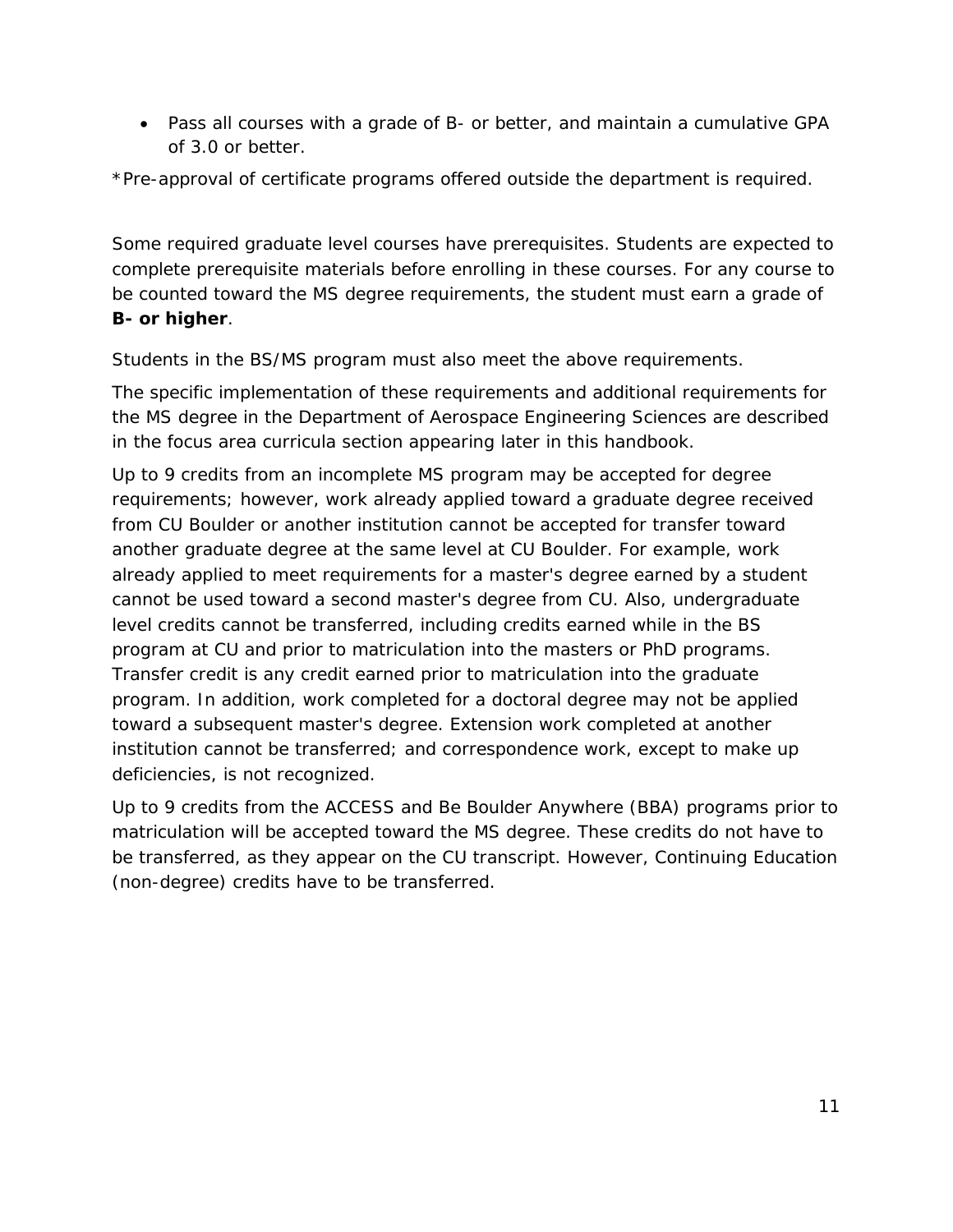#### <span id="page-11-0"></span>**Guidelines for MS thesis:**

The MS thesis must consist of original and independent research conducted by the graduate student under the supervision of the faculty advisor. The thesis topic must be related to the major field. The thesis must:

- 1. Represent the equivalent of 6 semester hours of coursework.
- 2. Comply in mechanical features with the University of Colorado Graduate School Thesis and Dissertation Specifications.
- 3. Be filed with the Graduate School by posted deadlines for the semester for which the degree is to be conferred.

The examination committee for the MS thesis will consist of three graduate faculty members.

See the Graduate School Rules,

[https://www.colorado.edu/graduateschool/sites/default/files/attached](https://www.colorado.edu/graduateschool/sites/default/files/attached-files/graduate_school_rules_6.9.18.pdf)[files/graduate\\_school\\_rules\\_6.9.18.pdf,](https://www.colorado.edu/graduateschool/sites/default/files/attached-files/graduate_school_rules_6.9.18.pdf) for additional information.

#### <span id="page-11-1"></span>**Courses Satisfying Math Requirement:**

| <b>Course</b>    | <b>Title</b>                                                         |
|------------------|----------------------------------------------------------------------|
| <b>Number</b>    |                                                                      |
| <b>ASEN 5227</b> | Aerospace Math                                                       |
| <b>ASEN 5307</b> | Engineering Data Analysis Methods (can be used to can be used to     |
|                  | meet only one curriculum-specific requirement, i.e. math or RSS core |
|                  | and RSS certificate.)                                                |
| <b>ASEN 5417</b> | Numerical Methods for Differential Equations                         |
| <b>ASEN 5044</b> | Statistical Estimation for Dynamical Systems (can be used to meet    |
|                  | only one curriculum-specific requirement, i.e. math or ASN core and  |
|                  | ASN certificate.)                                                    |
| <b>ASEN 5519</b> | Multi-Object Filtering Theory (Summer 2014) (Clark)                  |
| <b>ASEN 5519</b> | <b>Experimental Design and Statistical Methods</b>                   |
| <b>ASEN 6412</b> | Uncertainty Quantification (can be used to meet only one curriculum- |
|                  | specific requirement)                                                |
| <b>EMEN 5005</b> | Intro to Applied Statistical Methods                                 |
| <b>APPM</b>      | 4000, 5000, 6000, 7000 level courses                                 |
| <b>MATH</b>      | 4000, 5000, 6000, 7000 level courses                                 |
| <b>ECEN 5612</b> | Noise and Random Processes                                           |
| <b>ECEN 5632</b> | Theory and Application of Digital Filtering                          |
| <b>ECEN 5642</b> | Modern Methods of Spectral Estimation                                |
| <b>ECEN 5652</b> | Detection and Extraction of Signals from Noise                       |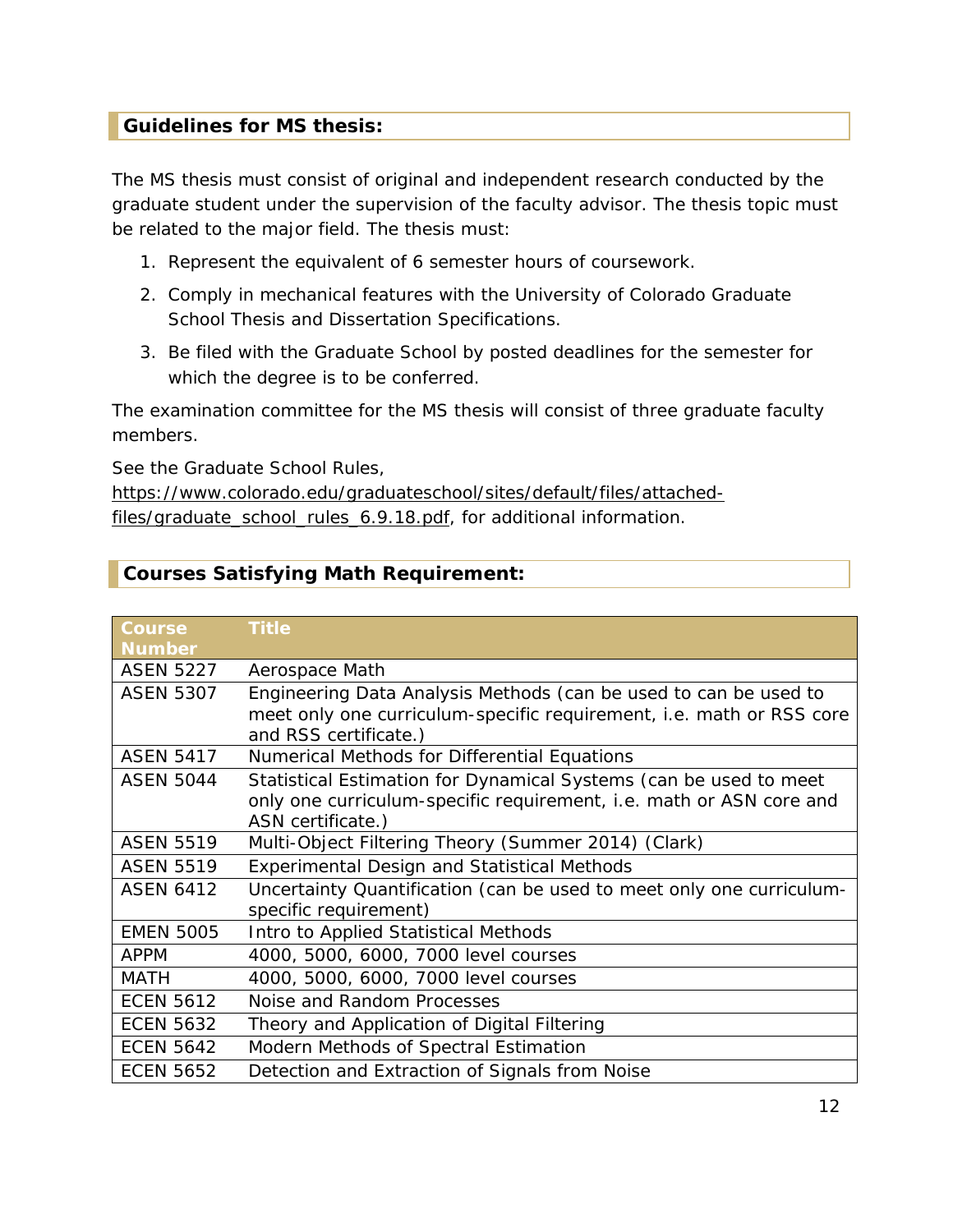### <span id="page-12-0"></span>**CU Certificate Programs**

#### **Some certificates, noted below, require prior departmental approval to meet the graduate projects requirement**.

In interdisciplinary certification programs, graduate students explore an interdisciplinary area while pursuing a master's or doctoral degree in a specific department. The students take classes outside their department and work with a faculty member affiliated with the program. Some programs also have research requirements. Professional certification programs allow professionals to pursue certification apart from degree completion. After completing the required work, students receive a certificate in the interdisciplinary field.

For detailed certificate information, See, <http://www.colorado.edu/prospective/graduate/academics/certificates.html>

#### <span id="page-12-1"></span>**Pre-approved Certificates:**

#### <span id="page-12-2"></span>**Interdisciplinary Certificates**

Some of the most popular certificate programs include the following. Please see the departments for additional programs.

- Astrodynamics and Satellite Navigation
- Atmospheric & Oceanic Sciences
- Environment, Policy and Society
- Oceanography
- Satellite System Design
- Remote Sensing (Modified for RSESS MS students)

#### <span id="page-12-3"></span>**Professional Certificates**

Electrical and Computer Engineering:

- Embedded Systems
- [Energy](http://ece.colorado.edu/%7Epwrelect/book/CEdCourses.html) Communication Networks
- [Wireless](http://ece.colorado.edu/%7Eswengctf/) Networks and Technologies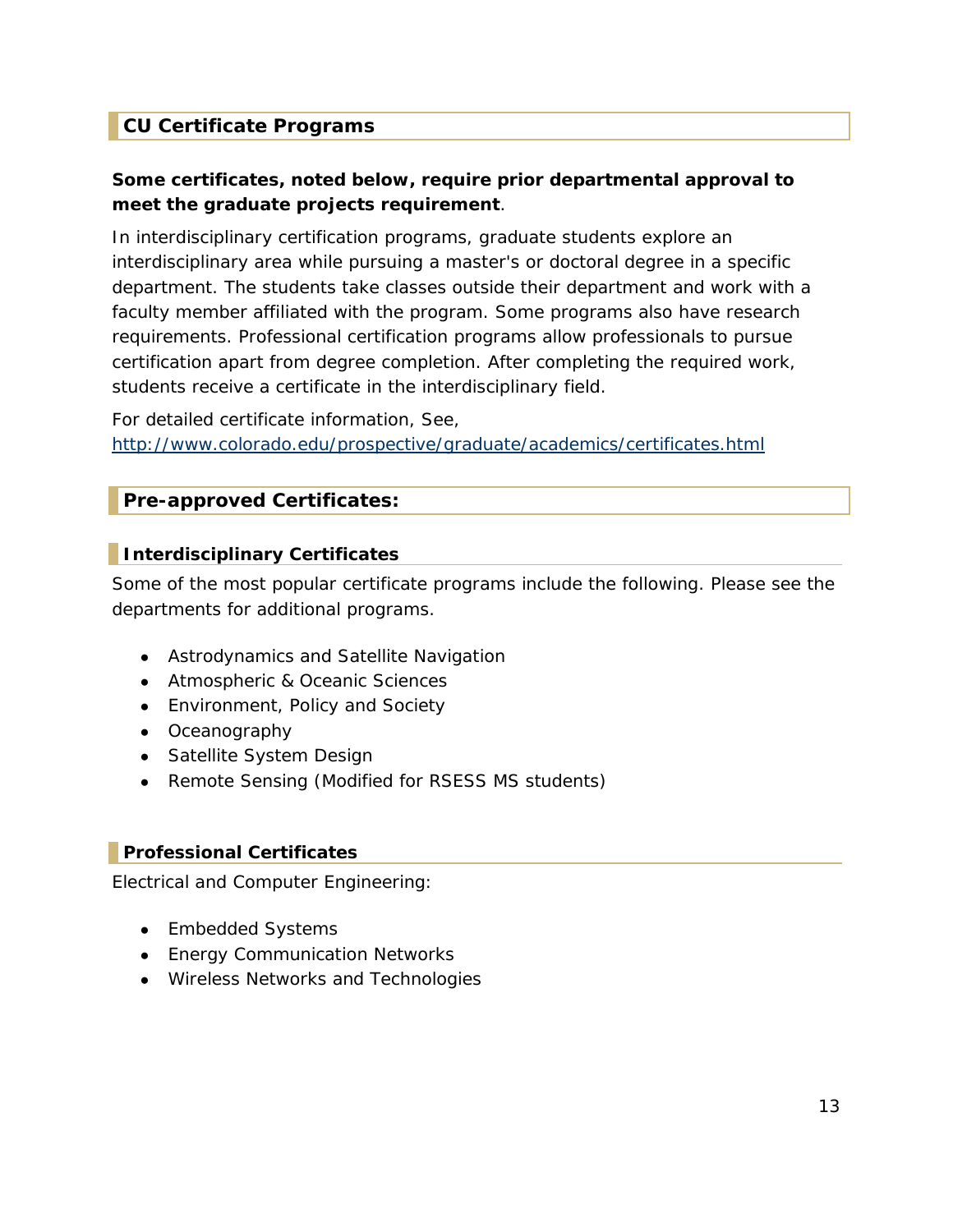Engineering Management:

- Engineering Entrepreneurship
- Engineering Management
- Leadership and Management
- Managing Applied Research in Technology
- Performance Excellence in Technology Management
- Project Management
- Quality Systems for Product and Process Engineering
- Six Sigma Statistical Practitioner
- Technology Ventures & Product Management

Telecommunications:

- Computer and Network Security
- Power Electronics
- Software Engineering

## <span id="page-13-0"></span>**Certificates requiring pre-approval:**

#### **Interdisciplinary Certificates**

- Behavioral Genetics
- Biotechnology
- Cognitive Science
- Development Studies
- Energy
- Geophysics and Hydrologic Sciences
- Neuroscience and Behavior
- Optical Science and Engineering
- Quantitative Biology
- Science and Technology Policy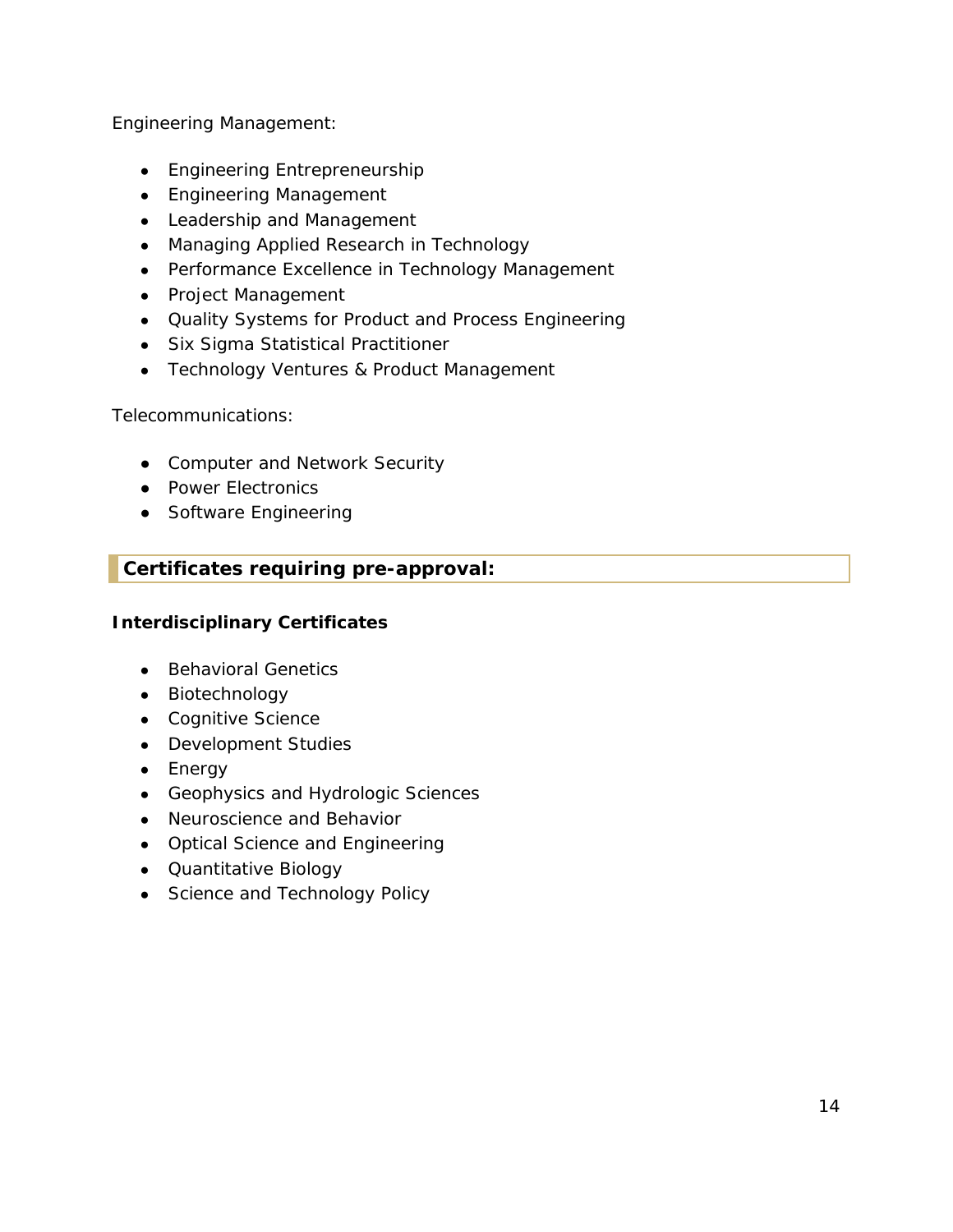## <span id="page-14-0"></span>**Doctoral Degree**

Prior to admission to the PhD program, the student must have a graduate advisor (member of the Graduate Faculty) who has agreed to supervise the student's dissertation research. A student entering the PhD program in Aerospace Engineering Sciences is not required to possess an MS degree; however, the student must have the proficiency required of a holder of the MS degree given in the Department of Aerospace Engineering Sciences at the University of Colorado to pass the preliminary examination. Until the comprehensive examination is passed, the student is considered a doctoral student. Once passed, the student is admitted to candidacy and officially becomes a PhD candidate.

#### <span id="page-14-1"></span>**Program Requirements:**

- Total of 36 course credits numbered 5000 or above with 12 of these taken at the 6000 level or above (9 credits at 6000 level or above for the remote sensing focus area), with a minimum cumulative GPA of 3.25, and at least 18 credits must be in ASEN (Note: EMEN 5405 Fundamentals of Systems Engineering counts as an ASEN class). Seminar credits, even those earned in other disciplines, do not count toward the PhD degree.
- Six credits of approved math courses (see list of approved math courses appearing earlier in this handbook; however, 4000 level courses cannot be applied to the PhD).
- Up to 18 credits from an outside MS program can be applied, but not master's thesis credits. All credits earned from a MS program taken at the University of Colorado can be applied toward a PhD, except for master's thesis credit.
- Students are required to complete 30 PhD dissertation credits. (See Graduate School Rules for additional information.)
- Students must pass a departmental preliminary examination, or its equivalent, by no later than the end of the 3<sup>rd</sup> semester if the student already has a master's degree in aerospace engineering; or the 5<sup>th</sup> semester if the student does not already have a master's degree in aerospace engineering.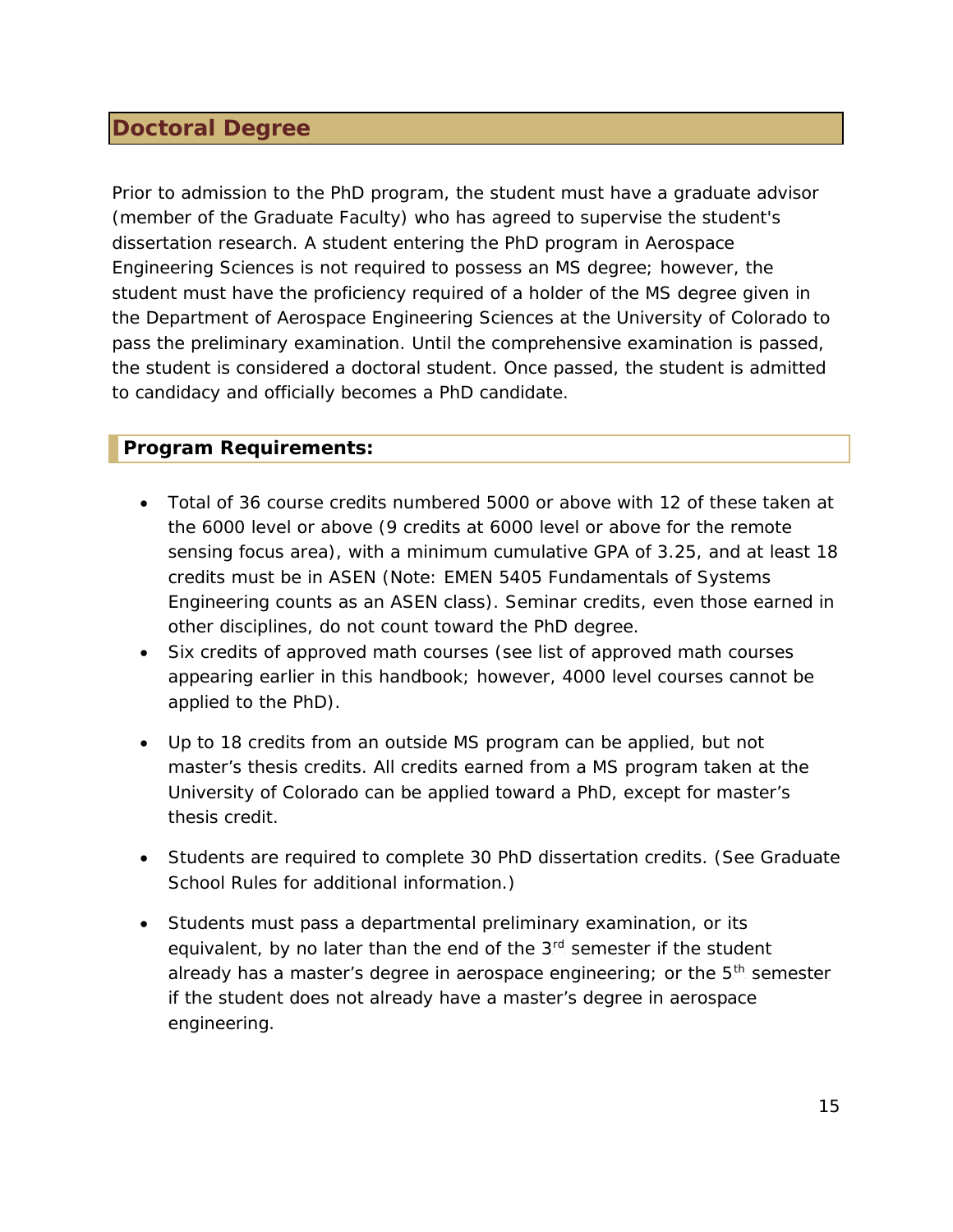- Students must pass a comprehensive examination by no later than the end of the 5<sup>th</sup> semester if the student already has an aerospace master's degree; or the  $7<sup>th</sup>$  semester if the student does not already have an aerospace master's degree. Note: students must have completed the 36 required course credits by this semester or the remaining coursework must be pending in the semester in which the comprehensive exam is taken. Students cannot be admitted into candidacy until the necessary coursework is complete. In addition, students need to plan their program such that they meet the requirements of the Graduate School Rules regarding the accumulation of PhD dissertation credits, and within the maximum 6 year program length to complete the PhD. See Graduate School Rules, [https://www.colorado.edu/graduateschool/sites/default/files/attached](https://www.colorado.edu/graduateschool/sites/default/files/attached-files/graduate_school_rules_6.9.18.pdf)[files/graduate\\_school\\_rules\\_6.9.18.pdf,](https://www.colorado.edu/graduateschool/sites/default/files/attached-files/graduate_school_rules_6.9.18.pdf) for additional information. Students must complete a PhD dissertation and successfully defend the dissertation in a final examination.
- All degree requirements must be satisfied in a period of 6 years from the commencement of coursework for the PhD.
- Course curriculum is defined by the chosen focus area and approved by the faculty advisor. See, focus area curricula charts appearing later in this handbook.
- The minimum residence requirement for a PhD is six semesters beyond the attainment of an acceptable bachelor's degree (2 semesters from another institution may be counted towards this requirement). "Residence" in this context refers to a student's registration for CU-Boulder courses, and not physical residence.
- Continuous registration. A student must register for a minimum of five dissertation hours in the fall and spring semesters of each year, beginning with the semester following the passing of the comprehensive exam and extending through the semester in which the dissertation is successfully defended (final examination).
- For the PhD, a course mark **below B- is unsatisfactory** and will not be counted toward fulfilling the minimum requirements for the degree.
- A student who fails to maintain a 3.25 grade point average or to make adequate progress toward completing a degree, as assessed by the student's advisor, will be subject to suspension from the Graduate School upon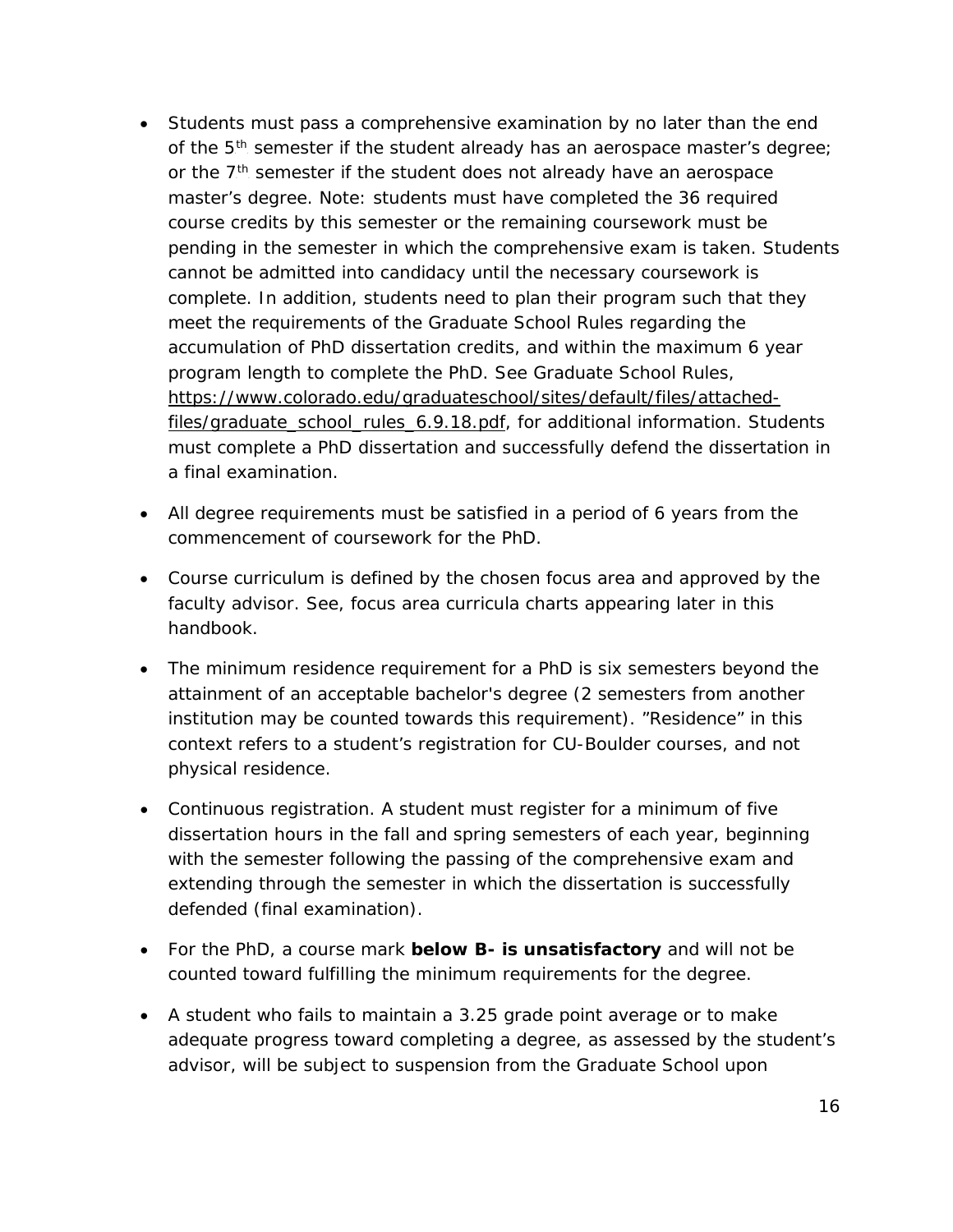consultation with the major department. The final decision on suspension will be made by the dean of the Graduate School.

#### <span id="page-16-0"></span>**Teaching Practicum:**

All PhD students are expected to gain teaching experience through a Teaching Practicum. The teaching practicum reflects one semester of documented teaching experience for each PhD student. It may be fulfilled in a number of ways to allow flexibility to the student and their advisor based on interests, skills, and departmental needs. While some teaching activities might be paid assignments from the department (for example, a teaching assistantship or hourly course assistantship), there is no requirement for the teaching practicum to be a paid appointment.

Examples of 1 semester teaching practicum activities:

- Teaching assistant
- Course Assistant (hourly)
- Team-teaching a course with advisor
- Instructor of record or GPTI
- Mentor responsible for UROP, Discovery Learning Apprentice, SURE or SMART student or high school student, for full summer or semester
- Coordinator for focus area seminar

The advisor is responsible for specifying the teaching activities required and providing guidance and assistance to the student in this work. For teaching as a research mentor the advisor should set clear expectations for the role of the graduate student mentor and ensure that both the graduate mentor and the undergraduate student(s) they are working with understand the responsibilities and roles of each. Students must complete the teaching practicum tracking sheet available in the back of this handbook, or in the graduate advising office, prior to or in the semester of their final defense.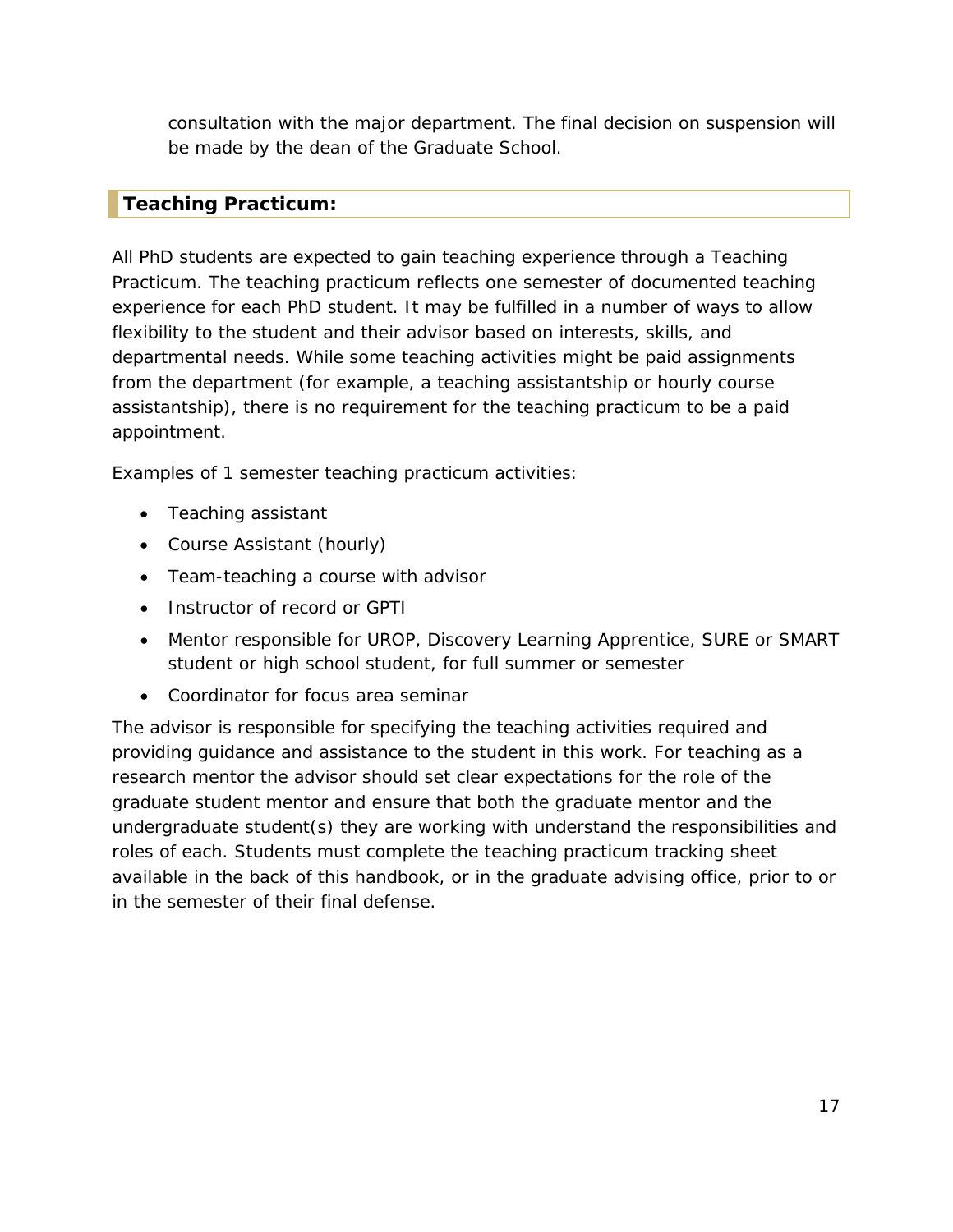#### <span id="page-17-0"></span>**PhD Program Timeline and Examinations:**

#### <span id="page-17-1"></span>**YEARS 1-2 – Preparation for the Preliminary Exam**

During the first two years of the PhD program students will take coursework needed for academic preparation, begin conducting research with their advisor, and possibly initiate their teaching practicum.

#### **Preliminary Exam**

The **Preliminary Exam** (prelim) evaluates students' academic qualifications and competency in relevant subject areas for entrance into the PhD program. The goal is to ensure that all students continuing in the program have the technical and communications skills required for successful completion of the doctorate. The prelim must be completed by the end of the third semester if the student already has an aerospace master's degree upon entry to the program, or the fifth semester if the student does not have an aerospace master's degree, as a PhD student. After passing the prelim a student is considered a PhD pre-candidate. (Students become PhD candidates after passing the comprehensive exam, described below.)

#### **Subject Matter**

The prelim examining committee consists of three ASEN faculty members selected by the student, including the PhD advisor, each of which will examine the student in a different topic. The student must select two topics from the student's focus area and a third topic from a different focus or thrust area. The topics covered for each focus and thrust area must be selected from the core courses listed in the following Table. Alternate courses must be approved via petition by advisor, course instructor and the focus lead. The committee members determine the topical coverage of the exam for each student. In general, it will include MS level coursework and undergraduate prerequisite material relevant to the student's and committee members' focus areas. The exam questions may also address relevant research topics, background material, and integration of material from several courses. Students are expected to discuss expectations for the exam with each of the faculty members they select for their committee. The primary advisor may choose an alternate oral exam format, such as reading and discussing a research paper on the selected topic. However, the student must be given at least a week notice on such reading assignments.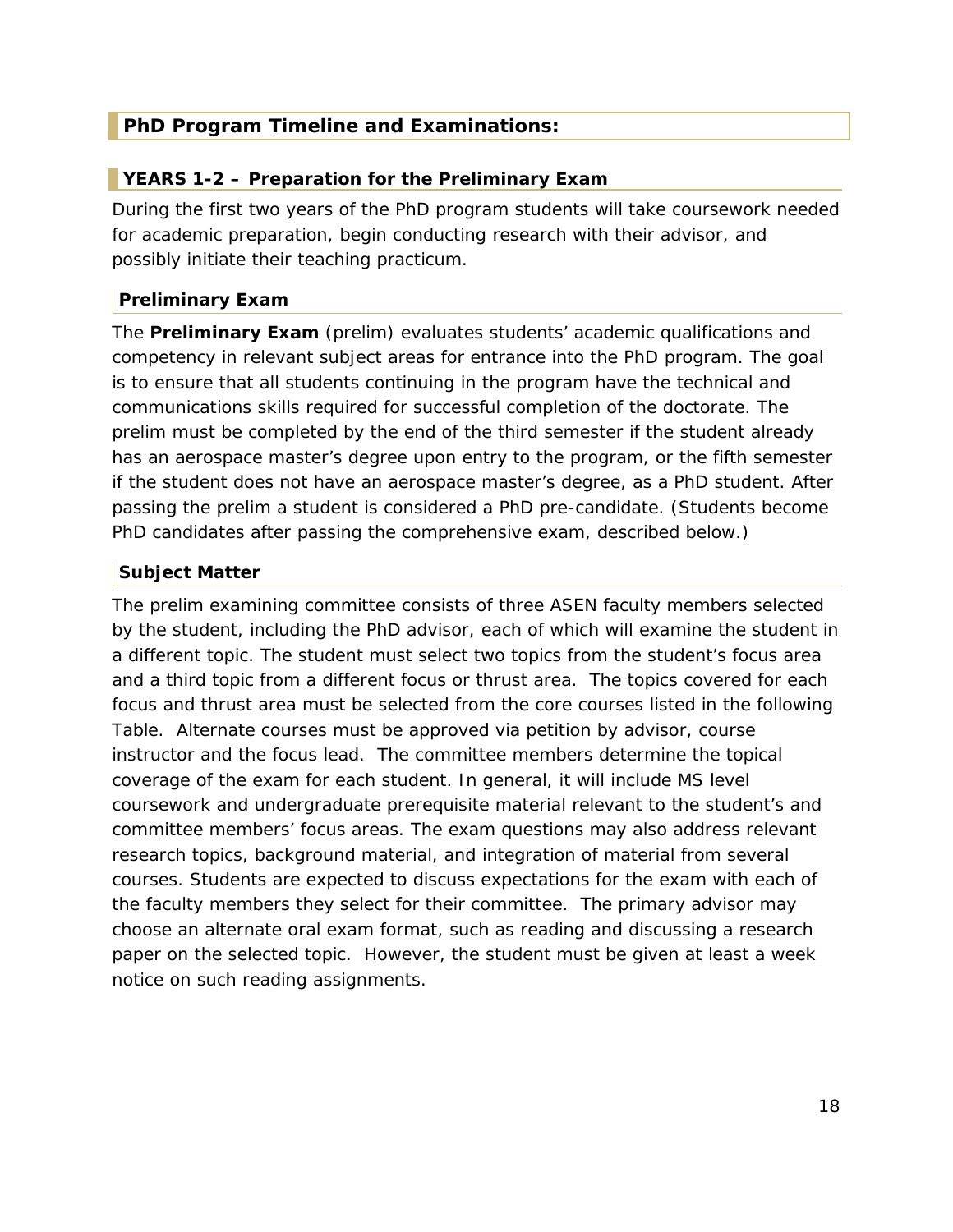| Focus/Thrust             | <b>Course</b>                                                   |
|--------------------------|-----------------------------------------------------------------|
| <b>Bioastronautics</b>   | 5158 Space Habitat Design                                       |
|                          | 5016 Space Life Sciences                                        |
| <b>Remote Sensing</b>    | 5235 Atmospheric Radiative Transfer and Remote Sensing          |
|                          | 5245 Radar and Remote Sensing                                   |
|                          | 5307 Engineering Data Analysis Methods                          |
|                          | 5335 Space Environment                                          |
|                          | 6265 Fundamentals of Spectroscopy for Optical Remote<br>Sensing |
|                          | 6365 Lidar Remote Sensing                                       |
| Astrodynamics &          | 5010 Spacecraft Attitude Dynamics and Control                   |
| Satellite Navigation     | 5050 Space Flight Dynamics *                                    |
|                          | 5090 Introduction to GNSS                                       |
|                          | 5044 Statistical Estimation for Dynamical Systems               |
| <b>Control Thrust</b>    | 5014 Linear Control Systems                                     |
|                          | 5044 Statistical Estimation for Dynamical Systems               |
|                          | 5114 Automatic Control Systems                                  |
| <b>Fluid Thrust</b>      | 5051 Fluid Mechanics                                            |
|                          | 5037 Turbulent Flows (to become ASEN 6037)                      |
|                          | 5151 High Speed Aerodynamics                                    |
| <b>Structures Thrust</b> | 5012 Mechanics of Aerospace Structures                          |
|                          | 5022 Introduction to Dynamics of Aerospace Structures           |
|                          | 5007 Introduction to Finite Elements                            |
|                          | 5111 Aeroelasticity                                             |
|                          | 5519 Design Optimization in Aerospace Systems                   |

\*ASEN 5519: Analytical Astrodynamics is an alternative option to ASEN 5050. ASEN 5519: Analytical Astrodynamics will satisfy the same requirements and prerequisites as ASEN 5050.

#### **Logistics**

The exam comprises a written and oral component, both administered by the student's prelim committee. Each faculty member will ask one or more questions on both the written and oral exams. The written exam is typically given each year on the **second Monday in September**. Unless otherwise noted, the exam is closedbook and closed notes and has duration of 6 hours. Students can bring up to 3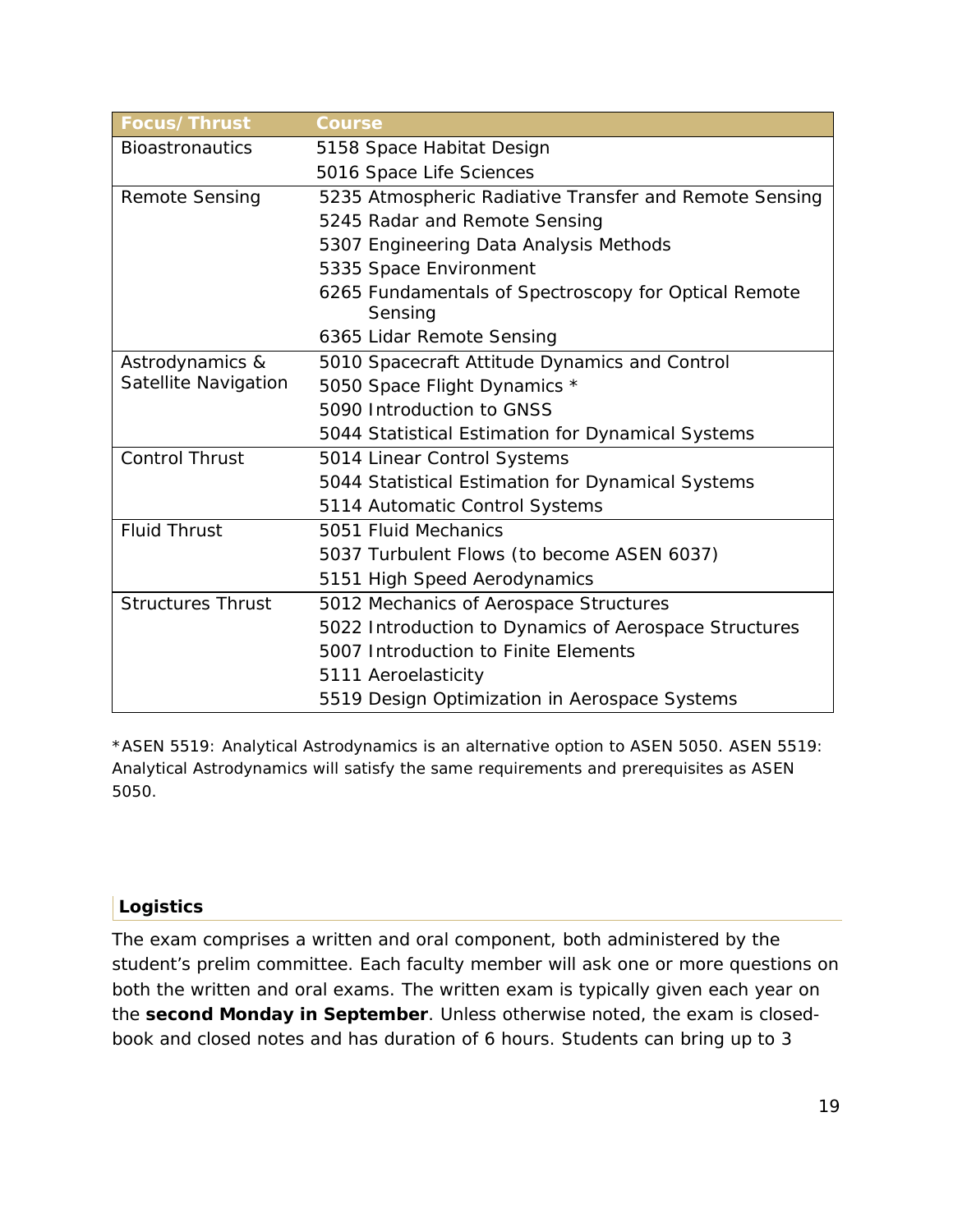cheat sheets, which are written on 8.5" x 11" paper and can have notes on both sides.

- a. Students return the Preliminary Exam form to the graduate advisor by the posted deadline with the names of the three faculty members they have asked to sit on the committee.
- b. The student's faculty advisor should be the committee chair.
- c. The oral exam is scheduled by the student within 1-2 weeks after the written exam.
- d. The oral exam has duration of 1-2 hours.

Students are NOT allowed to discuss the preliminary examination with other students until after ALL preliminary examinations are completed – written and oral. Failure to abide by this rule is an Honor Code violation.

## **Grading**

The committee will provide an overall recommendation on the student's progress, and determine one of the following outcomes:

- Preliminary examination is passed unconditionally
- Preliminary examination has conditions placed. Conditions must be completed within one month of the next exam offering.
- Preliminary examination was unsatisfactory. Students who fail the exam may retest at the next exam offering. Students who fail to pass the exam after the second attempt will be dismissed from the PhD program.

Committee members will evaluate the examinee based on the following parameters:

- 1. Written exams Each member will grade the written exam on a 0-100% scale before holding the oral examination. The lead committee member takes the written scores and records the cumulative level of competency (satisfactory/marginal/unsatisfactory) on the prelim form in the written exam line. All members will hold on to the graded exams as they may want to revisit questions during the oral exam.
- 2. Oral exams Each member participates in the oral exam. Before the oral exam starts, the student is briefly dismissed so all committee members can discuss the written exam outcome. Upon completion of the exam, committee members record a cumulative level of competency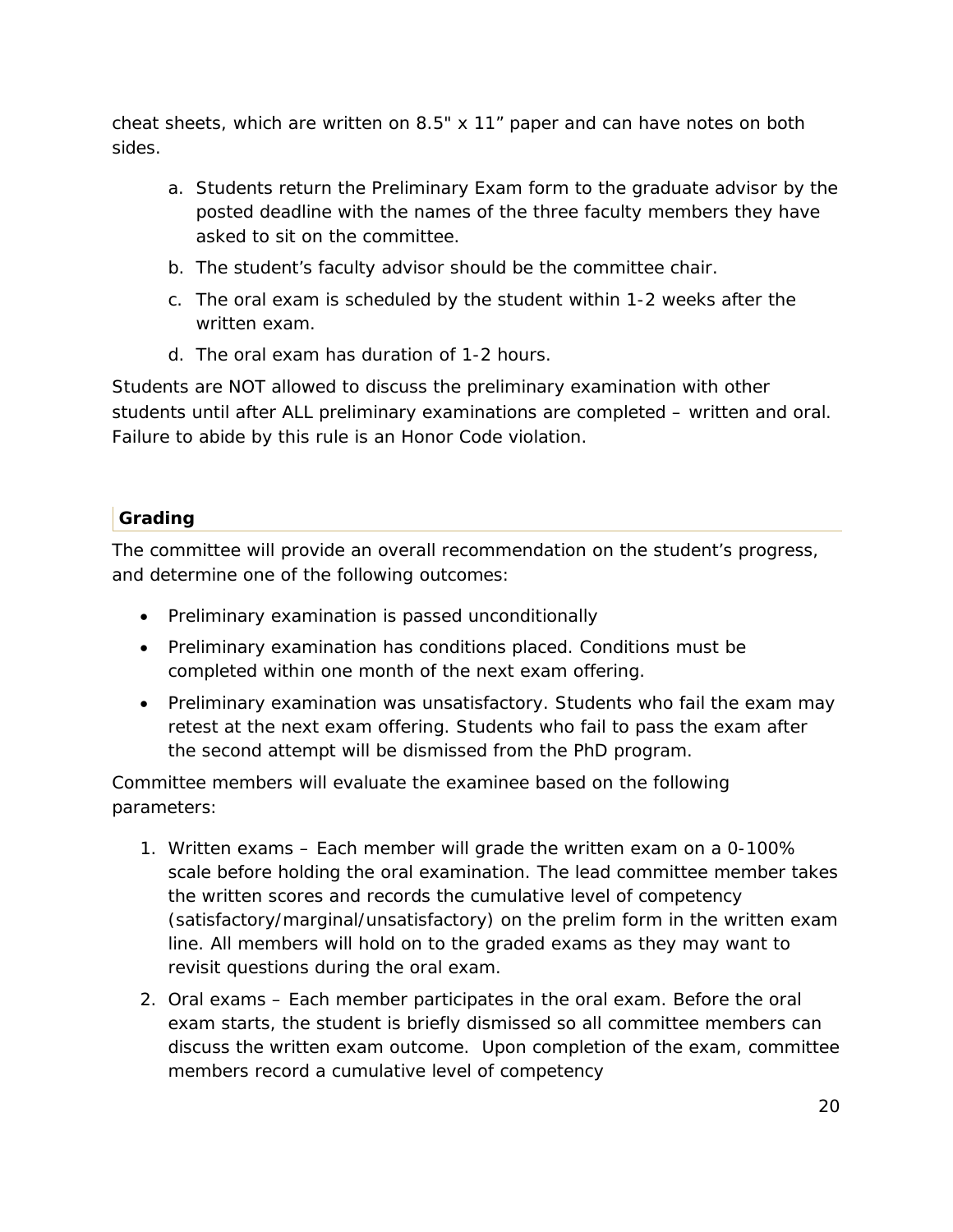satisfactory/marginal/unsatisfactory) on the prelim form in the oral exam line.

3. Pass / Conditional Pass / Fail – After the oral examinations are completed, the committee will make its final decision on whether the student passes unconditionally, with conditions, or fails. The lead committee member will notify the student of the outcome.

In marginal cases, the preliminary examination committee may factor in a student's research and/or teaching abilities into its final decision.

#### <span id="page-20-0"></span>**YEARS 2-3 – Preparation for the Comprehensive Exam and Admission to Candidacy**

After completing the requisite coursework a doctoral student is eligible to apply for candidacy for the PhD degree by submitting the form "Application for Admission to Candidacy for an Advanced Degree" to the Graduate School. Before admission into candidacy, the student must pass a comprehensive examination. An "Exam Request Form" must be submitted to the Graduate School at least two weeks in advance of the exam.

In the second and third year of the program, PhD students who have successfully passed the Preliminary Exam work on advancing their specialized technical expertise, and in collaboration with their advisor, begin the process of defining their specific doctoral research topic. By no later than their fifth (came to CU with MS) or seventh semester (came to CU with BS), they must pass the comprehensive examination, administered by a 5-member thesis committee that includes 3 Tenured, Tenure-Track, Research, Adjunct or Adjoint ASEN professors (not including instructors, or those with special appointments) and 1 external (non-ASEN) member. Non-CU persons must be approved by the Graduate School.<sup>1</sup> Professors from other departments who hold courtesy appointments in ASEN can be included as either internal or external members, but not both. Each student should work with their advisor to identify suitable faculty members to serve on the committee; and then must submit the names for review and approval by the Graduate School. This committee will serve as the examining board for both the Comprehensive Examination and Final Defense Examination.

The following summarizes the preliminary exam committee make-up requirements. Note that if a non-CU person is selected, they must be approved and setup by the graduate school.

1

<sup>&</sup>lt;sup>1</sup> <https://www.colorado.edu/graduateschool/graduate-faculty-membership-0>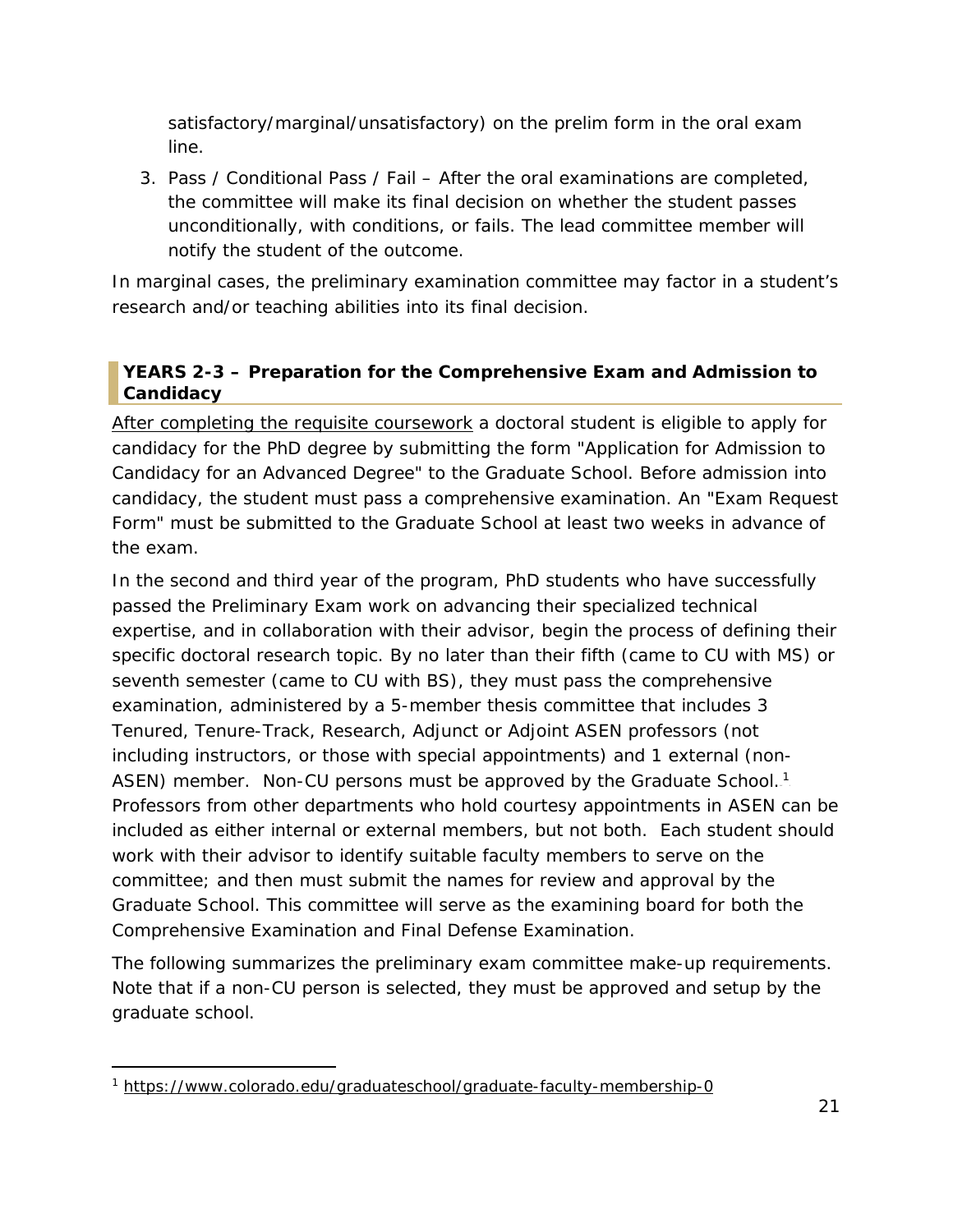- 1. ASEN Tenured, Tenure-Track, Research, Adjunct or Adjoint ASEN professors
- 2. ASEN Tenured, Tenure-Track, Research, Adjunct or Adjoint ASEN professors
- 3. ASEN Tenured, Tenure-Track, Research, Adjunct or Adjoint ASEN professors
- 4. Open slot: any faculty or researcher with an appointment to serve on a PhD committee, or a person who holds a PhD and currently works in industry or a research lab
- 5. Non-ASEN external member: could be a non-ASEN faculty member from CU or a different university, or a person who holds a PhD and currently works in industry or a research lab

The Comprehensive Exam tests mastery of a broad field of knowledge, not merely formal coursework. It will include a written and an oral element, which together test the student's depth of understanding of their technical area. The written element will consist of a research proposal  $(-15-20 \text{ pages})$  that demonstrates the student's capacity for scholarly work in their chosen topic, including a timeline for the proposed tasks. The oral exam will include a presentation by the student defending their written proposal and addressing questions from the thesis committee and other faculty who may attend. The oral presentation should be about 45 minutes and address the following questions:

- 1. Why is the proposed research of interest, how does it compare to prior work?
- 2. Is the proposed research challenging enough to be worthy of a PhD dissertation?
- 3. Is the student qualified and knowledgeable enough to perform the proposed work?
- 4. Are the timeline and the scope of the proposed work reasonable?

The outcome of the comprehensive exam is determined by Graduate School procedures. Students who successfully pass this exam then are considered PhD Candidates. A successful candidate must receive the affirmative votes of a majority of the members of the examining board. The student is automatically dismissed by the Graduate School after a second failure. Details on the Comprehensive Examination format can be found on the Graduate School website.

Successful completion of the comprehensive exam is required before a student is admitted into PhD candidacy. The following guidelines for the comprehensive examination are given:

1. A student shall have earned at least four semesters of residence, have a GPA of 3.25 for all graduate ASEN or CU coursework, and shall have passed the Comprehensive Examination before admission to candidacy is approved by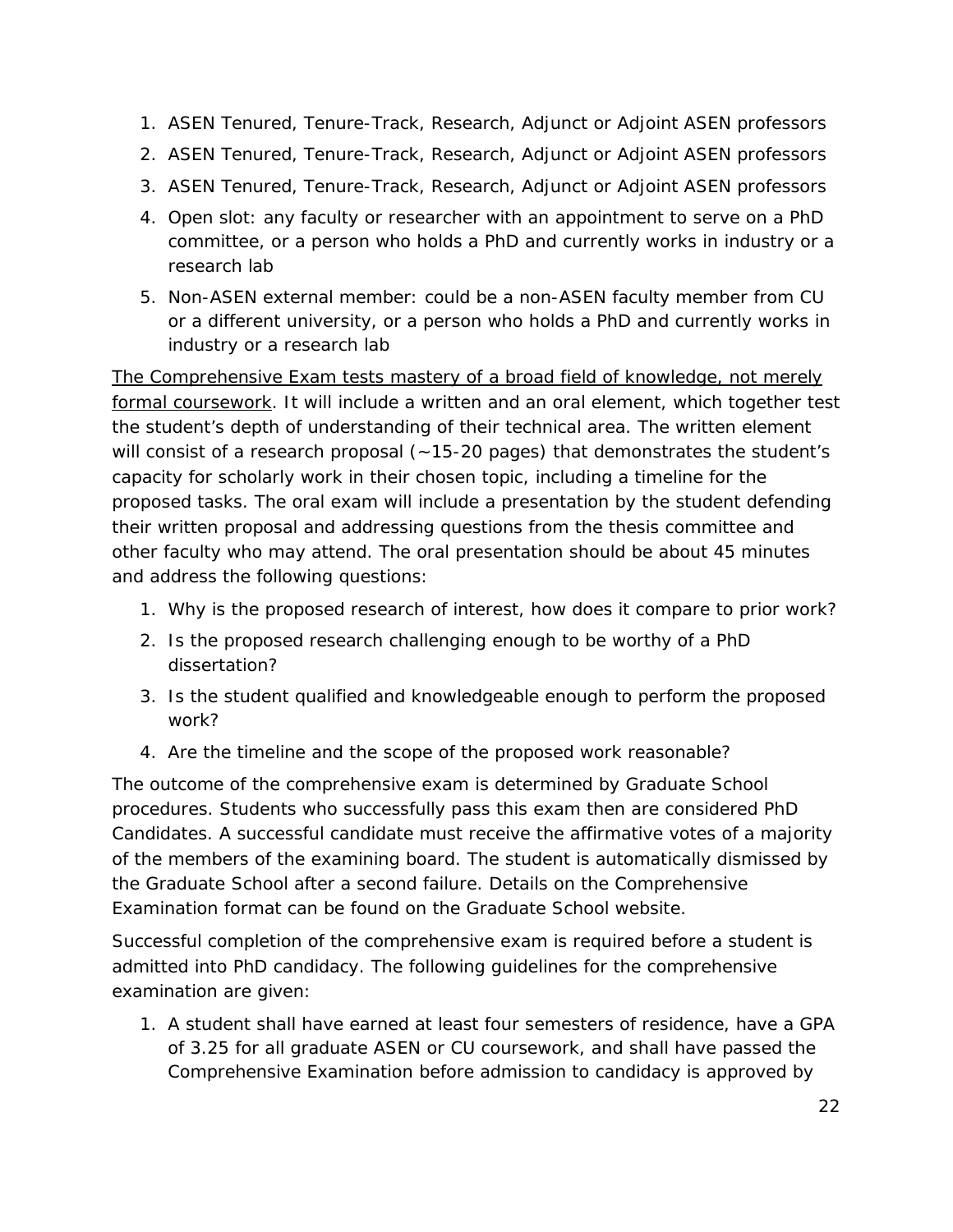the Graduate School. The Comprehensive Examination must be taken at least one semester before the Final Exam.

- 2. The Exam is conducted by a group of at least 5 graduate faculty members who comprise the thesis committee.
- 3. At least two weeks before the comprehensive exam, the candidate must complete the Candidacy Application for Advanced Degree form and the Doctoral Exam Report and submit those documents to the graduate advisor in the aerospace offices for approval by the Graduate School. The graduate advisor will send the chair of the committee the Exam Report, and the chair will take it into the comprehensive exam. This form must be returned, signed by all committee members, to the graduate advisor once the exam is complete.
- 4. At least one week before the exam, the candidate must provide each member of the thesis committee with a written document consisting of a detailed written proposal for the thesis research.
- 5. The examination typically requires a time period of about 2 hours. The candidate makes an oral presentation on the research proposal, typically of duration of about 40 minutes. The remainder of the exam consists of questions directed to the candidate by the committee members. The questions typically pertain to the subject matter and content of the proposal, but may also be asked on topics outside this area, at the committee's discretion.
- 6. A successful candidate must receive the affirmative votes of a majority of the members of the examining board. In case of failure, the examination may be attempted once more after a period of time determined by the thesis committee. The student is automatically suspended after a second failure.

A successful written research proposal and examination convinces the thesis committee that the candidate has:

- a thorough understanding of the research literature in the chosen field
- articulated an original and significant research program
- familiarity with the tools and methods of the proposed research
- identified a project that is of the appropriate scope for a PhD thesis
- a reasonable plan to complete the research in the time period allowed for the PhD requirements.

Typically, a successful candidate will have conducted some preliminary research on the thesis topic prior to the examination, and these preliminary results should be included in the research proposal.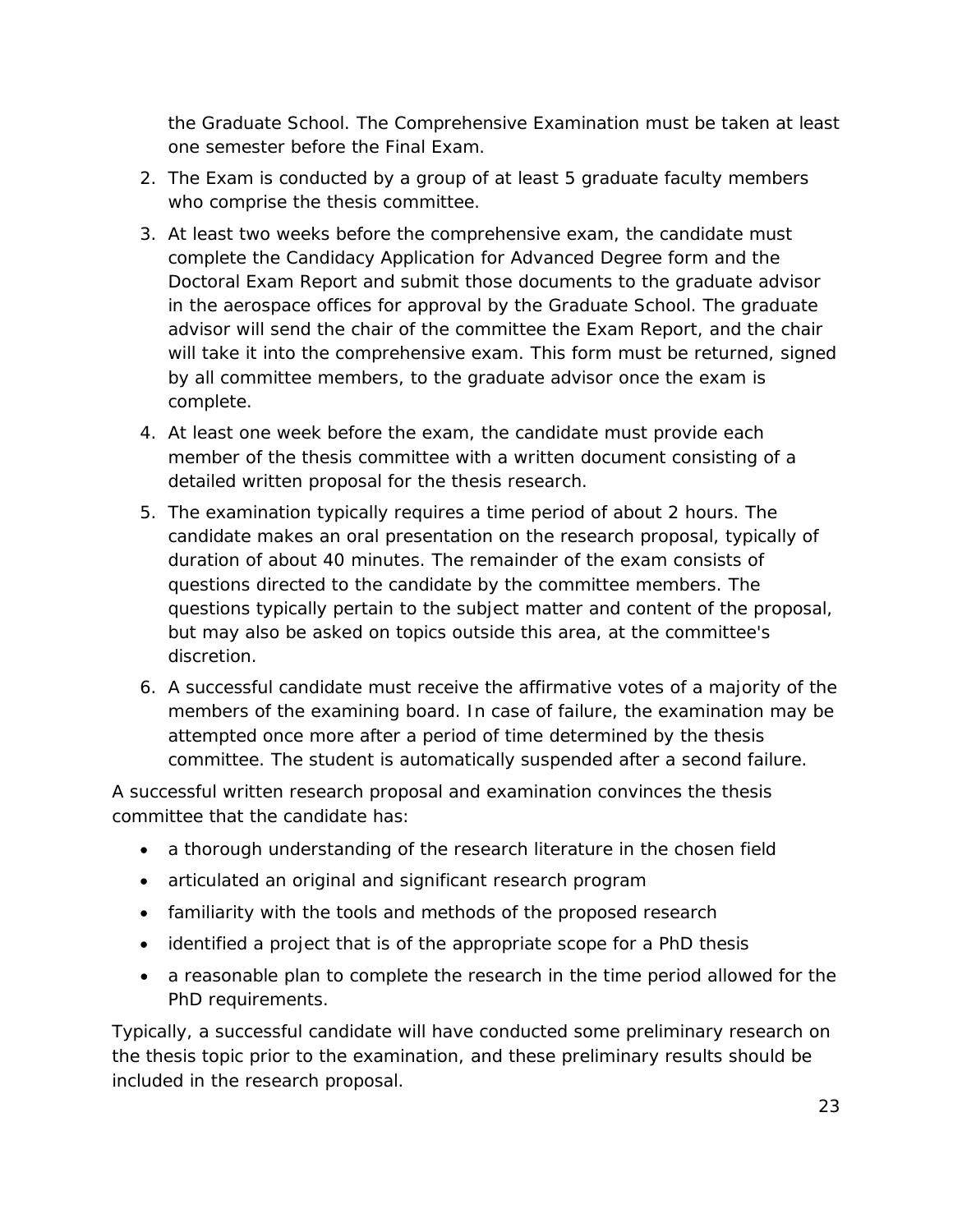Exam forms can be obtained from the Graduate Advisor.

#### <span id="page-23-0"></span>**YEARS 3 and beyond – Dissertation Research, Professional Training, & Teaching**

In the subsequent years of the program, the PhD candidate will work with the faculty to conduct research which includes writing and presenting technical papers at conferences and in journals, reviewing technical papers, writing research proposals, and mentoring undergraduate, MS, or new doctoral students. They will also take advanced coursework and complete their teaching practicum. Both the advisor and student are responsible for ensuring that the work is adequately progressing. The student will meet with each of the members of their thesis committee at least once per semester to assess progress and to obtain feedback.

#### **PhD Dissertation**

A dissertation based upon original investigation and showing mature scholarship and critical judgment, as well as familiarity with the tools and methods of the research, must be written upon a subject approved by the student's committee chair. Each dissertation presented in partial fulfillment of the doctoral degree must:

- 1. Comply in mechanical features with the University of Colorado Graduate School Thesis and Dissertation Specifications.
- 2. Be filed with the Graduate School by the posted deadline for the semester in which the degree is to be conferred.

## **Final Examination**

After the dissertation has been accepted by the student's committee a final examination of the dissertation and related topics will be conducted. The following rules must be observed:

- 1. A student must be registered as a regular degree student on the Boulder Campus for a minimum of five, and no more than ten, dissertation hours the semester in which the final examination is scheduled.
- 2. The examination will be oral and open to anyone who wishes to attend
- 3. The examination will be conducted by the same dissertation committee in place for the comprehensive exam.
- 4. More than one dissenting vote will disqualify the candidate. In case of failure, the examination may be attempted only one more time. A second failure will result in automatic suspension by the Graduate School. Signatures from all committee members are required.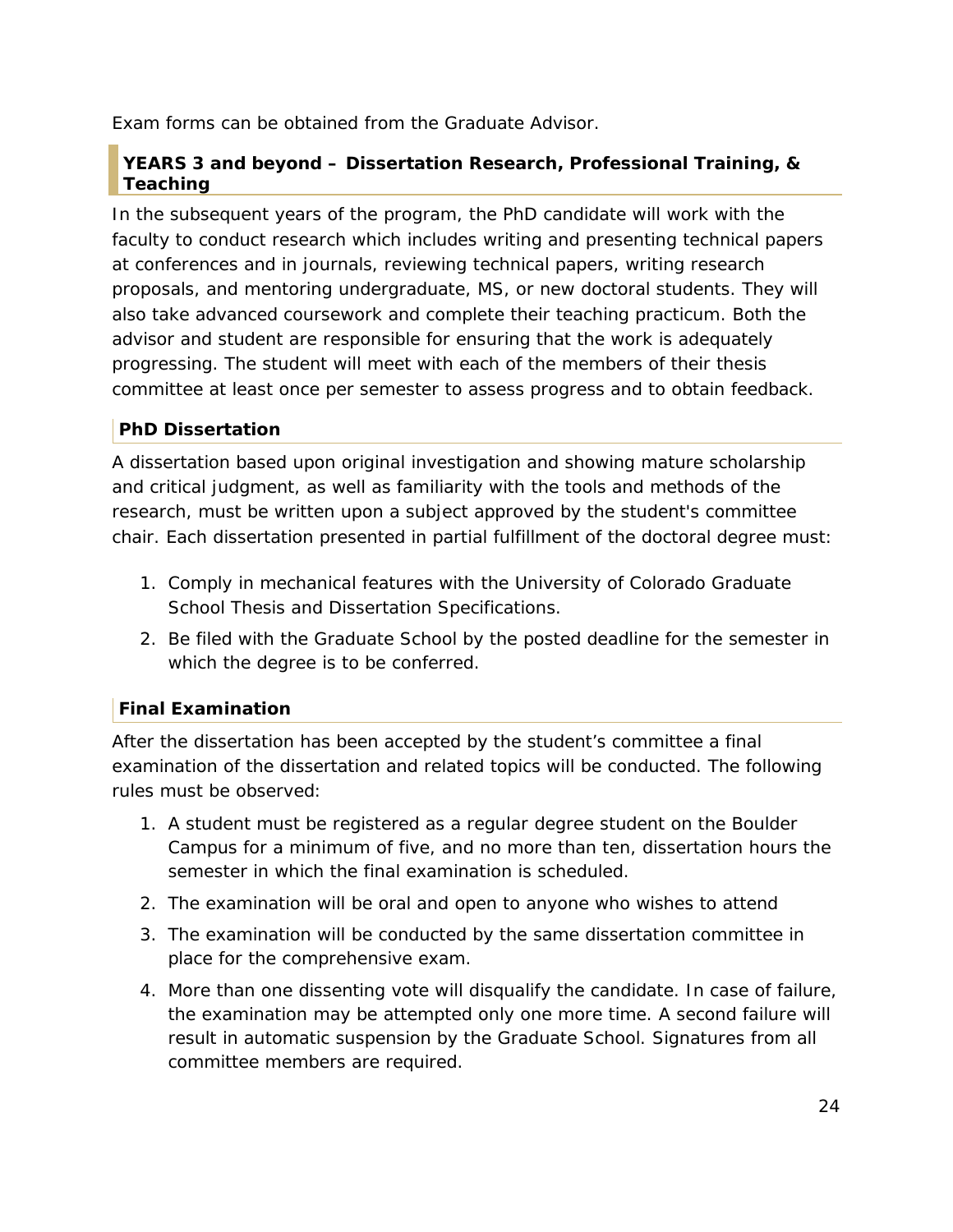5. Arrangements for the final examination must be made in the Graduate School at least two weeks in advance of the scheduled date of the examination (this is arranged through the ASEN Graduate Advisor).

See the Graduate School Rules for additional information, [https://www.colorado.edu/graduateschool/sites/default/files/attached](https://www.colorado.edu/graduateschool/sites/default/files/attached-files/graduate_school_rules_6.9.18.pdf)files/graduate\_school\_rules\_6.9.18.pdf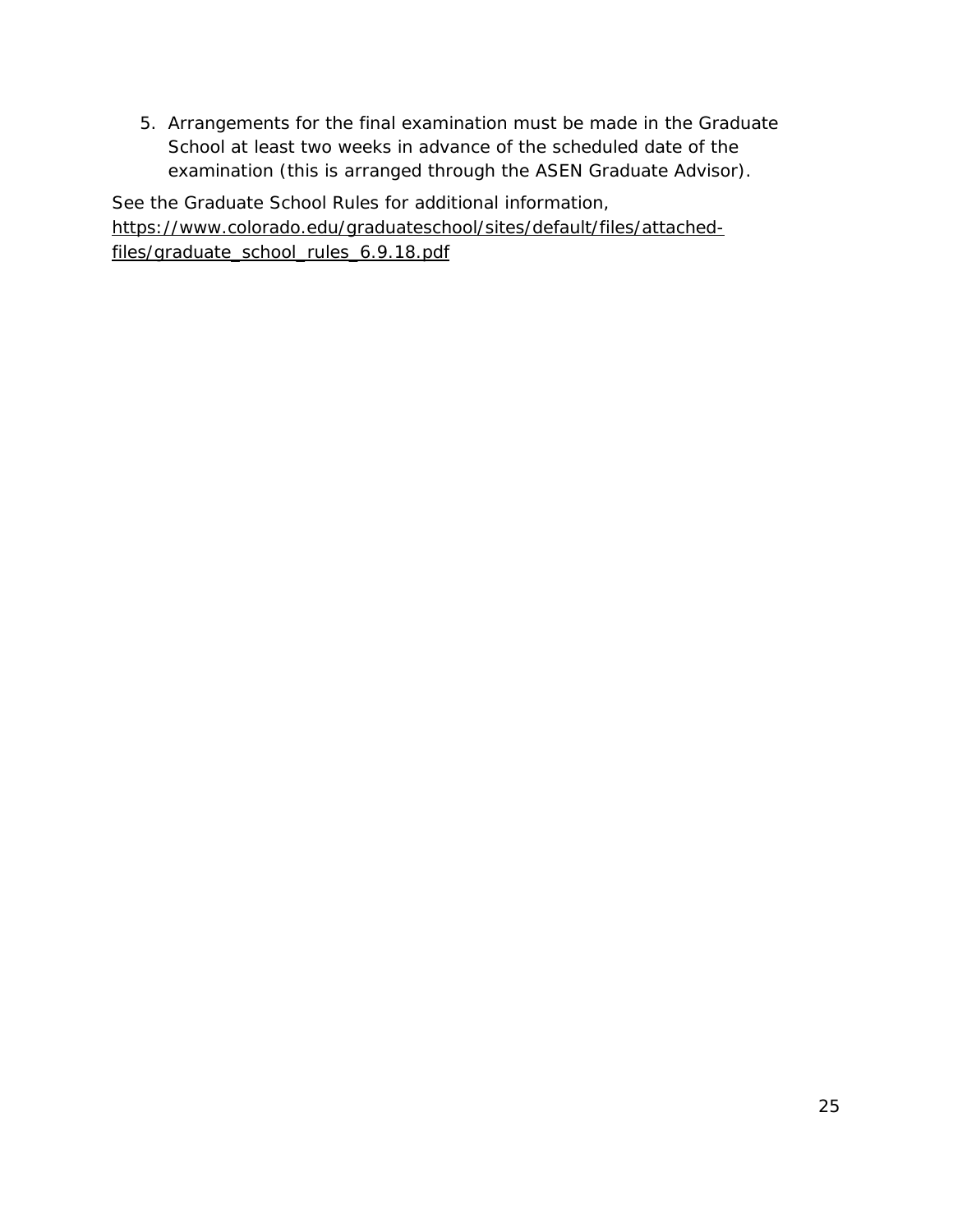## <span id="page-25-0"></span>**Focus Areas**

The MS and PhD programs in Aerospace Engineering Sciences are organized into four focus areas listed below. Graduate students are admitted into a specific focus area which provides research advising and financial support, and sets specialized admission and program requirements and recommendations for coursework within and outside the department.

- Aerospace Engineering Systems (AESys)
- Astrodynamics and Satellite Navigation Systems (ASN)
- Bioastronautics (Bio)
- Remote Sensing, Earth and Space Science (RSESS)

Many of our faculty members have interests in two or more of these areas and, in fact, some students may end up doing research that spans multiple focus areas. The purpose of defining these areas is to allow for specialization of the academic program in a sustainable way, aligned with primary research interests of the faculty. Furthermore, by bringing students directly into one of these groups we seek to facilitate and strengthen their connection with a primary advisor and with other like-minded students in the department.

Each focus area will define the required characteristics of their successful graduates at the MS and PhD level and will define a set of required and elective courses to be offered on a regular basis that support their educational program. Each focus area is encouraged to look for synergy with other areas and other departments to avoid duplication and to enhance multidisciplinary education.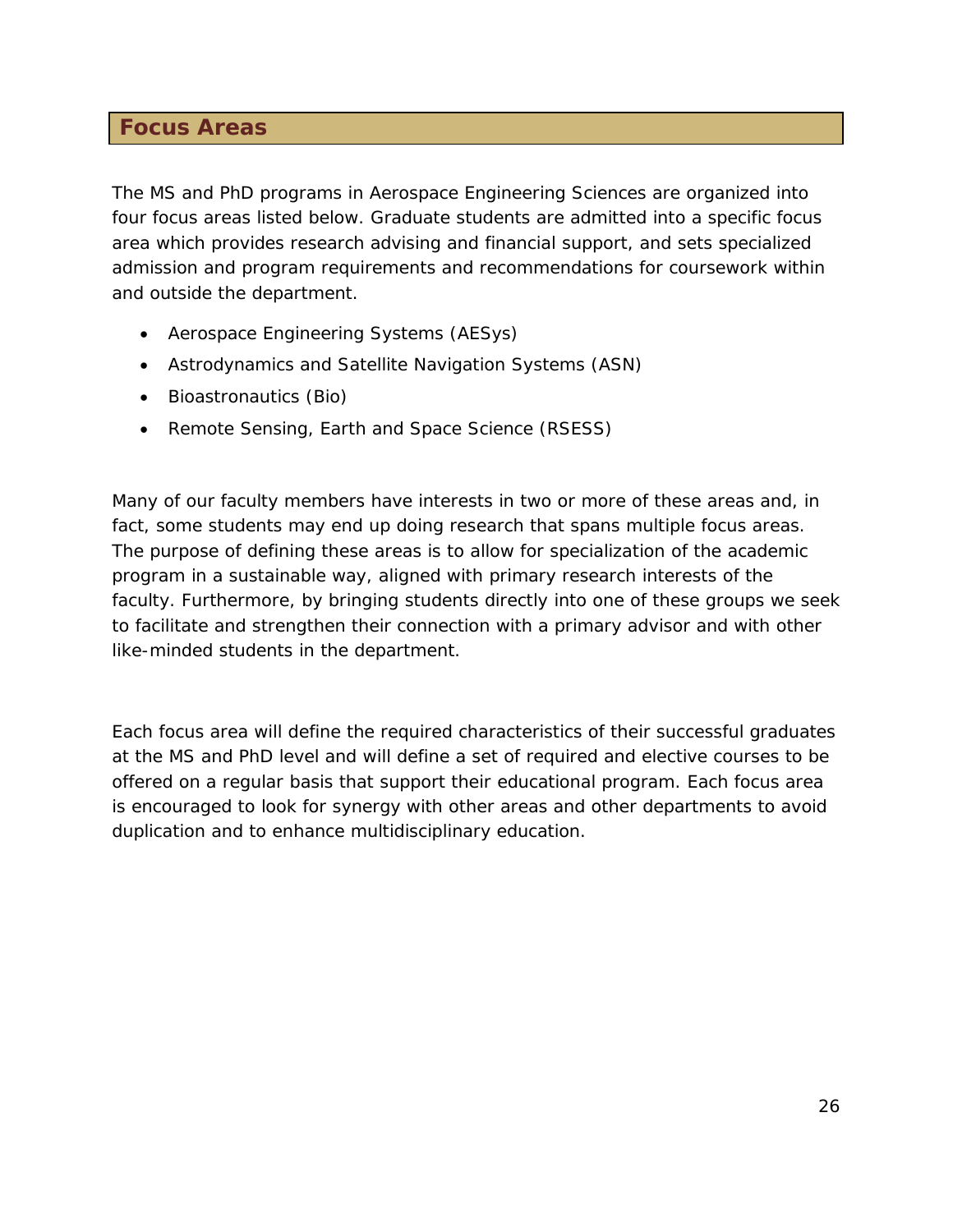## <span id="page-26-0"></span>**Focus Area Curricula Charts**

The following pages provide charts listing the courses offered by each of the focus areas and their area specific requirements for the MS and PhD Courses shown in bold are MS Core courses. All others are considered MS or PhD electives.

### <span id="page-26-1"></span>**Aerospace Engineering Systems (AESys)**

#### **AESys Specific MS Requirements**

- 2 Core Classes in one thrust area (Fluid Dynamics and Propulsion, Automatic Control, or Structures and Materials); 1 core course in a second thrust area within AESys.
- 2 electives from the student's core thrust area.

Note: for AESys focus area ONLY, MS requirement of outside core is waived; however, BBA students in the structures thrust area must take an outside core course to fulfill the second thrust area requirement since no fluids or control courses are currently offered through BBA.

#### **AESys Specific PhD Requirements**

- 2 Core Classes in one thrust area (Fluid Dynamics and Propulsion, Automatic Control, or Structures and Materials); 1 core course in a second thrust area within AESys or one of the APPM 5600, APPM 5610, APPM 6610 or APPM 6640 courses. Note: these APPM courses cannot be used to meet 2 requirements (e.g. math and a core or core elective).
- 2 of the AESys 6000 level electives in one thrust area (these may be the same courses used to satisfy the MS Requirements).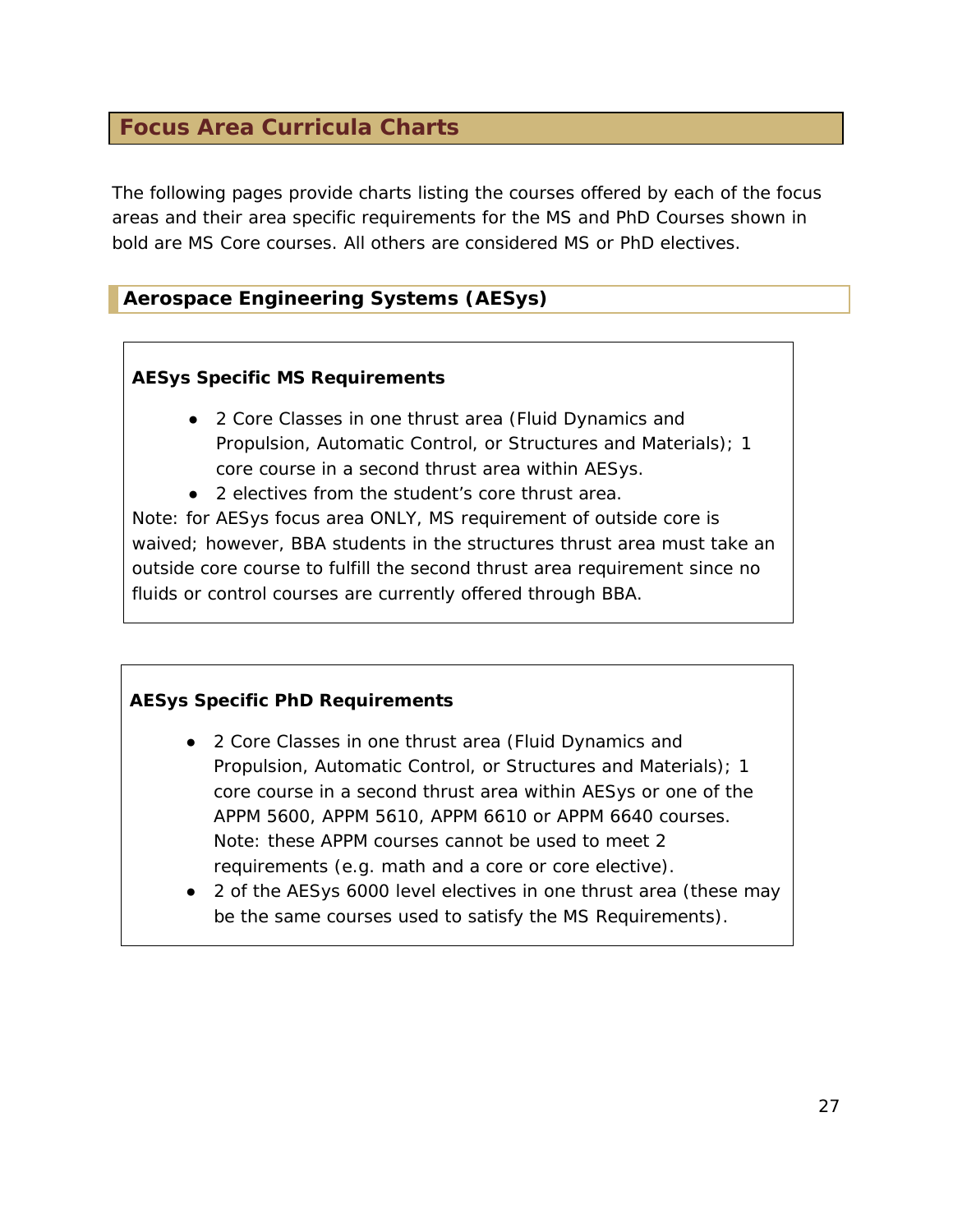## <span id="page-27-0"></span>**Thrust Area: Automatic Control**

## **Core MS Courses in Thrust Area:**

| Course<br><b>Number</b><br>(current) | <b>Title</b>                                                                                                                      | Offering (F -<br>Fall, $S -$<br>Spring, $A -$<br>annually, $B -$<br>biennially) |
|--------------------------------------|-----------------------------------------------------------------------------------------------------------------------------------|---------------------------------------------------------------------------------|
| <b>ASEN 5114</b>                     | <b>Automatic Control Systems</b>                                                                                                  | F                                                                               |
| <b>ASEN 5014</b>                     | Linear Systems Theory                                                                                                             | F                                                                               |
| <b>ASEN 5010</b>                     | Attitude Dynamics and Control (cannot count as<br>outside core for ASN focus)                                                     | S                                                                               |
| <b>ASEN 5044</b>                     | <b>Statistical Estimation for Dynamical Systems</b><br>(can count for controls core or controls elective<br>OR math but not both) | F                                                                               |

#### **Elective Courses offered by Controls Thrust Area:**

| <b>Course</b><br><b>Number</b><br>(current) | <b>Title</b>                                 | Offering (F -<br>Fall, S - Spring,<br>$A$ – annually, B<br>- biennially) |
|---------------------------------------------|----------------------------------------------|--------------------------------------------------------------------------|
| ASEN 6024                                   | Nonlinear Systems                            | B, S                                                                     |
| <b>ASEN 5148</b>                            | Spacecraft Design                            | S, A                                                                     |
| <b>ASEN 5519</b>                            | Aerobotics                                   | F                                                                        |
| <b>ASEN 5519</b>                            | Microavionics                                | Varies                                                                   |
| ASEN 5519                                   | UAS in the NAS                               | Varies                                                                   |
| <b>ASEN 5519</b>                            | Multi-Object Filtering Theory                | Varies                                                                   |
| <b>ASEN 5519</b>                            | <b>Classical Thermodynamics</b>              | Varies                                                                   |
| <b>ASEN 5519</b>                            | <b>Inverse Methods</b>                       | Varies                                                                   |
| <b>ASEN 6519</b>                            | <b>High Performance Computing</b>            | B                                                                        |
| <b>ASEN 6519</b>                            | <b>Small Unmanned Aircraft SGNC</b>          | Varies                                                                   |
| <b>ASEN 6519</b>                            | Isogeometric Analysis                        | Varies                                                                   |
| <b>ASEN 6519</b>                            | <b>High Performance Computing</b>            | B                                                                        |
| <b>ASEN 6519</b>                            | Cooperative Control of Multi-Vehicle Systems | B, S                                                                     |
| <b>ASEN 6519</b>                            | Model-Based Parameter & State Estimation     | B, S                                                                     |
| <b>ASEN 6519</b>                            | System Identification for Control            | B, S                                                                     |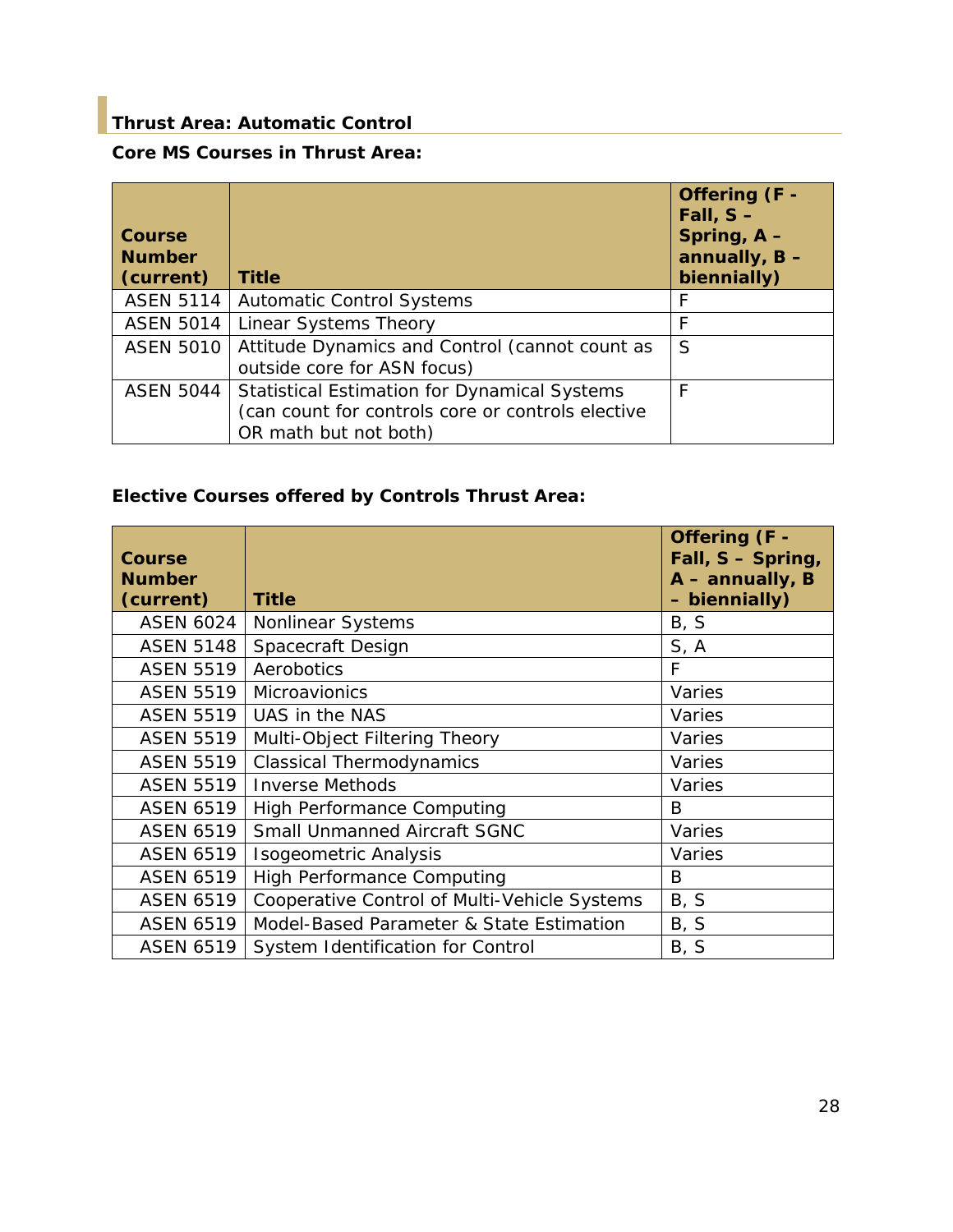| Course<br><b>Number</b><br>(current) | <b>Title</b>                                         | Offering (F -<br>Fall, S - Spring,<br>$A - annually,$<br><b>Biennially -</b><br>triennially) |
|--------------------------------------|------------------------------------------------------|----------------------------------------------------------------------------------------------|
|                                      | ASEN 6080   Advanced Statistical Orbit Determination | S, A                                                                                         |
|                                      | ASEN 6020   Optimal Trajectories                     |                                                                                              |

**Additional Elective Courses accepted by Controls Thrust Area:**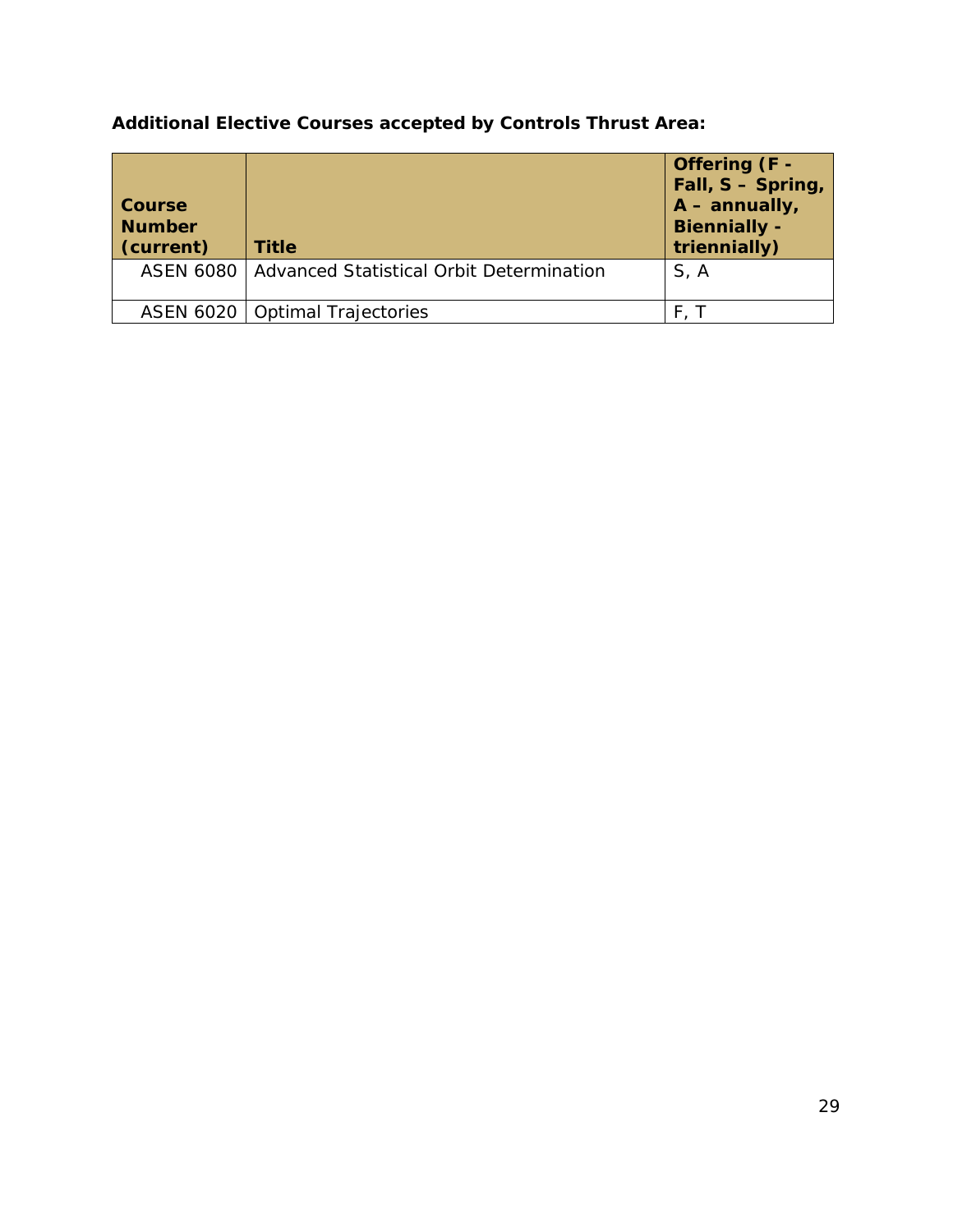### <span id="page-29-0"></span>**Thrust Area: Fluids and Propulsion**

#### **Core MS Courses in Thrust Area:**

| <b>Course</b><br><b>Number</b><br>(current) | <b>Title</b>                           | Offering (F - Fall, S -<br>Spring, A - annually,<br>O-Odd, E-Even<br>Years) |
|---------------------------------------------|----------------------------------------|-----------------------------------------------------------------------------|
|                                             | ASEN 5051   Fluid Mechanics (REQUIRED) | $F - A$                                                                     |
|                                             | ASEN 5151   High Speed Aerodynamics    | $S-A$                                                                       |
|                                             | ASEN 6037   Turbulence                 | $S-A$                                                                       |

## **Elective Courses offered by Fluids Thrust Area:**

| Course<br><b>Number</b> |                                                                 | Offering (F - Fall, S -<br>Spring, A - annually,<br>O-Odd, E-Even |
|-------------------------|-----------------------------------------------------------------|-------------------------------------------------------------------|
| (current)               | <b>Title</b>                                                    | Years)                                                            |
| <b>ASEN 5053</b>        | Rocket Propulsion                                               | $S-O$                                                             |
| <b>ASEN 5063</b>        | Aircraft Propulsion                                             | $F-E$                                                             |
| <b>ASEN 5519</b>        | Boundary Layers, Convection, and<br><b>Applied CFD</b>          | $S-O$                                                             |
| <b>MCEN 6001</b>        | <b>Reacting Flows</b>                                           | $S-E$                                                             |
| <b>ASEN 6321</b>        | <b>Computational Fluid Dynamics</b><br><b>Structured Grid</b>   | $F-E$                                                             |
| <b>ASEN 6331</b>        | <b>Computational Fluid Dynamics</b><br><b>Unstructured Grid</b> | $F-O$                                                             |
| <b>ASEN 6519</b>        | <b>Experimental Fluid Mechanics</b>                             | $F-E$                                                             |
| <b>ASEN 6061</b>        | Molecular Gas Dynamics and Direct<br>Monte Carlo Simulation     | As Offered                                                        |
| <b>ASEN 6519</b>        | <b>Advanced Turbulence Simulation</b>                           | As Offered                                                        |
| <b>ASFN 6519</b>        | <b>Flow Control</b>                                             | As Offered                                                        |
| <b>ASEN 6519</b>        | Stabilized and Multiscale Finite Element                        | As Offered                                                        |
| <b>ASEN 6519</b>        | Mathematical Foundations of Finite<br><b>Element Analysis</b>   | As Offered                                                        |
| <b>ASEN 6519</b>        | Isogeometric Analysis                                           | As Offered                                                        |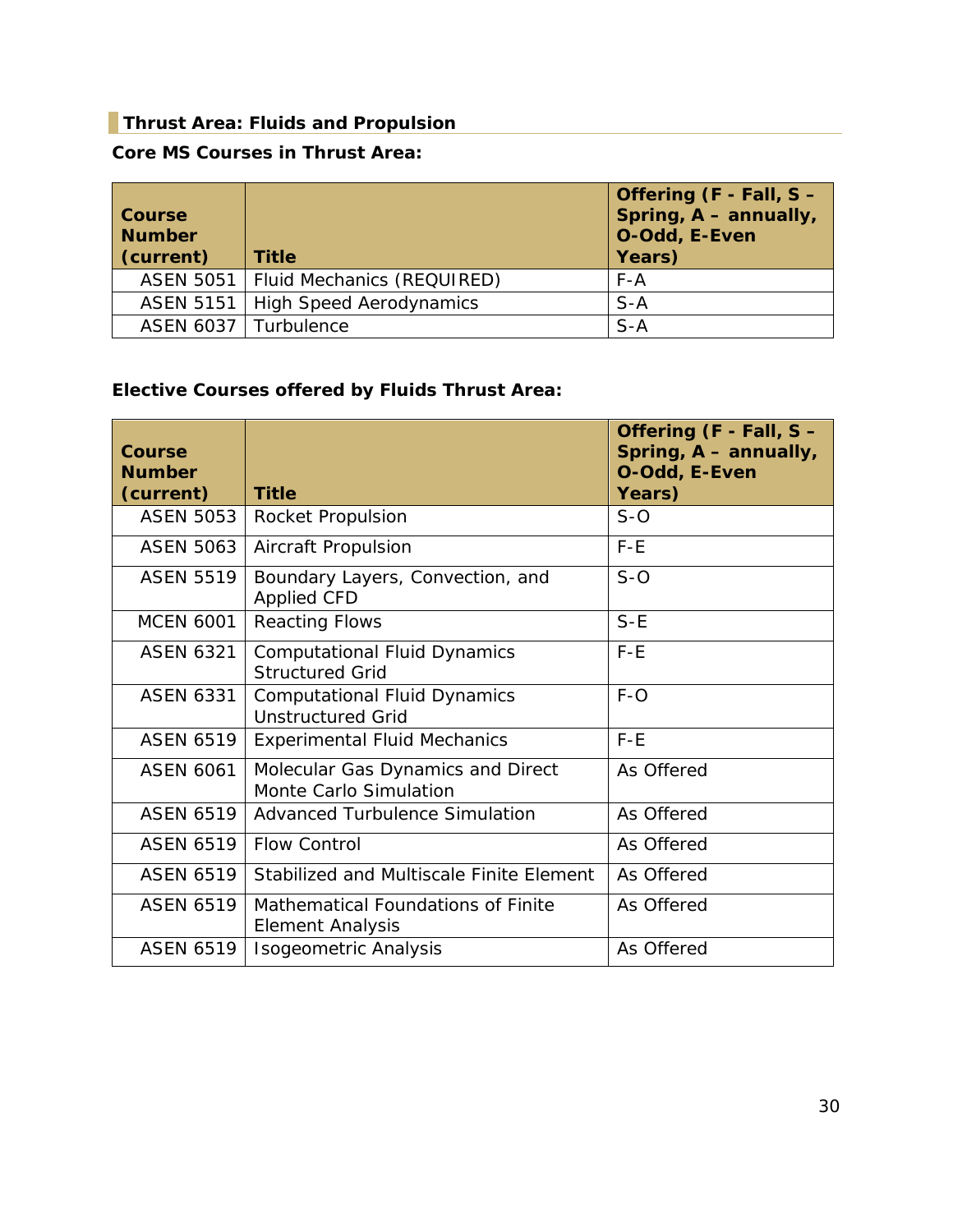### <span id="page-30-0"></span>**Thrust Area: Structures and Materials**

#### **Core MS Courses in Thrust Area:**

| <b>Course</b><br><b>Number</b> | <b>Title</b>                                                           | Offering (F - Fall, S -<br>Spring, A - annually,<br>$B - biennially)$ |
|--------------------------------|------------------------------------------------------------------------|-----------------------------------------------------------------------|
|                                | ASEN 5012   Mechanics of Aerospace Structures                          | F, A                                                                  |
|                                | ASEN 5022   Introduction to Dynamics of Aerospace<br><b>Structures</b> | S.A                                                                   |
|                                | ASEN 5007   Introduction to Finite Elements                            | F, A                                                                  |

## **Elective Courses offered by Structures Thrust Area:**

| <b>Course</b><br><b>Number</b> |                                                        | Offering (F - Fall, S -<br>Spring, A - annually, B |
|--------------------------------|--------------------------------------------------------|----------------------------------------------------|
| (current)                      | <b>Title</b>                                           | - biennially)                                      |
| ASEN 5111                      | Aeroelasticity                                         | S, B                                               |
| <b>ASEN 5148</b>               | Spacecraft Design                                      | S, A                                               |
| <b>ASEN 5519</b>               | Design Optimization in Aerospace<br>Systems            | S, B                                               |
| <b>ASEN 5519</b>               | Introduction to Phononics                              | F, B                                               |
| <b>ASEN 5519</b>               | <b>Inverse Methods</b>                                 | Varies                                             |
| <b>ASEN 5519</b>               | <b>Classical Thermodynamics</b>                        | Varies                                             |
| <b>ASEN 5519</b>               | Deploy and Lightweight Structure                       | Varies                                             |
| <b>ASEN 5519</b>               | Molecular Dynamics                                     | Varies                                             |
| <b>ASEN 5188/</b>              | <b>Space Systems Engineering</b>                       | S                                                  |
| Same as                        |                                                        |                                                    |
| <b>EMEN 5405</b>               |                                                        |                                                    |
| <b>ASEN 6024</b>               | Nonlinear Systems                                      | B, S                                               |
| <b>ASEN 6519</b>               | <b>Isogeometric Analysis</b>                           | $\mathsf{F}$                                       |
| <b>ASEN 6519</b>               | <b>High Performance Computing</b>                      | B                                                  |
| <b>ASEN 6517</b>               | <b>Computational Methods in Dynamics</b>               | Varies                                             |
| <b>ASEN 6107</b>               | <b>Nonlinear Finite Elements</b>                       | S, B                                               |
| <b>ASEN 6367</b>               | Advanced Finite Elements for Plates &<br><b>Shells</b> | S, B                                               |
| <b>ASEN 6519</b>               | <b>Engineering Nonlinear Dynamics</b>                  | S, B                                               |
| <b>ASEN 6412</b>               | <b>Uncertainty Quantification</b>                      | S, B                                               |
| <b>ASEN 6519</b>               | Cooperative Control of Multi-Vehicle<br><b>Systems</b> | Varies                                             |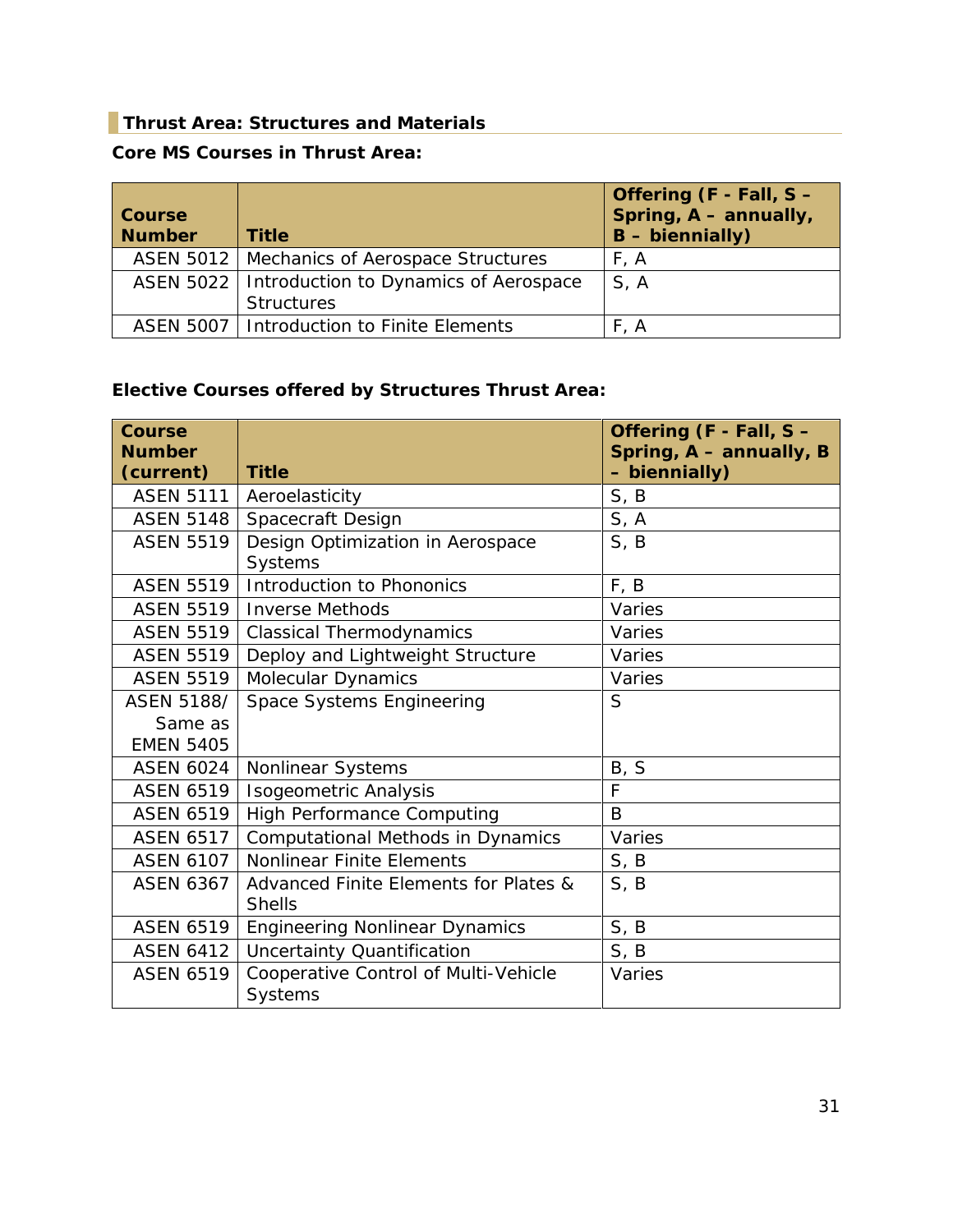## <span id="page-31-0"></span>**Astrodynamics and Satellite Navigation Systems (ASN)**

#### **ASN Specific MS Requirements**

3 ASN Core Classes

Required MS Course outside focus area: ASEN 5051, ASEN 6327, ASEN 5151, ASEN 5114, ASEN 5014, ASEN 5012, ASEN 5022, ASEN 5007, ASEN 5016, ASEN 5148, ASEN 5158, ASEN 5307, ASEN 5337, ASEN 5168, ASEN 5245, ASEN 5215, ASEN 5335, ASEN 5235

#### **Required MS Courses in Focus Area:**

| <b>Course</b><br><b>Number</b><br>(current) | Title (faculty who teach)                        | Offering (F - Fall, S -<br>Spring, A - annually,<br>$B - biennially)$ |
|---------------------------------------------|--------------------------------------------------|-----------------------------------------------------------------------|
|                                             | ASEN 5010   Attitude Dynamics and Control        | S, A                                                                  |
| ASEN 5050*                                  | <b>Space Flight Dynamics</b>                     | F, A                                                                  |
|                                             | ASEN 5090   Introduction to GNSS                 | F, A                                                                  |
|                                             | ASEN 5044   Statistical Estimation for Dynamical | F, A                                                                  |
|                                             | <b>Systems</b>                                   |                                                                       |

\*ASEN 5519: Analytical Astrodynamics is an alternative option to ASEN 5050. ASEN 5519: Analytical Astrodynamics will satisfy the same requirements and prerequisites as ASEN 5050.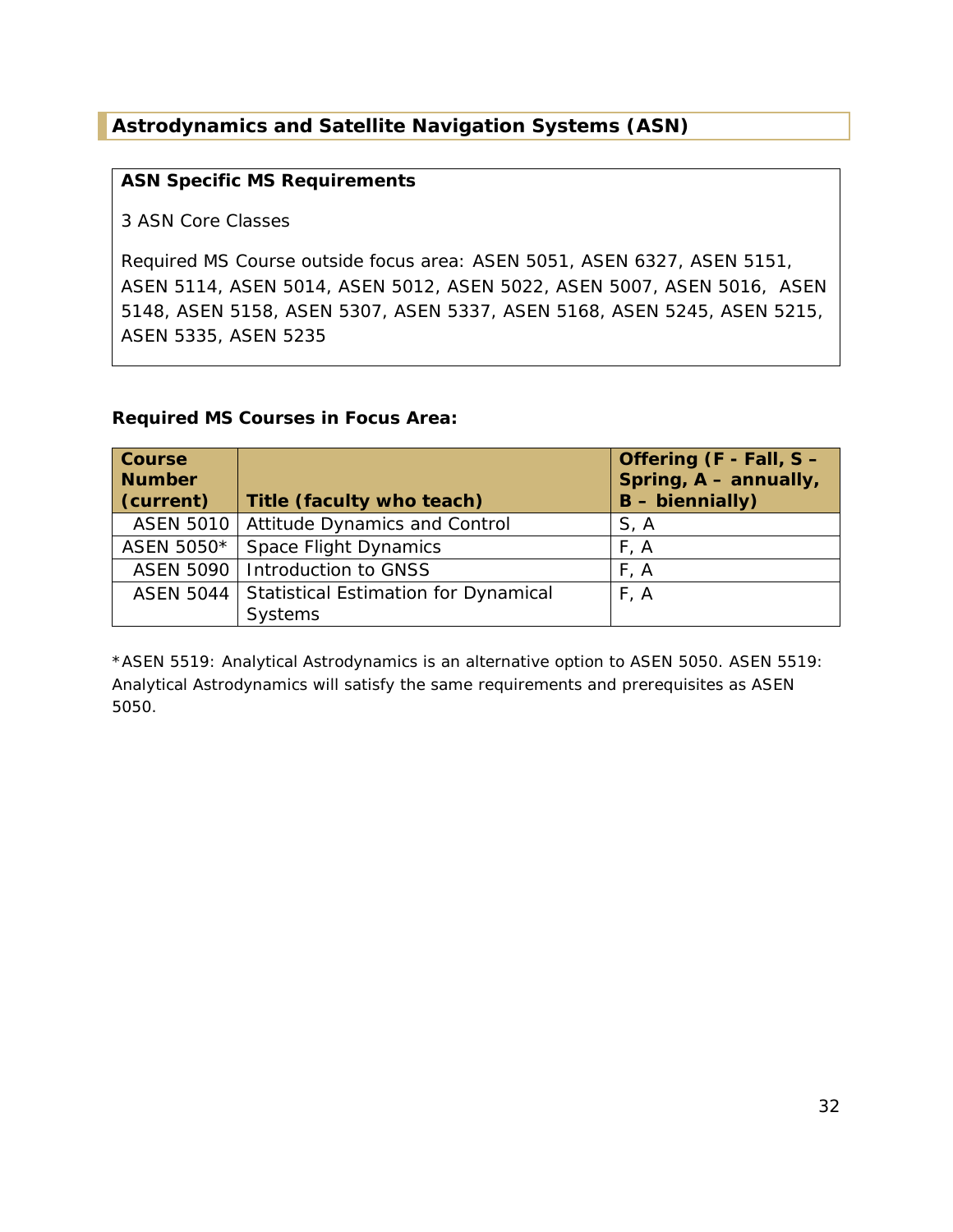## **Elective Courses offered by Focus Area:**

| <b>Course</b><br><b>Number</b><br>(current) | Title                                             | Offering (F - Fall, S -<br>Spring, A - annually,<br>B - biennially, T -<br>triennially) |
|---------------------------------------------|---------------------------------------------------|-----------------------------------------------------------------------------------------|
| <b>ASEN 6070</b>                            | <b>Satellite Geodesy</b>                          | F/B                                                                                     |
| <b>ASEN 6080</b>                            | Advanced Statistical Orbit Determination          | S/B                                                                                     |
| <b>ASEN 6519</b>                            | Astro Applications of Dynamical Systems<br>Theory | F/B                                                                                     |
| <b>ASEN 6008</b>                            | <b>Interplanetary Mission Design</b>              | A                                                                                       |
| <b>ASEN 6020</b>                            | <b>Optimal Trajectories</b>                       | F/T                                                                                     |
| <b>ASEN 6010</b>                            | Advanced Spacecraft Dynamics and<br>Control       | F/B                                                                                     |
| <b>ASEN 6014</b>                            | Spacecraft Formation Flying                       | F/B                                                                                     |
| <b>ASEN 6060</b>                            | <b>Advanced Astrodynamics</b>                     | F/T                                                                                     |
| <b>ASEN 6090</b>                            | <b>Advanced GNSS Software</b>                     | S/B                                                                                     |
| <b>ASEN 6519</b>                            | <b>Celestial Mechanics</b>                        | F/T                                                                                     |
| <b>ASEN 6519</b>                            | Satellite Navigation Receiver Architecture        | S/B                                                                                     |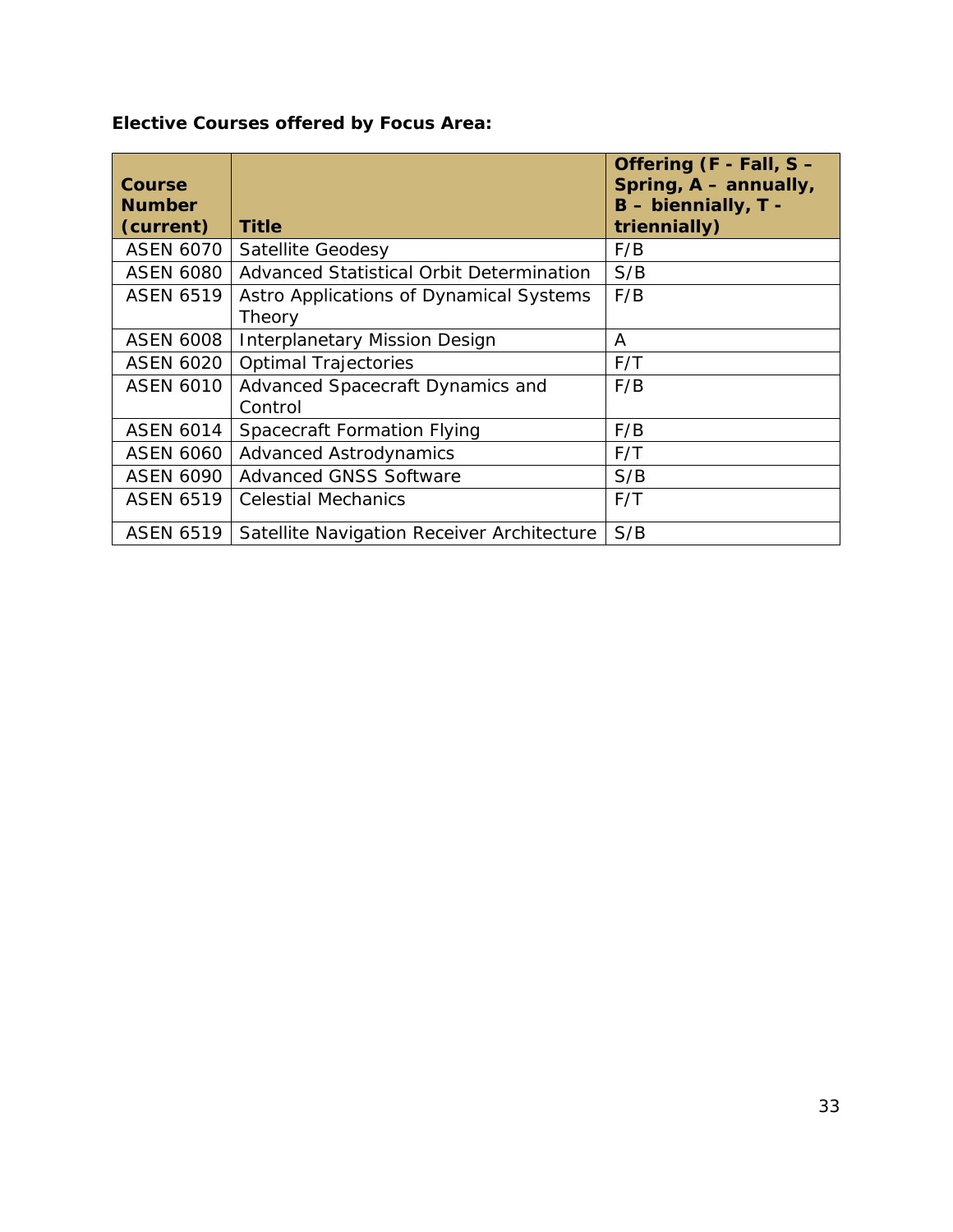#### <span id="page-33-0"></span>**Bioastronautics**

#### **Bio Specific MS Requirements**

ASEN 5016 Space Life Sciences

ASEN 5158 Space Habitat Design

ASEN 5335 Aerospace Environment (RSESS)\*

ASEN 5050 Space Flight Dynamics (ASN)\*

ASEN 5053 Rocket Propulsion (VS)\*

\*any 2 of 3

#### **Bio Specific PhD Requirements**

This specialized field of study addressing human spaceflight is typically augmented with coursework tailored to meet the student's specific career interests, and may include related topics in spacecraft engineering design, life sciences or other areas relevant to the needs of the research.

ASEN 5016 Space Life Sciences

ASEN 5158 Space Habitat Design

#### **Required MS Courses in Focus Area:**

| <b>Course</b><br><b>Number</b><br>(current) | <b>Title</b>                     | <b>Offering (F - Fall,</b><br>$S -$ Spring, $A -$<br>annually, $B -$<br>biennially) |
|---------------------------------------------|----------------------------------|-------------------------------------------------------------------------------------|
|                                             | ASEN 5016   Space Life Sciences  | S, A                                                                                |
|                                             | ASEN 5158   Space Habitat Design | F, A                                                                                |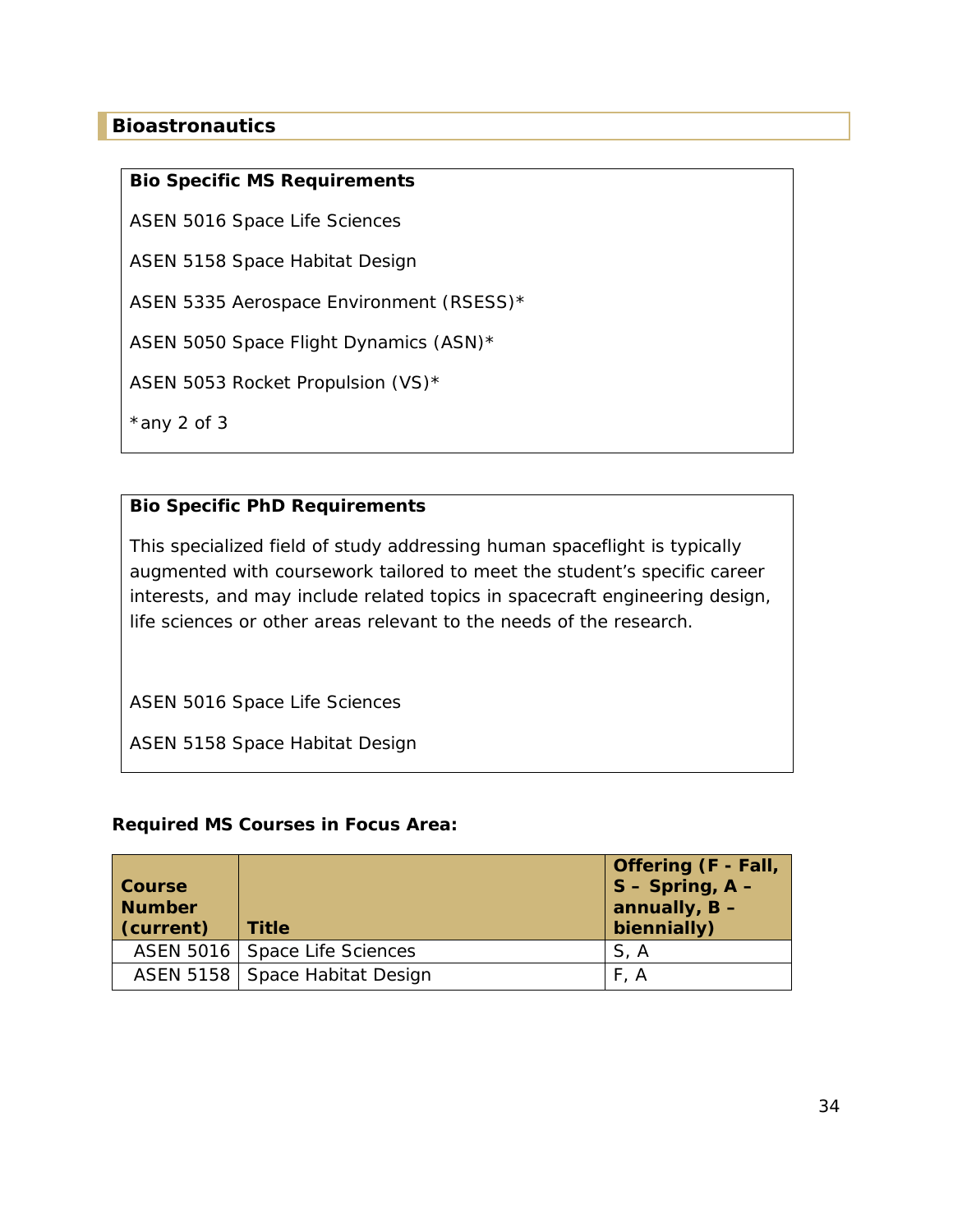#### **Required MS Courses outside Focus Area** (any 2 of 3)**:**

| Course<br><b>Number</b><br>(current) | <b>Title</b>                      | Offering (F -<br>Fall, S - Spring,<br>$A$ – annually, B<br>- biennially) |
|--------------------------------------|-----------------------------------|--------------------------------------------------------------------------|
|                                      | ASEN 5335   Aerospace Environment | S, A                                                                     |
| ASEN 5050. <sup>†</sup>              | <b>Space Flight Dynamics</b>      | F, A                                                                     |
|                                      | ASEN 5053   Rocket Propulsion     |                                                                          |

<sup>†</sup> ASEN 5519: Analytical Astrodynamics is an alternative option to ASEN 5050. ASEN 5519: Analytical Astrodynamics will satisfy the same requirements and prerequisites as ASEN 5050.

### **Elective Courses offered by Focus Area:**

| <b>Course</b><br><b>Number</b><br>(current) | <b>Title</b>                                                 | Offering (F -<br>Fall, S - Spring,<br>$A$ – annually, B<br>- biennially) |
|---------------------------------------------|--------------------------------------------------------------|--------------------------------------------------------------------------|
| <b>ASEN 5519</b>                            | <b>Experimental Design and Statistical</b><br><b>Methods</b> | Varies                                                                   |
| <b>ASEN 6116</b>                            | Spacecraft Life Support Systems                              | $S-A$                                                                    |
| <b>ASEN 6519</b>                            | <b>Extravehicular Activity</b>                               | Varies                                                                   |
| <b>ASEN 6519</b>                            | Human Operation of Aerospace Vehicles                        | Varies                                                                   |
| <b>ASEN 5849</b>                            | <b>MS Independent Study</b>                                  | on request                                                               |
| <b>ASEN 6849</b>                            | Independent Study (for PhD 'pre/non-<br>thesis' topic)       | on request                                                               |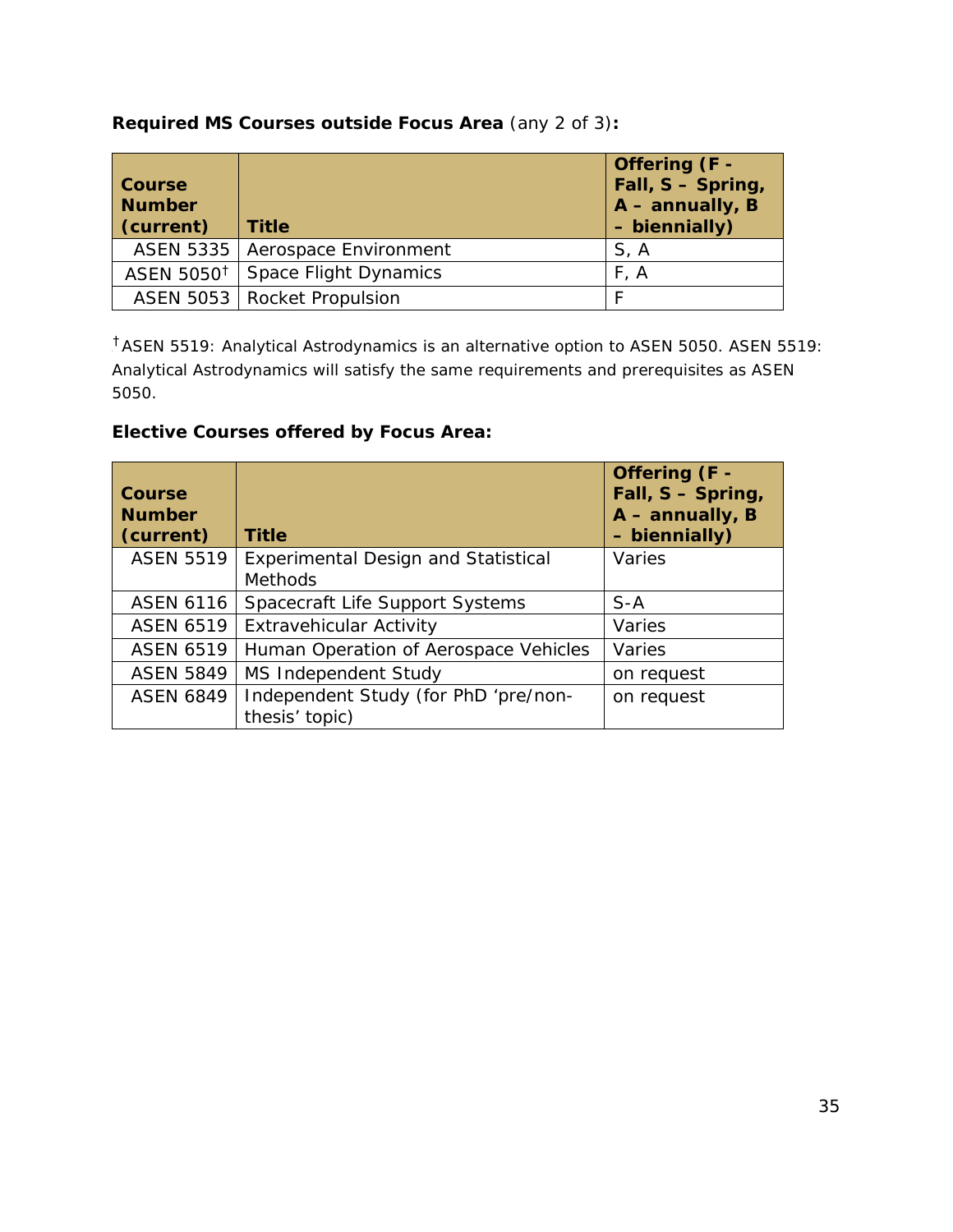#### <span id="page-35-0"></span>**Remote Sensing, Earth and Space Science (RSESS)**

Remote Sensing, Earth and Space Sciences focus area is a field that embodies a broad multidisciplinary approach. The expected competency at the graduating masters level in the RSESS focus area is to have completed coursework in four primary topics of study (1) Data or Numerical Analysis Methods, (2) Instrumentation Fundamentals, (3) Physical Sciences of Earth and Space and (4) Astrodynamics or Aerospace Engineering Systems.

The below requirements are applicable to both MS and PhD candidates in the RSESS focus area.

The expected competency at the PhD level is to further advance the four primary topics within RSESS by complementary theory and analysis obtained through coursework offered at the 6000 level and above, and by research activities in developing the PhD thesis.

Required courses needed to specialize in the RSESS focus area are:

- 1. One course in data or numerical analysis
- 2. One course in instrumentation
- 3. One course in physical science
- 4. One course in astrodynamics or aerospace engineering systems
- 5. PhD students are strongly encouraged to enroll for the remote sensing seminar and present their research.

MS students interested in using the Remote Sensing Certificate for their degree requirements in lieu of an MS thesis or two semester graduate project must complete the certificate requirements described in this Handbook. RSESS students may count a maximum of 2 of the 4 required RSESS focus area courses toward the certificate requirement.

Below is a list of core RSESS courses, offered regularly by the AES faculty, that satisfy the four primary topics. These are listed as core courses as their content satisfies a primary topic in our focus area. Students can design a course schedule with their graduate faculty advisor to insure their course selections satisfy the RSESS focus area. It is possible to petition courses outside of these core courses to fulfill the required coursework as long as they meet the four topics of study outlined above and that the general guidelines of the AES graduate program are met.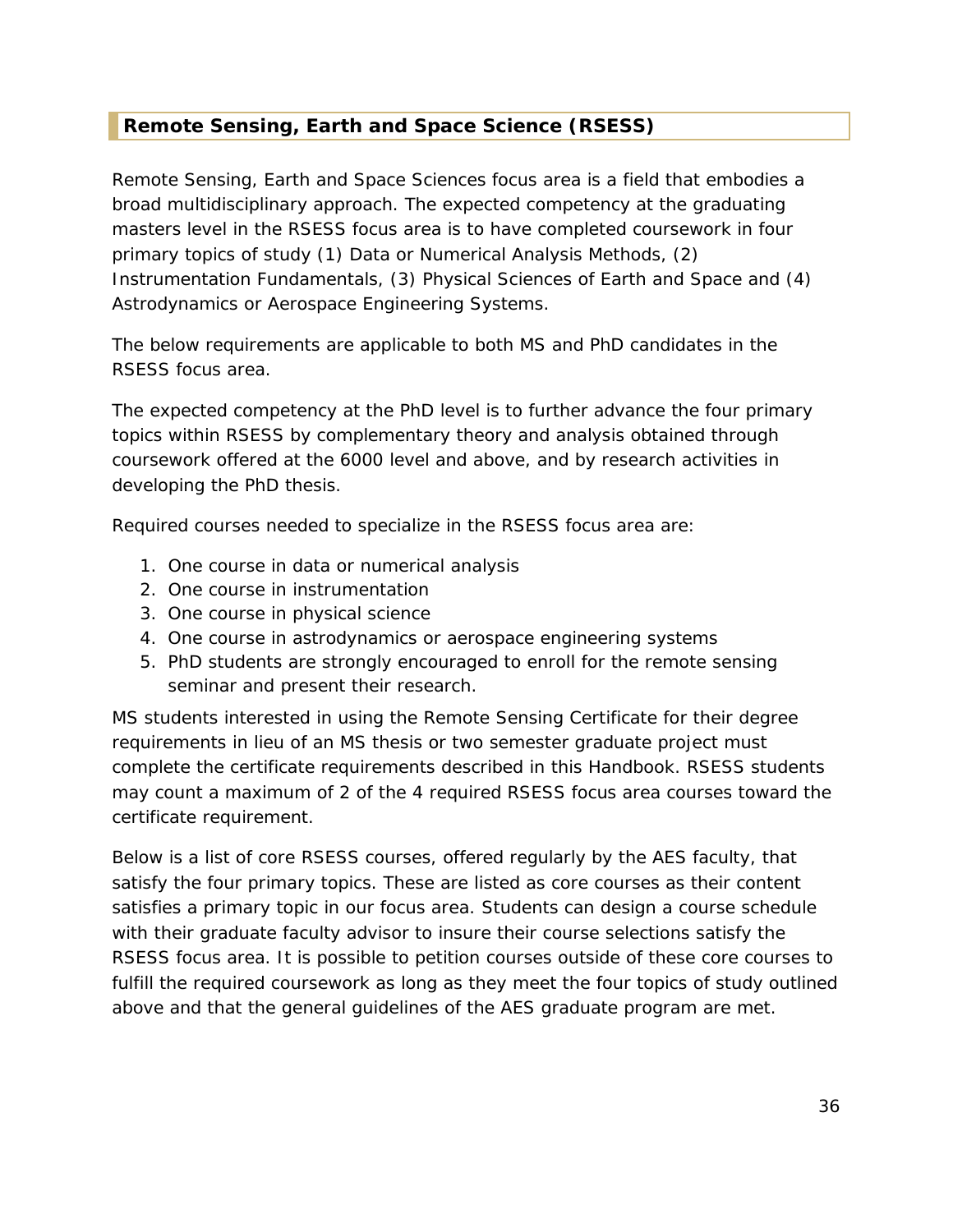| <b>Course</b><br><b>Number</b><br>(current) | <b>Title</b>                                                                  | Offering (F -<br>Fall, S - Spring,<br>$A - annually, B$<br>- biennially) |
|---------------------------------------------|-------------------------------------------------------------------------------|--------------------------------------------------------------------------|
| <b>ASEN 5307</b>                            | <b>Engineering Data Analysis</b>                                              | $S-A$                                                                    |
| <b>ASEN 5337</b>                            | Remote Sensing Data Analysis                                                  | $F - A$                                                                  |
| <b>APPM 5540</b>                            | Introduction to Time Series                                                   | $S-A$                                                                    |
| <b>APPM 5580</b>                            | Statistical Methods for Data Analysis                                         | $S-A$                                                                    |
| <b>APPM 5520</b>                            | <b>Introduction to Mathematical Statistics</b>                                | Varies                                                                   |
| <b>APPM</b><br>5570/EMEN<br>5005            | <b>Statistical Methods</b>                                                    | Varies                                                                   |
| <b>APPM 5350</b>                            | Methods in Applied Mathematics: Fourier<br>Series and Boundary Value Problems | Varies                                                                   |
| <b>ECEN 5612</b>                            | Noise and Random Processes                                                    | $F - A$                                                                  |
| <b>ECEN 5632</b>                            | Theory and Application of Digital Filtering                                   | $F - A$                                                                  |
| <b>ECEN 5642</b>                            | Modern Methods of Spectral Estimation                                         | $S-A$                                                                    |
| <b>ECEN 5652</b>                            | Detection and Extraction of Signals from<br><b>Noise</b>                      | $S-A$                                                                    |

#### **RSESS Data or Numerical Analysis Courses (1):**

## **RSESS Instrumentation Courses (2):**

| Course<br><b>Number</b><br>(current) | <b>Title</b>                                                      | Offering (F -<br>Fall, S - Spring,<br>$A - annually, B$<br>- biennially) |
|--------------------------------------|-------------------------------------------------------------------|--------------------------------------------------------------------------|
| <b>ASEN 5168</b>                     | Remote Sensing Instrumentation                                    | $S-A$                                                                    |
| <b>ASEN 5245</b>                     | Radar and Remote Sensing                                          | $S-A$                                                                    |
| <b>ASEN 6265</b>                     | Fundamentals of Spectroscopy for<br><b>Optical Remote Sensing</b> | $F - A$                                                                  |
| <b>ASEN 5519</b>                     | Microcontroller Fundamentals with Aero<br>Applications            | F-A                                                                      |
| <b>ASEN 5090</b>                     | <b>Global Navigation Satellite Systems</b>                        | F-A                                                                      |
| <b>ASEN 6050</b>                     | Space Instrumentation                                             | Varies                                                                   |
| <b>ASEN 6365</b>                     | Lidar Remote Sensing                                              | $S-B$                                                                    |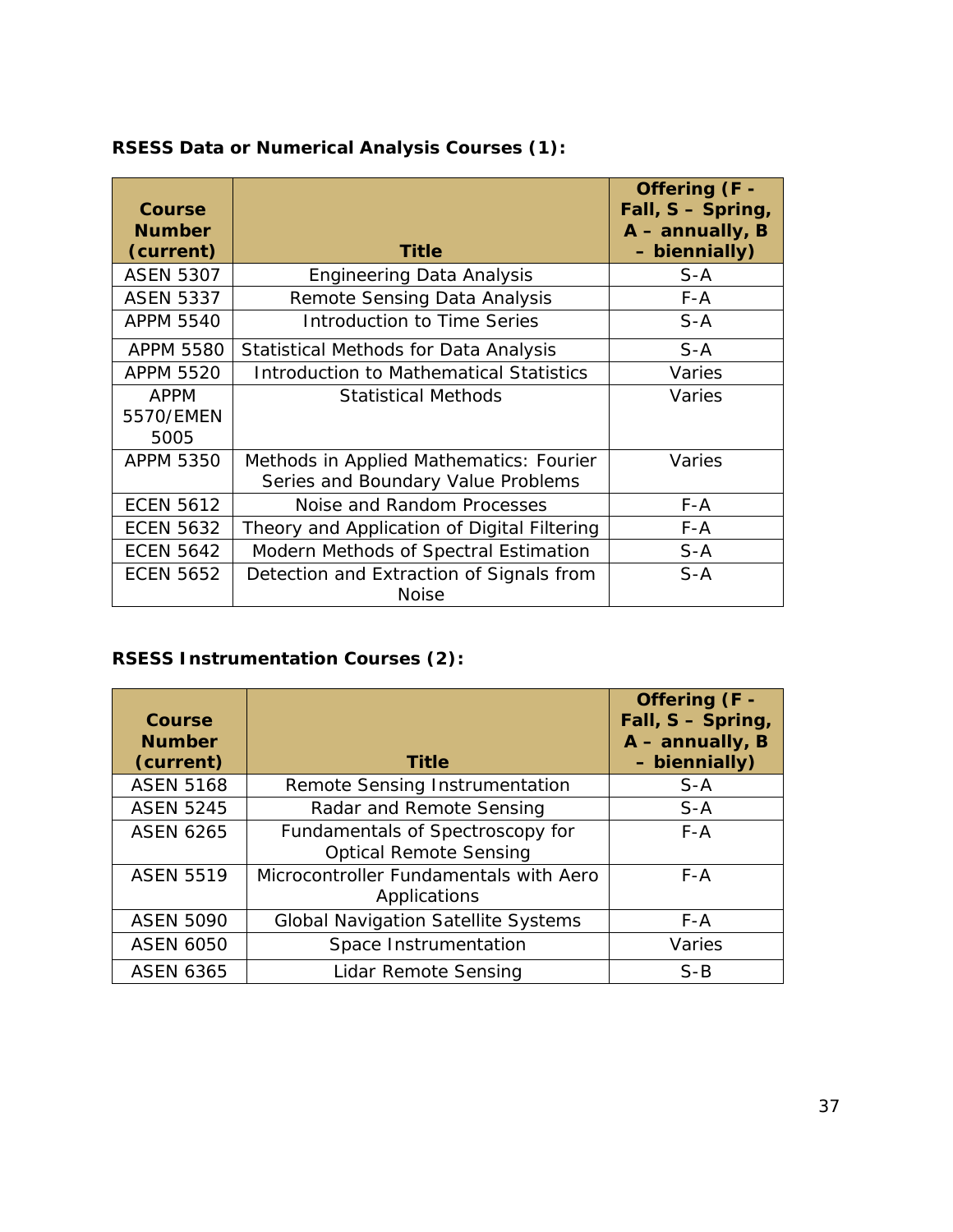| <b>Course</b><br><b>Number</b><br>(current) | <b>Title</b>                                                                | Offering (F -<br>Fall, S - Spring,<br>$A$ – annually, B<br>- biennially) |
|---------------------------------------------|-----------------------------------------------------------------------------|--------------------------------------------------------------------------|
| <b>ASEN 5215</b>                            | Oceanography                                                                | $S-A$                                                                    |
| <b>ASEN 5519</b>                            | Ocean Modeling                                                              | $F - B$                                                                  |
| <b>ASEN 5335</b>                            | Aerospace Environment                                                       | $S-A$                                                                    |
| <b>ATOC 5050</b>                            | Introduction to Orbital Dynamics                                            | $F - A$                                                                  |
| <b>ASEN 5235</b>                            | Introduction to Atmospheric Radiation<br><b>Transfer and Remote Sensing</b> | $S-A$                                                                    |
| <b>ATOC 5060</b>                            | Dynamics of the Atmosphere                                                  | $S-A$                                                                    |
| <b>ATOC 5051</b>                            | Introduction to Physical Oceanography                                       | $F - A$                                                                  |
| <b>ATOC 5050</b>                            | Introduction to Atmospheric Dynamics                                        |                                                                          |
| <b>ATOC 5060</b>                            | Dynamics of the Atmosphere                                                  |                                                                          |
| <b>ATOC 5051</b>                            | Introduction to Physical Oceanography                                       |                                                                          |
| <b>ASTR 5140</b>                            | Astrophysical and Space Plasmas (same<br>as PHYS 5141)                      |                                                                          |
| <b>ASTR 5150</b>                            | Introduction to Plasma Physics (same<br>as PHYS 5150)                       |                                                                          |
| <b>ASTR 5300</b>                            | Introduction to Magnetospheres                                              |                                                                          |
| <b>ASEN 6519</b>                            | Special Topics in Aerospace<br>Environment: Upper Atmospheres               | $S-B$                                                                    |

## **RSESS Physical Sciences Courses (3):**

#### **RSESS ASN or AESys Courses (4):**

| Course<br><b>Number</b><br>(current) | <b>Title</b>                             | Offering (F -<br>Fall, S - Spring,<br>$A$ – annually, B<br>- biennially) |  |
|--------------------------------------|------------------------------------------|--------------------------------------------------------------------------|--|
| <b>ASEN 5014</b>                     | Linear Systems Theory                    | $F - A$                                                                  |  |
| ASEN 5050*                           | <b>Space Flight Dynamics</b>             | F-A                                                                      |  |
| <b>ASEN 5051</b>                     | <b>Fluid Mechanics</b>                   | $F - A$                                                                  |  |
| <b>ASEN 5061</b>                     | Intro to Real Gas Dynamics               | $F - A$                                                                  |  |
| <b>ASEN 5148</b>                     | Spacecraft Design                        | $S-A$                                                                    |  |
| <b>ASEN 6060</b>                     | Satellite Geodesy                        | $S-B$                                                                    |  |
| <b>ASEN 6080</b>                     | Advanced Statistical Orbit Determination | $S-B$                                                                    |  |

\*ASEN 5519: Analytical Astrodynamics is an alternative option to ASEN 5050. ASEN 5519: Analytical Astrodynamics will satisfy the same requirements and prerequisites as ASEN 5050.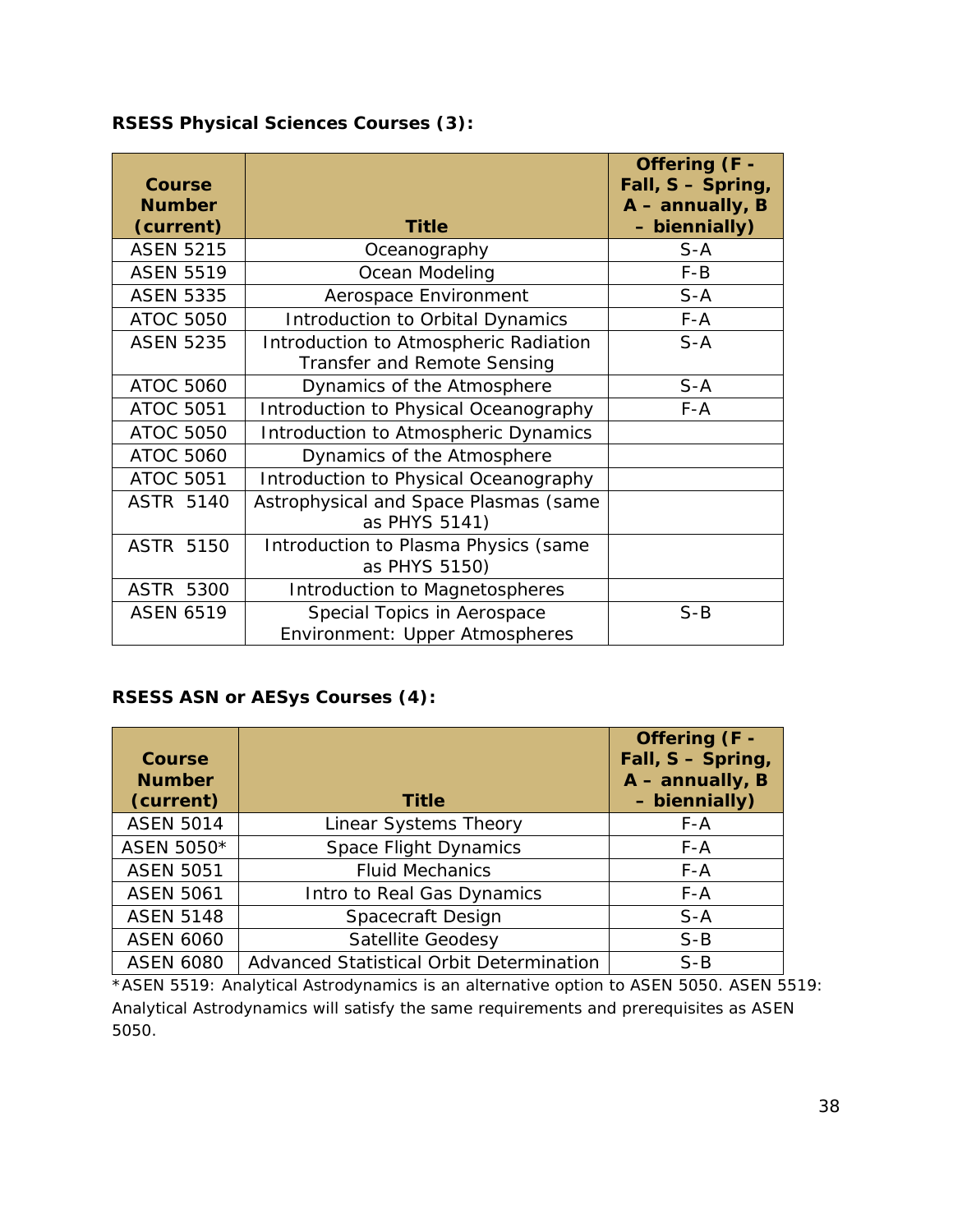| <b>Course</b><br><b>Number</b><br>(current) | <b>Title</b>                           | Offering (F -<br>Fall, S - Spring,<br>$A$ – annually, B<br>- biennially) |
|---------------------------------------------|----------------------------------------|--------------------------------------------------------------------------|
|                                             |                                        |                                                                          |
| <b>ASEN 5227</b>                            | Aerospace Math                         | $F - A$                                                                  |
| <b>ASEN 5327</b>                            | <b>Computational Fluid Mechanics</b>   | $S-A$                                                                    |
| <b>ASEN 5417</b>                            | Numerical Methods for Differential     | $S-A$                                                                    |
|                                             | Equations                              |                                                                          |
| <b>ECEN 5134</b>                            | Electromagnetic Radiation and Antennas | $F - A$                                                                  |
| <b>ECEN 5254</b>                            | Radar Remote Sensing                   | $S-B$                                                                    |

PHYS 7310 **Electromagnetic Theory I** F-A

**Other Courses of interest to RSESS students:**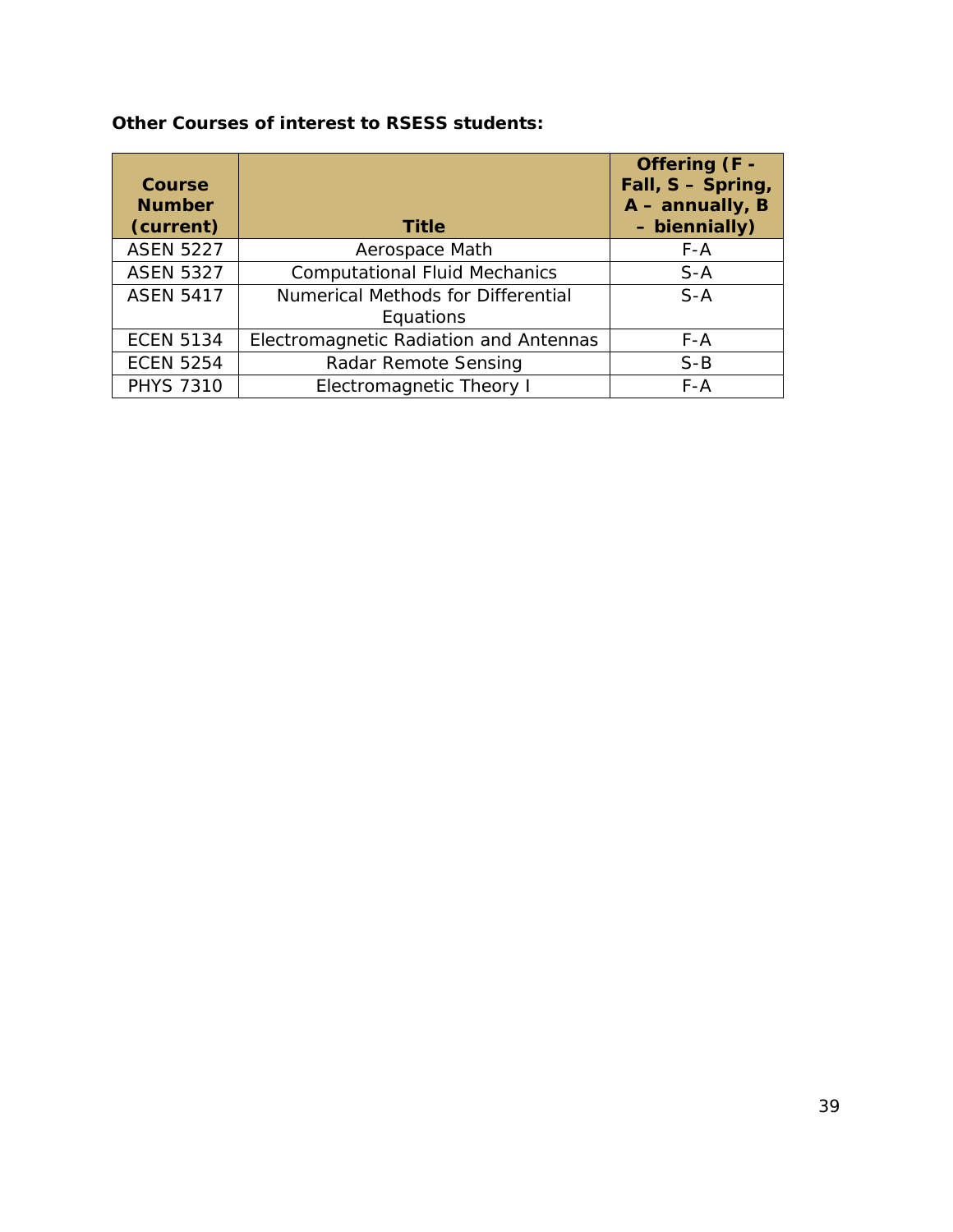## <span id="page-39-0"></span>**Certificates**

The University of Colorado recognizes that interdisciplinary study at the graduate level may involve coursework and formal requirements that exceed those of established degree programs. To recognize this additional work by graduate students, interdisciplinary faculty may establish a certificate program within the Graduate School. In addition to earning a Certificate while pursuing a graduate degree, the Graduate School has extended the Certificate program to students who have received a B.A. or B.S. degree and are continuing to take courses but are not enrolled in a graduate degree program and meet the course prerequisites.

Students in the Department of Aerospace Engineering Sciences may want to consider obtaining a Certificate in Remote Sensing, or a Certificate in Astrodynamics and Satellite Navigation Systems.

#### <span id="page-39-1"></span>**Certificate in Remote Sensing**

Remote sensing (satellite and ground-based) is increasingly being used as a technique to probe the Earth's atmosphere, ocean and land surfaces. Probing of other planets is accomplished largely by satellite remote sensing. Given national priorities in such areas as climate and global change, the interest in remote sensing will only increase with time.

Remote sensing is a relatively new academic subject, with few universities having any sort of an organized curriculum. The purpose of formalizing the CU remote sensing curriculum is to coordinate curricula across campus so that a coherent curriculum in remote sensing can be provided to complement and supplement the students' regular degree program. An additional purpose is to encourage multidisciplinary education of the students in the area of remote sensing.

Graduate students, research staff, and faculty work on a wide variety of topics, ranging from the theory of remote sensing, to its application. These applications include: use of satellite remote sensing to determine ocean surface temperature and heat fluxes; use of surface radar to improve the determination of clouds and precipitation from satellite; determination of surface biological characteristics and productivity from satellite; mapping of land use from satellite; mapping of surface landform and topographical features; searching for locations of buried artifacts; use of surface radar to determine upper atmosphere wind motions; and aircraft remote sensing to assess the validity of satellite retrieval algorithms of surface and atmospheric characteristics.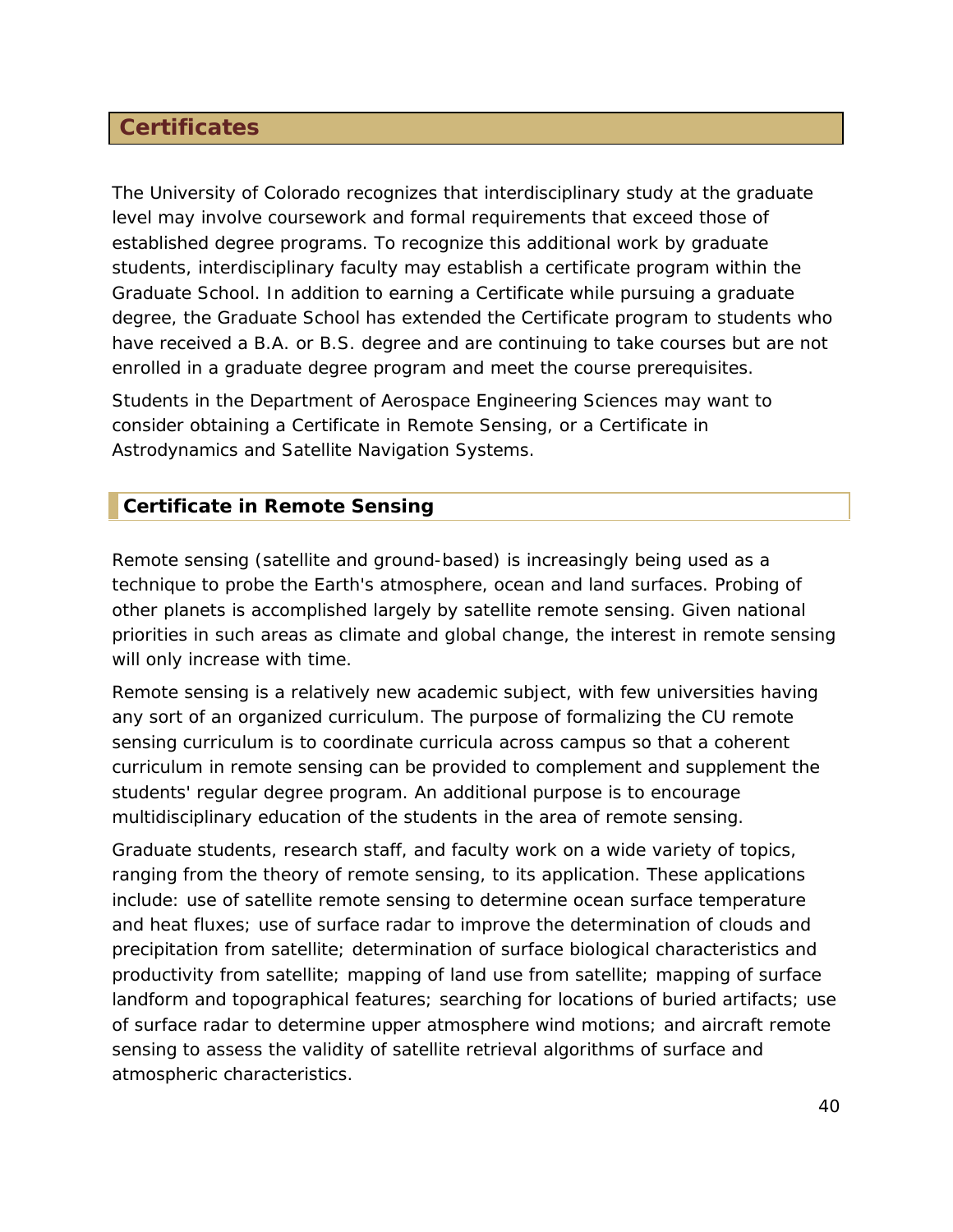#### <span id="page-40-0"></span>**Certificate Requirements**

- 1. Four courses are required totaling at least 12 credits, with grades of B or better.
- 2. Two courses from one of the following topical areas:
	- a. Data Analysis
	- b. Instrumentation and Measurement Techniques
	- c. Remote Sensing Theory
- 3. One course in each of the two remaining topical areas
- 4. At least one semester of Remote Sensing Seminar (currently listed as ASEN 5210 and ATOC 7500).

#### **Data Analysis Courses:**

- ASEN 5307 Engineering Data Analysis
- ASTR 5550 Observations, Data Analysis, and Statistics
- ECEN 5004 Environmental Signal Processing
- ECEN 5254 Remote Sensing Signals and Systems
- ECEN 5612 Noise and Random Processes
- ECEN 5652 Detection and Extraction of Signals from Noise
- GEOG 5103 Intro to Geographical Information Systems
- GEOG 5203 GIS and Spatial Modeling
- GEOG 5303 GIS Programming for Spatial Analysis

#### **Instrumentation & Measurement Techniques Courses:**

- ASEN 5168 Remote Sensing Instrumentation Design
- ASEN 5245 Radar and Remote Sensing
- ASEN 6091 GNSS Receiver Architecture
- ASEN 6365 Lidar Remote Sensing
- ASTR 5760 Astrophysical Instrumentation
- ECEN 5134 Electromagnetic Radiation and Antennas
- ECEN 5274 Radar Science and Techniques
- PHYS 5160 Fundamentals of Optics and Lasers
- ASEN 6050 Space Instrumentation
- GEOG 5100 Adv. Measurements in Snow Measurement

#### **Remote Sensing Theory Courses:**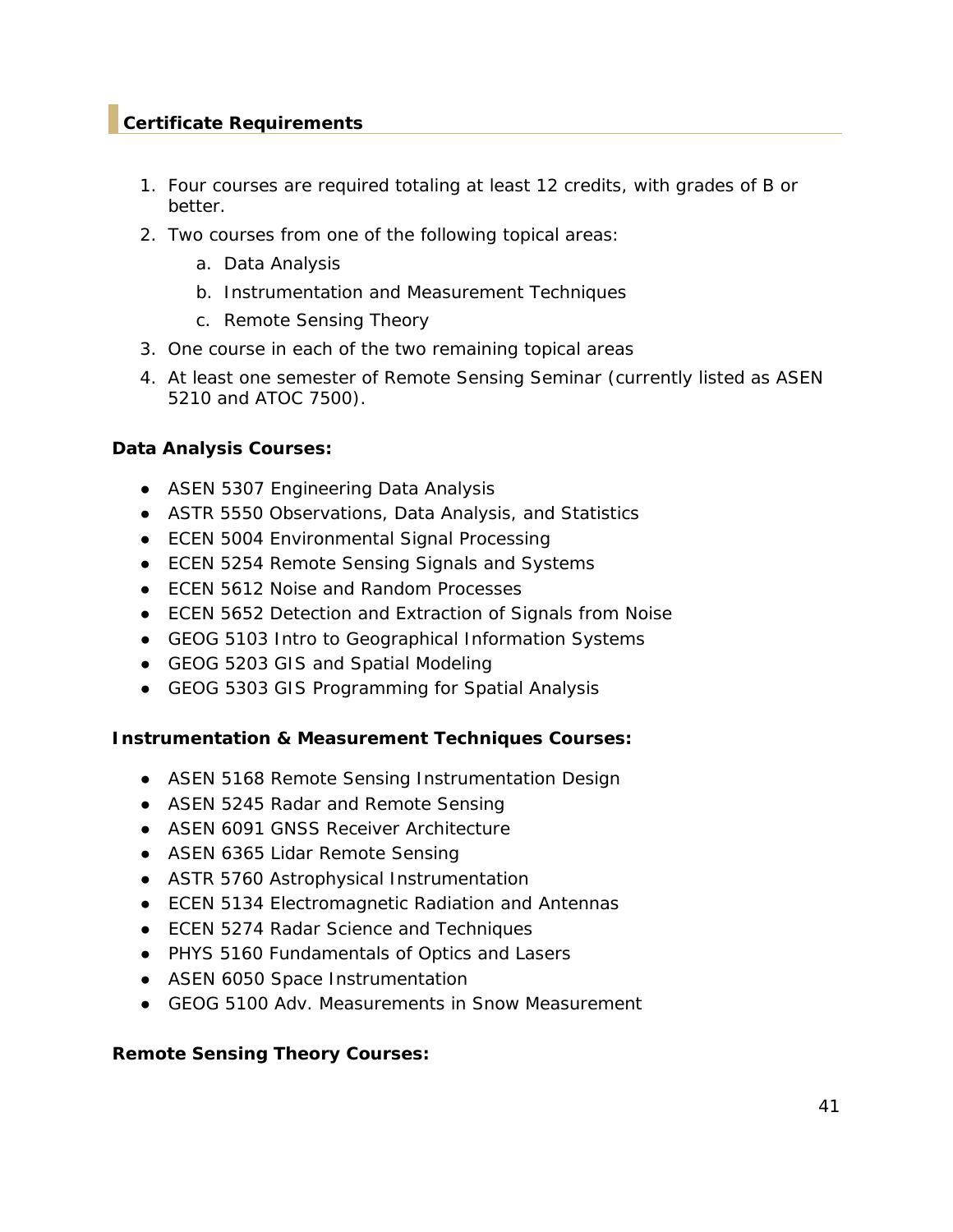- ATOC/ASEN 5235 Intro to Atmos Rad Trans & Remote Sens
- ASEN 6265 Fundamentals of Spectroscopy
- ATOC/ASTR 5560 Radiative Processes in Planetary Atmosphere
- ECEN 5264 Electromag Absorption, Scattering & Propagation
- GEOL/GEOG 5093 Remote Sensing of the Environment
- GEOG 5100 Advanced Remote Sensing
- PHYS/ASTR 5150 Plasma Physics

## <span id="page-41-0"></span>**Admission Requirements**

Requirements for a Graduate Certificate in Astrodynamics and Satellite Navigation Systems:

- Email **aerograd@colorado.edu** to be registered as an certificate-seeking student.
- Completion, with a grade of B or better, of all required courses.
- Upon completion of your courses, complete the [certificate request form](https://www.colorado.edu/aerospace/node/142/attachment) and submit it to the Graduate Advisor, aerograd@colorado.edu.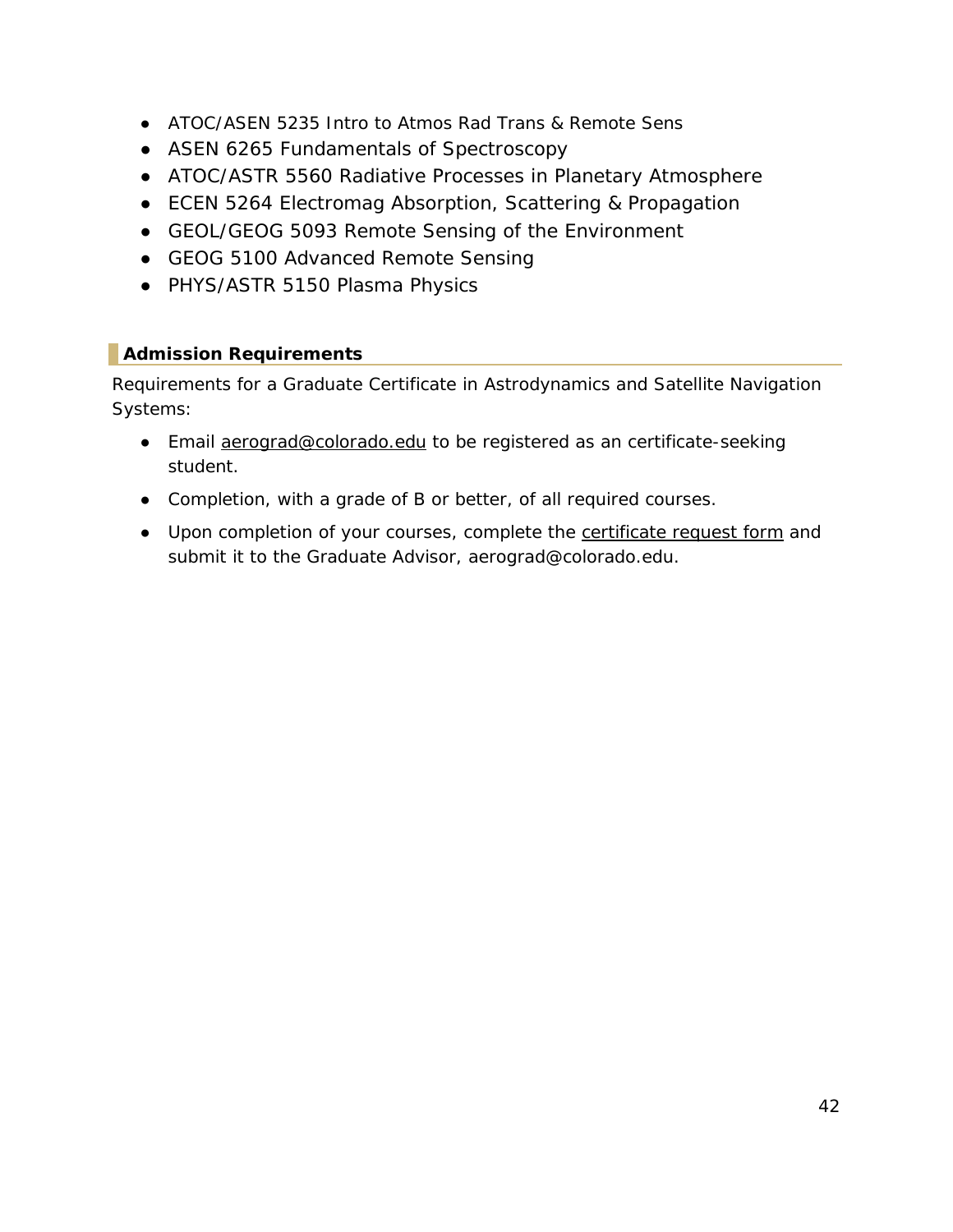## <span id="page-42-0"></span>**Certificate in Astrodynamics and Satellite Navigation Systems (ASN)**

The certificate recognizes student accomplishments at the graduate level in successfully completing a specialized program of study in Astrodynamics and Satellite Navigation (ASN). It is essentially a specialization of the Aerospace Engineering Sciences Master of Science (MS) degree in the ASN focus area with additional requirements for breadth and depth in the ASN area.

The certificate will make students more desirable to future employers looking for the astrodynamics and satellite navigation specialists.

#### <span id="page-42-1"></span>**Certificate Requirements**

Complete all four core area subjects in ASN, plus two advanced ASN courses of the student's choosing.

#### **Core Requirements:**

ASEN 5010 - Spacecraft Attitude Dynamics and Control

ASEN 5050 - Astrodynamics $^\dagger$ 

ASEN 5044 - Statistical Estimation for Dynamical Systems

ASEN 5090 - Introduction to Global Navigation Satellite Systems

\*Any core requirement can be satisfied by taking an additional 6000 level course which has the corresponding core requirement as a prerequisite.

<sup>†</sup> ASEN 5519: Analytical Astrodynamics is an alternative option to ASEN 5050. ASEN 5519: Analytical Astrodynamics will satisfy the same requirements and prerequisites as ASEN 5050.

#### **Advanced Requirements - Select ANY two 6000 level courses in ASN including (but not limited to):**

ASEN 6090 GNSS Software and Applications (course number assignment pending) ASEN 6091 Satellite Navigation Receiver and Architectures (course number assignment pending) ASEN 6080 Advanced Statistical Orbit Determination ASEN 6010 Advanced Spacecraft Attitude and Control

ASEN 6014 Spacecraft Formation Flying

ASEN 6020 Optimal Trajectories

ASEN 6060 Advanced Astrodynamics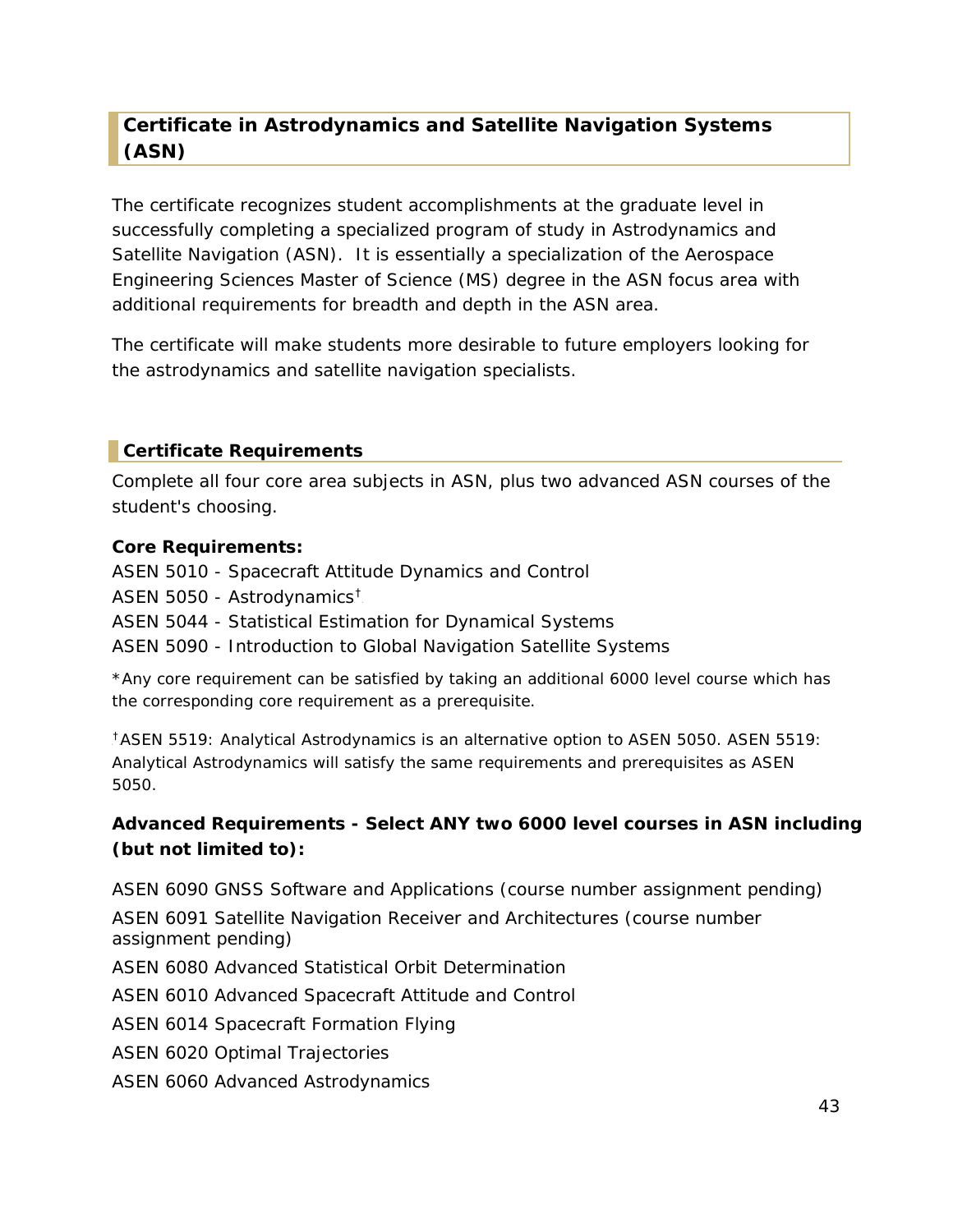## <span id="page-43-0"></span>**Admission Requirements**

Requirements for a Graduate Certificate in Astrodynamics and Satellite Navigation Systems:

- Email [aerograd@colorado.edu](mailto:aerograd@colorado.edu) to be registered as a certificate-seeking student.
- Approval of your ASN course selections.
- Completion, with a grade of B or better, of all required courses.
- Upon completion of your courses, complete the [certificate request form](https://www.colorado.edu/aerospace/node/142/attachment) and submit it to the Graduate Advisor, aerograd@colorado.edu.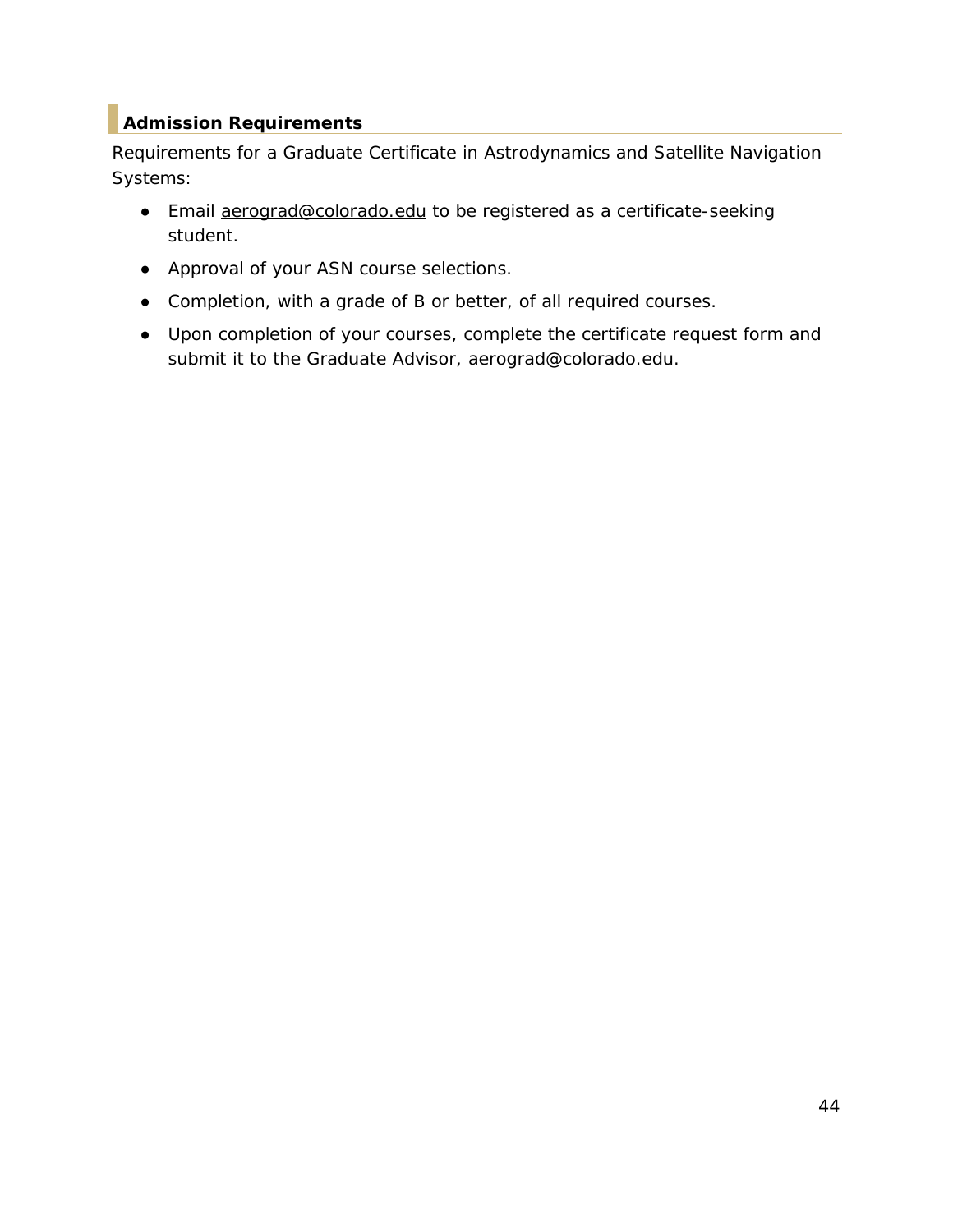## <span id="page-44-0"></span>**Certificate in Satellite System Design (SSD)**

The certificate recognizes student accomplishments at the graduate level in successfully completing a specialized program of study in Satellite System Design (SSD). It blends courses from the Smead Department of Aerospace Engineering Sciences, Electrical, Computer and Energy Engineering and Engineering Management Departments. The certificate will allow students to develop interdisciplinary skills in the area of satellite design, making them more desirable to future employers.

#### <span id="page-44-1"></span>**Certificate Requirements**

**Track 1: Hands-on** (recommended for on campus students)

ASEN 5148 – Spacecraft Design\*

ASEN 5018 and 6028 – Graduate Projects (Project must have a satellite or rocket focus)

1 course from elective list

#### **Track 2: Distance Compatible Track**

ASEN 5148 – Spacecraft Design\*

EMEN 5405 – Fundamentals of System Engineering\*

2 courses from elective list (no more than one EMEN course)

*To develop cross-disciplinary breadth, students are strongly encouraged, but not required, to choose elective courses outside of their major.*

#### **Elective list** <sup>P</sup> 1

- ASEN 5010 Spacecraft Attitude Dynamics and Control\*<sup>2</sup>
- ASEN 5050 Space Flight Mechanics\*<sup>†</sup>
- ASEN 5053 Rocket Propulsion
- ASEN 5090 Introduction to Global Navigation Satellite Systems\*
- ASEN 5335 Aerospace Environment\*
- ASEN 5519 Microavionics  $3$
- ECEN 5134 Electromagnetic Radiation and Antennas\*
- ECEN 5264 Electromagnetic Absorption, Scattering and Propagation\*
- ECEN 5517 Photovoltaic Power Electronics Laboratory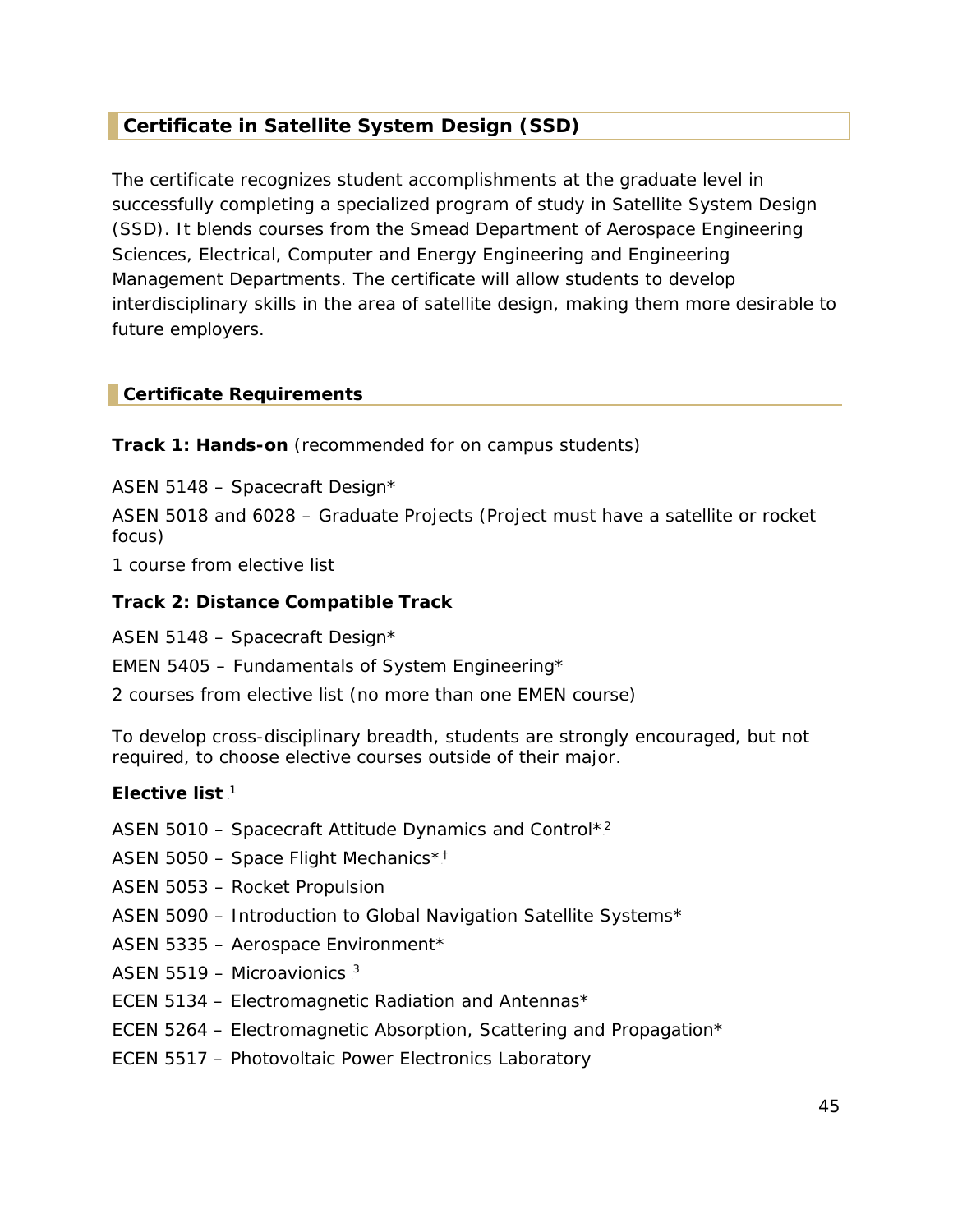- ECEN 5613 Embedded System Design
- ECEN 5623 Real-Time Embedded Systems
- ECEN 5634 Graduate Microwave and RF Laboratory
- ECEN 5692 Principles of Digital Communications
- ECEN 5797 Introduction to Power Electronics\*
- ECEN 5813 Principles of Embedded Software
- EMEN 5010 Introduction to Engineering Management\*
- EMEN 5030 Fundamentals of Project Management\*
- EMEN 5031 Software Project Management\*
- EMEN 5405 Fundamentals of System Engineering\*

1: Students are required to meet course prerequisites. Question should be directed to the course instructor.

2: Core ASN certificate courses. Cannot be counted for both certificates.

- 3: Course enrollment is limited to non-Electrical Engineering students.
- \* Courses available via distance.

<sup>†</sup> ASEN 5519: Analytical Astrodynamics is an alternative option to ASEN 5050. ASEN 5519: Analytical Astrodynamics will satisfy the same requirements and prerequisites as ASEN 5050.

#### <span id="page-45-0"></span>**Admission Requirements**

Requirements for a Graduate Certificate in Satellite System Design:

- Approval of your SSD course selections.
- Email [aerograd@colorado.edu](mailto:aerograd@colorado.edu) to be registered as a certificate-seeking student.
- Completion, with a grade of B or better, of all required courses.
- Upon completion of your courses, complete the [certificate request form](https://www.colorado.edu/aerospace/node/142/attachment) and submit it to the Graduate Advisor, aerograd@colorado.edu.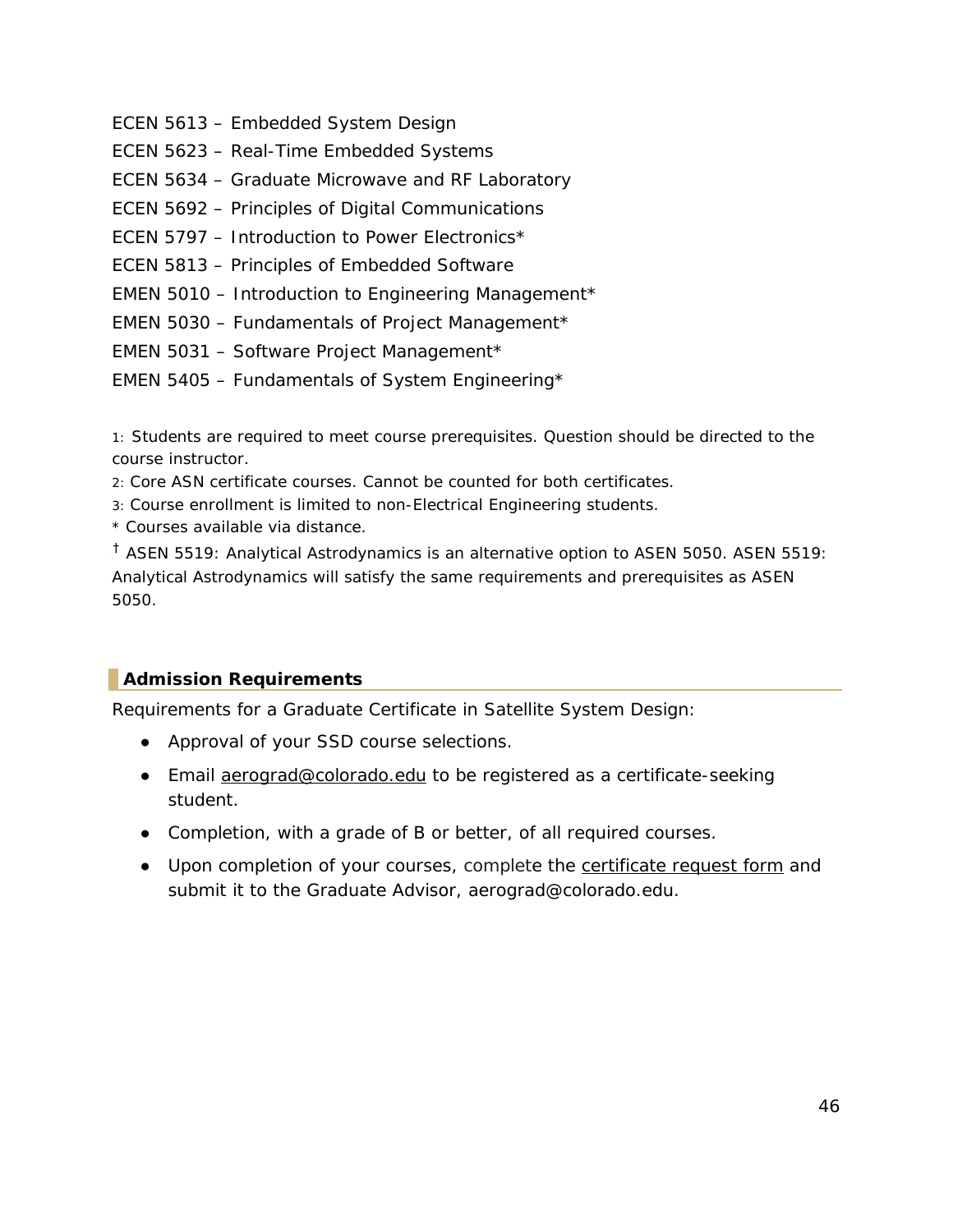## <span id="page-46-0"></span>**Contact Persons**

#### **Madeline Job and Carrie Simon (first point of contact)**

Graduate Advisors 429 UCB University of Colorado Boulder, CO 80309-0429 [aerograd@colorado.edu](mailto:annie.brookover@colorado.edu)

#### **Professor Jade Morton**

Associate Chair for Graduate Studies 429 UCB University of Colorado Boulder, CO 80309-0429 [jade.morton@colorado.edu](mailto:jade.morton@colorado.edu) 

#### **Professor Brian Argrow**

Chair, Aerospace Engineering Sciences 429 UCB University of Colorado Boulder, CO 80309-0429 [brian.argrow@colorado.edu](mailto:penina.axelrad@colorado.edu)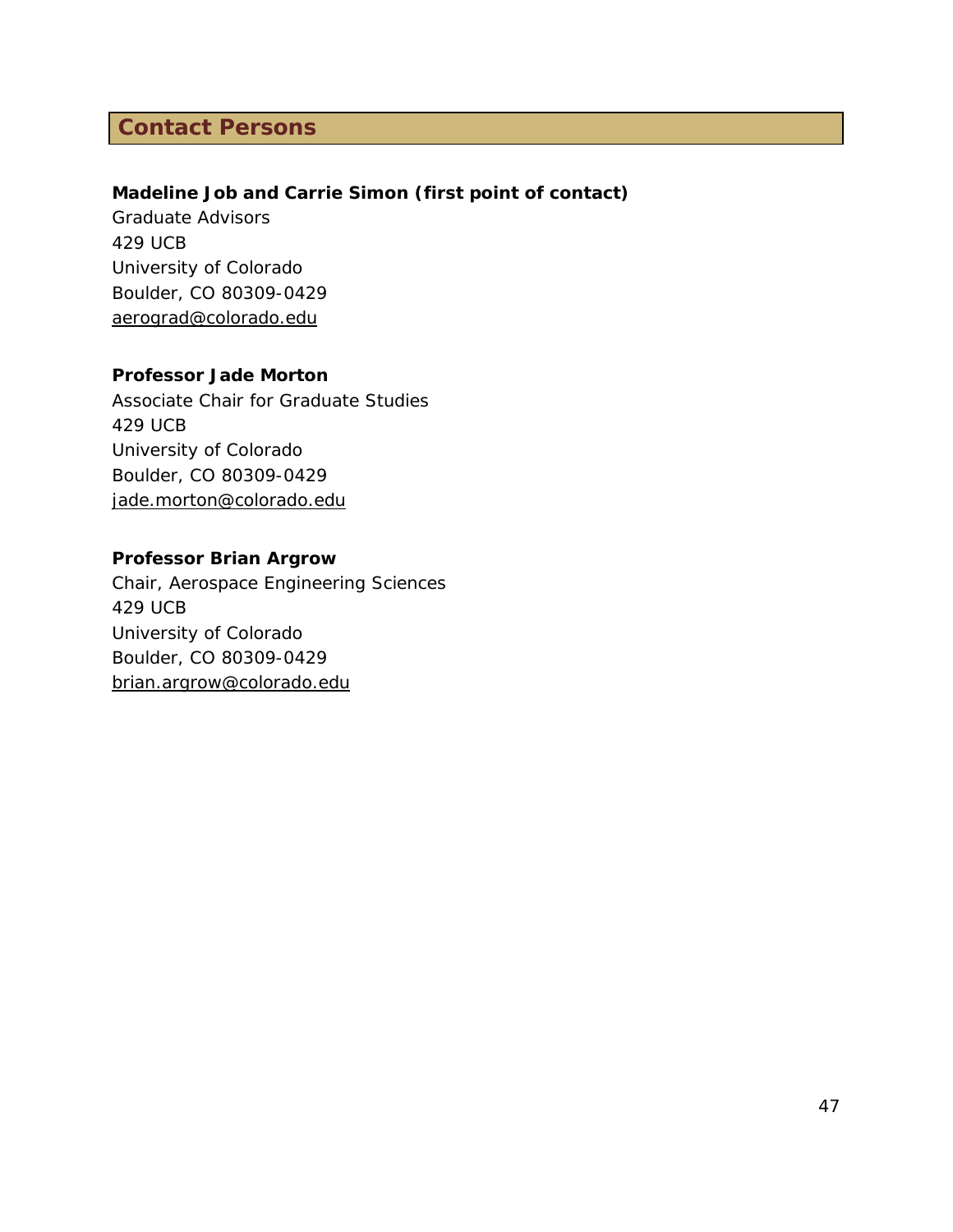## <span id="page-47-0"></span>**Expectations for Students Working on Appointment**

#### <span id="page-47-1"></span>**Student Expectations:**

When you are supported as a Research, Teaching or General Assistant (RA/TA/GA), there are certain expectations the department has and certain requirements that you must meet.

We expect you to want to learn. We expect to see enthusiasm, energy, and 100% effort. Mediocrity will not be tolerated in the environment in which you will be eventually employed and will not be tolerated here. Writing should be clean and neat. Notes should be well-organized. Assignments should be completed on time and presented as a neat well-finished package. A lab book of activities and results should be well maintained. Attention now will pay dividends later.

All engineers and scientists of quality spend more than 40 hours per week engaging in scholarly activities. As a graduate student your scholarly activities are defined as working in the laboratory, learning through discussions, going to seminars, taking courses, working at your desk, reading literature in the library, writing publications and theses, and participating in university activities. Your professor is engaged in all these activities and additionally in similar activities outside the university as research, advising, and committee work demand. Students should also strive to meet this "culture of excellence." Don't solely rely on your professors to tell you what you should be doing. Be proactive with your research and work and look for research areas to explore and expand.

Your presence at your desk, in the laboratory, and at seminars and meetings is a direct measure of your involvement in engineering and science. It is a privilege to be here. Make sure that you deserve the privilege.

Your attendance at department seminars, colloquia, and other presentations is an important part of your training as an engineer and scientist. This is an essential activity of all our scholars and we expect you to attend and participate in functions, especially those related to your area of research interest. You are also encouraged to present your research at seminars as opportunities arise.

We expect a cordial atmosphere at all times and places. Respect and be courteous to other students, staff, and faculty. Maintain a quiet work atmosphere; excessive noise distracts others. Assist your advisor and fellow graduate students. This is an important part of your training for the future. You will often be working in a group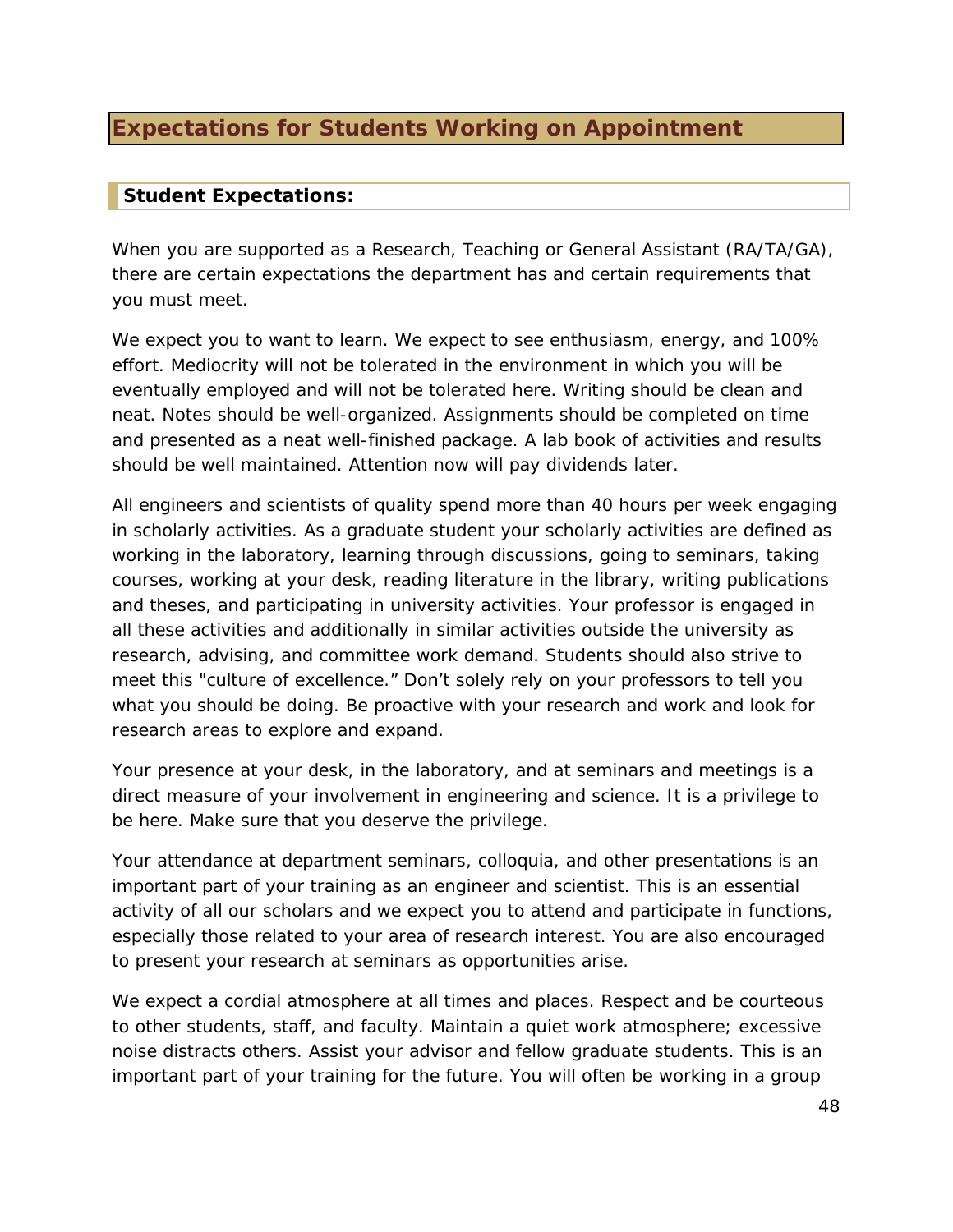environment, so be a responsible team member. When you are required to share equipment with others, transfer data/codes/etc., do so in a professional manner. We expect that students follow the highest standards of ethics in their research and publications. Plagiarism, data manipulations, etc. are examples of unethical behavior and are not tolerated. Your adviser can help you and/or refer you to the proper channels if the ethical line is not clear.

#### <span id="page-48-0"></span>**Faculty expectations:**

Likewise, there are things that you should expect of your professors. It is the professor's responsibility to clarify the ground rules regarding time off, work hours, publication authorship, funding, etc. early on; it is your responsibility to make sure he/she does so. Your professors will guide you in your research, teaching, and professional development, and assist you with post-graduation job placement. They will provide you with opportunities for industry or laboratory internships and encourage your attendance at professional conferences. Your professor will provide you with an annual evaluation of your progress in meeting your degree requirements and in your research, and if you have a RA appointment, financial support is guaranteed so long as you make reasonable progress and there are available funds.

#### <span id="page-48-1"></span>**Disagreements between a student and faculty member:**

If after discussions with your advisor an irreconcilable disagreement occurs, consult the Associate Chair for Graduate Affairs.

#### <span id="page-48-2"></span>**Appointment percentage:**

The majority of department RA/TA/GAs have a 50% AY appointment (20 hrs/wk). Some may have summer appointments (up to 40 hrs/wk) but this is determined by the supervisor. A RA/TA/GA can hold no less than a 15% appointment to receive tuition remission. Any appointment in addition to a 50% appointment needs approval by the Graduate School.

#### <span id="page-48-3"></span>**Tuition:**

Tuition remission covers tuition and a percentage of the Gold Comprehensive Insurance Plan provided that you work at least 12 weeks of the semester. It is your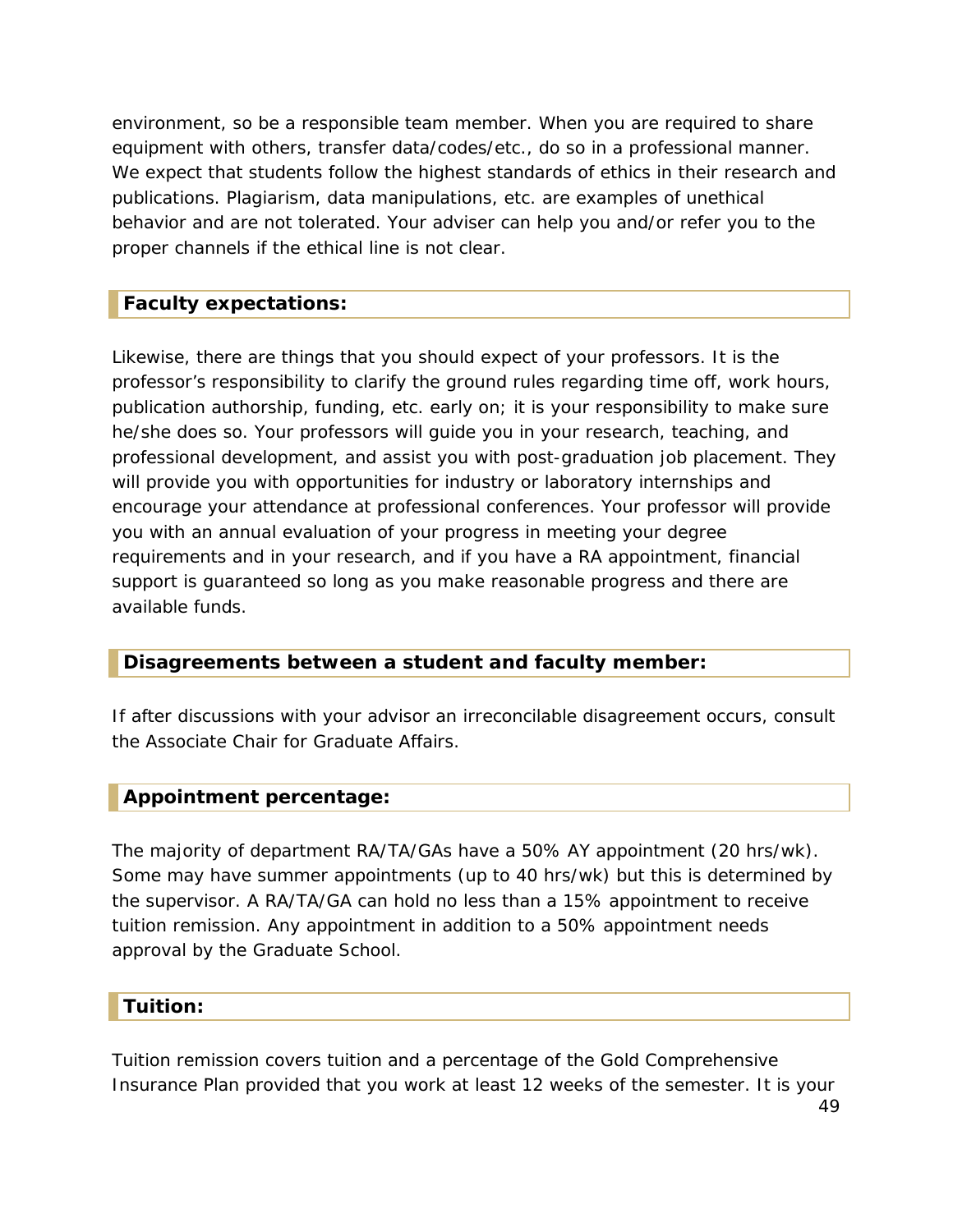responsibility to pay the remainder of the insurance and all mandatory fees. Some fellowships do allow for the payment of fees but department appointments do not.

#### <span id="page-49-0"></span>**Leave Time:**

The appointment follows the University holiday schedule and not the class schedule. <https://www.colorado.edu/hr/home/cu-boulder-holiday-schedule>. Please note that these dates do not follow the same dates as the academic year.

Fall - September 1 through December 31 Spring - January 1 through May 31 Summer - June 1 through August 31

For example, the University is closed on the Friday of spring break, not for the entire spring break week, so unless you make arrangements with your advisor you are expected to work during the week of spring break even though there are no classes this week.

Students on appointment do not accumulate sick or vacation time through their appointment. There is not a policy within the department as to what happens if a student wants to take sick or vacation days; this policy is set directly by your supervisor.

It is up to you to discuss taking time off with your supervisor before making travel arrangements or arranging for time off. If you will be away from your position for an extended period of time, your supervisor does have the option to put the position on a short work break, without pay. This doesn't happen often, but it is an option.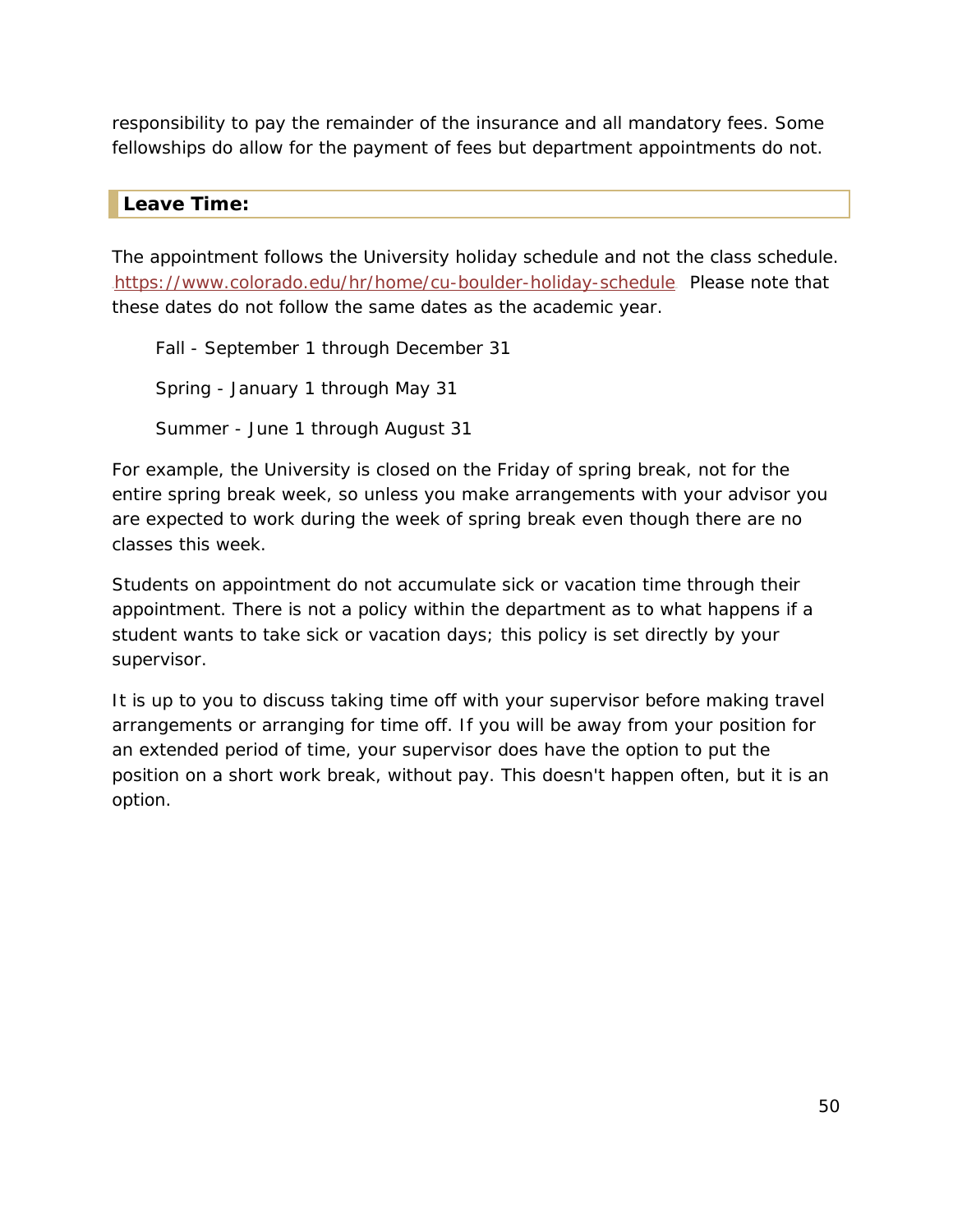<span id="page-50-0"></span>**Appendix A – Worksheets/Forms**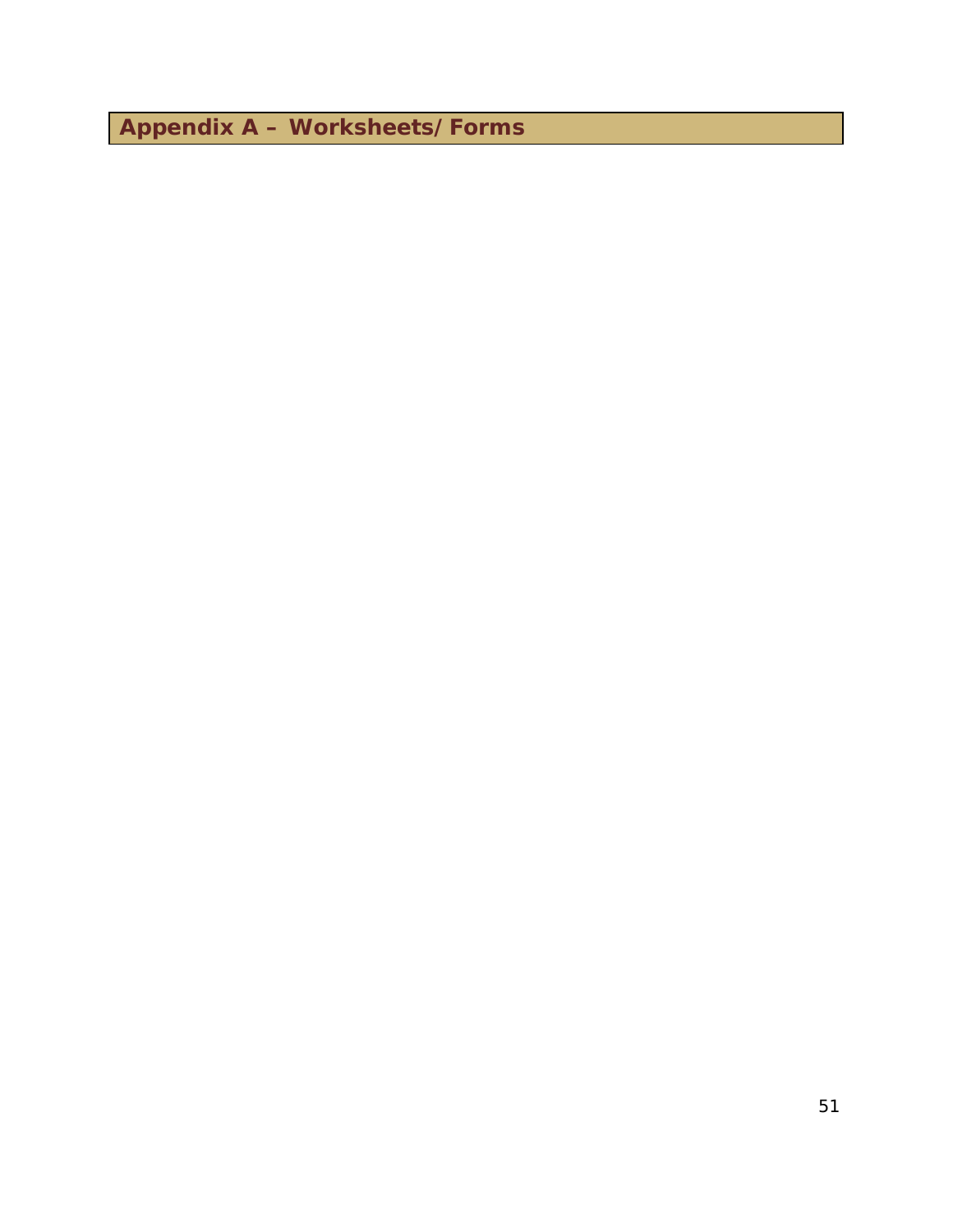## <span id="page-51-0"></span>**AES PhD Student Teaching Practicum Worksheet**

Name: Advisor:

Current Date: Matriculation Date:

Expected Graduation Date:

PhD Preliminary Exam Date: PhD Comprehensive Exam Date:

#### **Teaching Activities:**

| AY &     | Type of Activity: (Circle one)                                                                                 | Course    | Faculty    | Primary          | <b>Status</b> |
|----------|----------------------------------------------------------------------------------------------------------------|-----------|------------|------------------|---------------|
| Semester |                                                                                                                | Name, $#$ | Supervisor |                  |               |
|          |                                                                                                                | <b>or</b> |            | Responsibilities |               |
|          |                                                                                                                | Project   |            |                  |               |
|          |                                                                                                                | Title     |            |                  |               |
|          |                                                                                                                |           |            |                  |               |
|          | Instructor of Record/GPTI                                                                                      |           |            |                  |               |
|          | Teaching Fellow/Team Teach                                                                                     |           |            |                  | Planned       |
|          | Teaching / Course Assistant                                                                                    |           |            |                  |               |
|          | <b>Research Mentor</b>                                                                                         |           |            |                  | Current       |
|          | Seminar Coordinator (1yr)                                                                                      |           |            |                  | Completed     |
|          |                                                                                                                |           |            |                  |               |
|          | Instructor of Record/GPTI                                                                                      |           |            |                  |               |
|          | Team-Teaching                                                                                                  |           |            |                  | Planned       |
|          | Teaching/Course Assistant                                                                                      |           |            |                  |               |
|          | <b>Research Mentor</b>                                                                                         |           |            |                  | Current       |
|          | Seminar Coordinator (1yr)                                                                                      |           |            |                  | Completed     |
|          | Other: and the contract of the contract of the contract of the contract of the contract of the contract of the |           |            |                  |               |

Faculty Advisor Signature:

Date: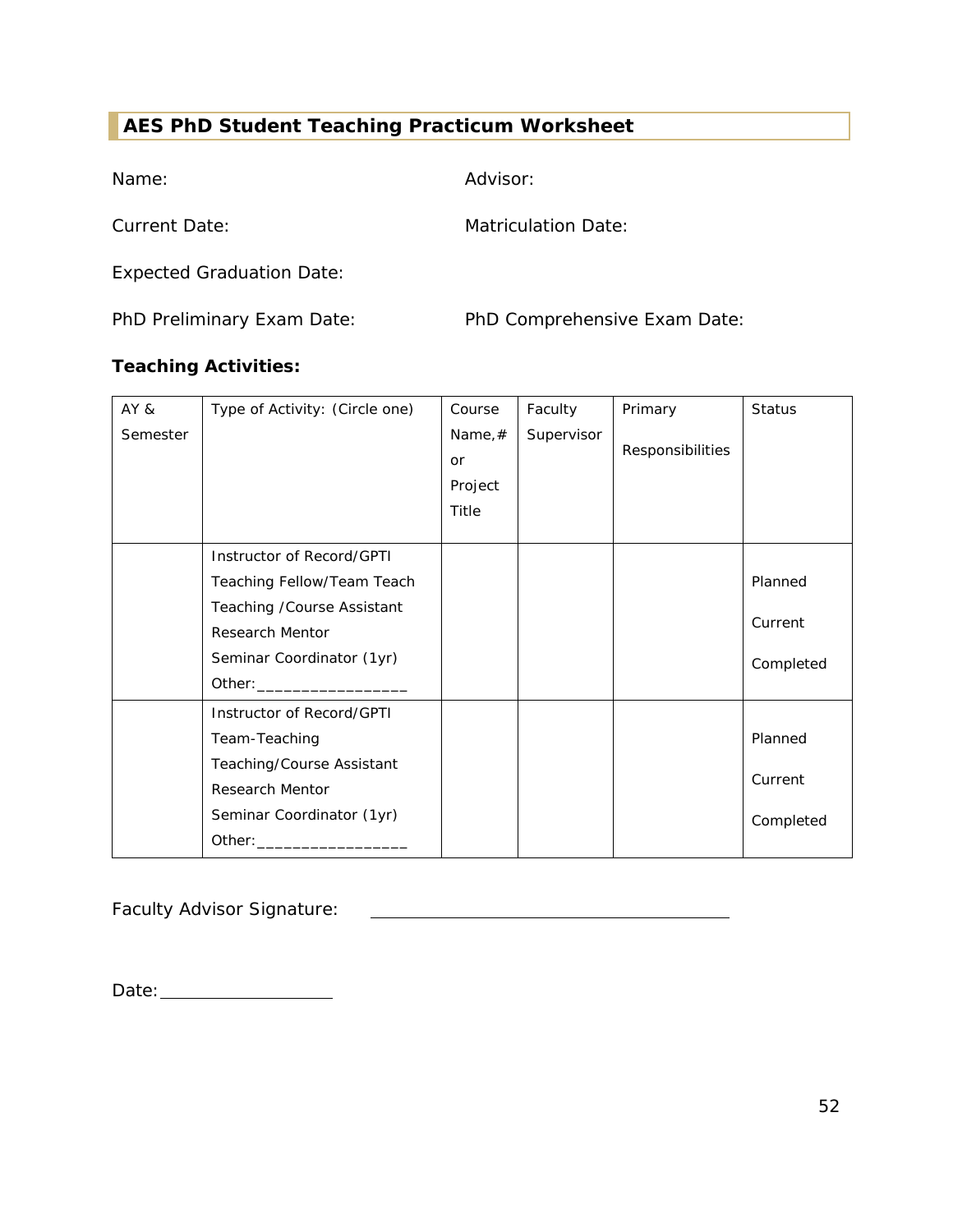## <span id="page-52-0"></span>**MS degree planning form – AESys Focus**

Name: \_\_\_\_\_\_\_\_\_\_\_\_\_\_\_\_\_\_\_\_\_\_\_\_\_\_\_ Advisor Signature: \_\_\_\_\_\_\_\_\_\_\_\_\_\_\_\_\_\_\_\_\_\_\_\_\_\_\_

#### **Coursework:**

Focus area: (Aerospace Engineering Systems)

- Primary technical thrust: (Fluid Dynamics, Automatic Control, Structures & Materials)
- **•** Second technical thrust **core**: (outside core for BBA structures students – i.e. core in ASN, Bio, RSESS focus areas)
- 30 or more semester hours total (courses, seminars, thesis)
	- 24 must be 5000 or above
	- 18 credits of ASEN (Note: EMEN 5405 Fundamentals of Systems Engineering counts as an ASEN class)
	- up to 6 credits can be 4000 level in ECEN, CVEN, MCEN, CHEN, CSCI,ATOC, ASTR, PHYS, MCDB, APPM, MATH, CHEM, IPHY, GEOL, **FNVD**
- 6-12 semester hours as defined by the student's focus area must be taken in the student's primary focus area and one required course (3 semester hours) must be taken in a second focus area.
	- AESys focus requirement: 2 Core classes in primary thrust of focus area

|                                                                                   | (AESys Thrust1) | (AESys Thrust1) |
|-----------------------------------------------------------------------------------|-----------------|-----------------|
| AESys focus area requirement:<br>$\blacksquare$<br>1 Core class in second thrust: |                 | (AESys Thrust2) |
| • 6 elective credits in primary thrust :                                          |                 |                 |
| • 3 semester hours of approved math coursework                                    |                 | (Math)          |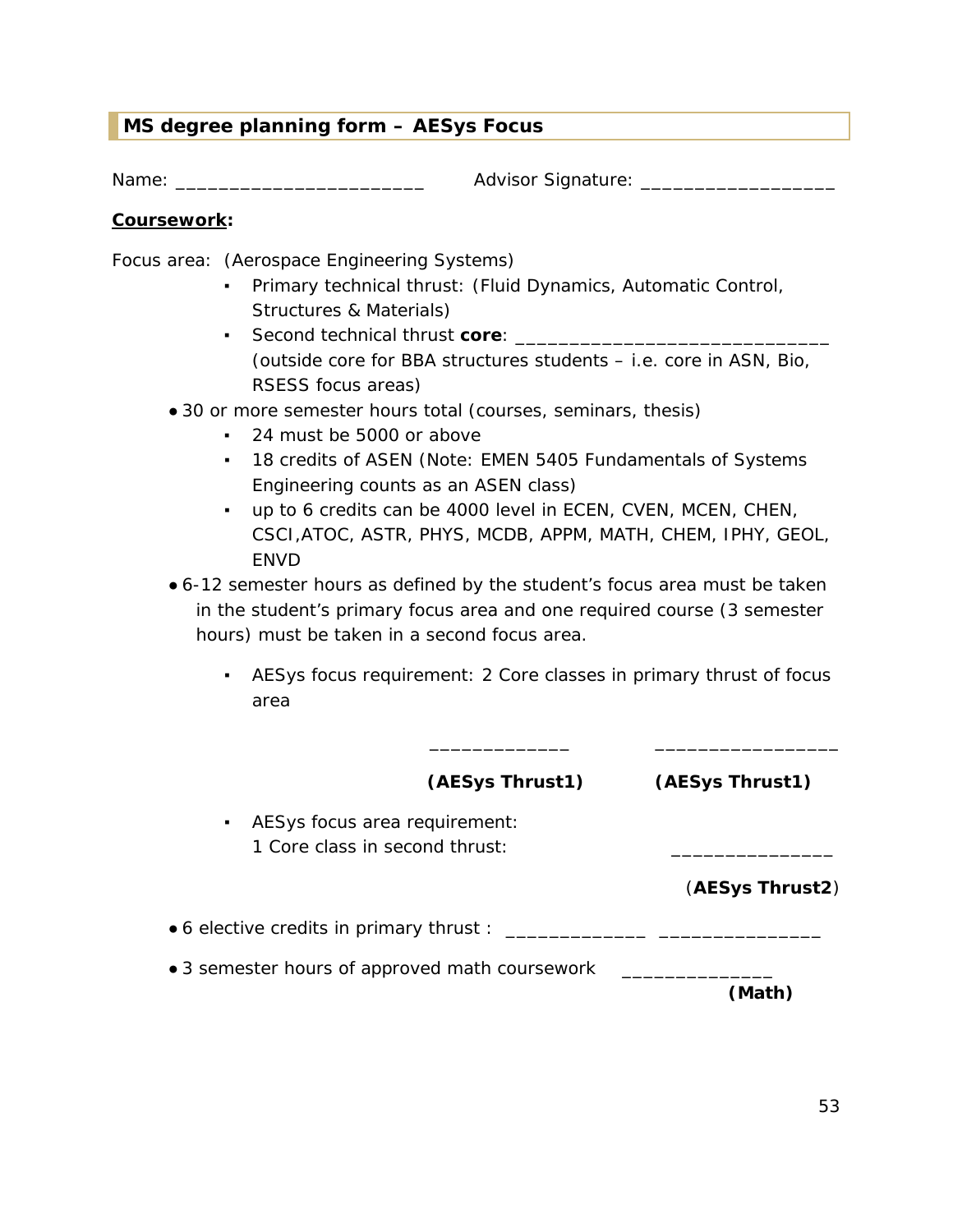#### **Circle One:**

- 1. MS Thesis, or
- 2. Graduate Projects (can be inside or outside the focus area), or
- 3. An approved certificate program

#### **Thesis:**

- Represent the equivalent of 6 semester hours of coursework.
- Comply in mechanical features with the University of Colorado Graduate School Thesis and Dissertation Specifications.
- Be filed with the Graduate School by posted deadlines for the semester for which the degree is to be conferred.

\_\_\_\_\_\_\_\_\_\_\_\_\_\_\_\_\_\_\_\_ \_\_\_\_\_\_\_\_\_\_\_\_\_\_\_\_\_\_\_\_

#### **Courses of interest that Satisfy Math Requirement**

**Electives (balance of courses up to 30 required total MS hours):**

\_\_\_\_\_\_\_\_\_\_\_\_\_\_\_\_\_\_\_\_ \_\_\_\_\_\_\_\_\_\_\_\_\_\_\_\_\_\_\_\_

**Potential Courses of Interest/Semester Offered:**

 $\frac{1}{\sqrt{2}}$  ,  $\frac{1}{\sqrt{2}}$  ,  $\frac{1}{\sqrt{2}}$  ,  $\frac{1}{\sqrt{2}}$  ,  $\frac{1}{\sqrt{2}}$  ,  $\frac{1}{\sqrt{2}}$  ,  $\frac{1}{\sqrt{2}}$  ,  $\frac{1}{\sqrt{2}}$  ,  $\frac{1}{\sqrt{2}}$  ,  $\frac{1}{\sqrt{2}}$  ,  $\frac{1}{\sqrt{2}}$  ,  $\frac{1}{\sqrt{2}}$  ,  $\frac{1}{\sqrt{2}}$  ,  $\frac{1}{\sqrt{2}}$  ,  $\frac{1}{\sqrt{2}}$ 

 $\overline{\phantom{a}}$  /  $\overline{\phantom{a}}$  /  $\overline{\phantom{a}}$  /  $\overline{\phantom{a}}$  $\overline{\phantom{a}}$  /  $\overline{\phantom{a}}$  /  $\overline{\phantom{a}}$  /  $\overline{\phantom{a}}$ \_\_\_\_\_\_\_\_\_\_\_\_\_\_\_\_\_\_\_\_ / \_\_\_\_\_\_\_\_\_\_\_\_\_\_\_\_\_\_\_\_ \_\_\_\_\_\_\_\_\_\_\_\_\_\_\_\_\_\_\_\_ / \_\_\_\_\_\_\_\_\_\_\_\_\_\_\_\_\_\_\_\_ \_\_\_\_\_\_\_\_\_\_\_\_\_\_\_\_\_\_\_\_ / \_\_\_\_\_\_\_\_\_\_\_\_\_\_\_\_\_\_\_\_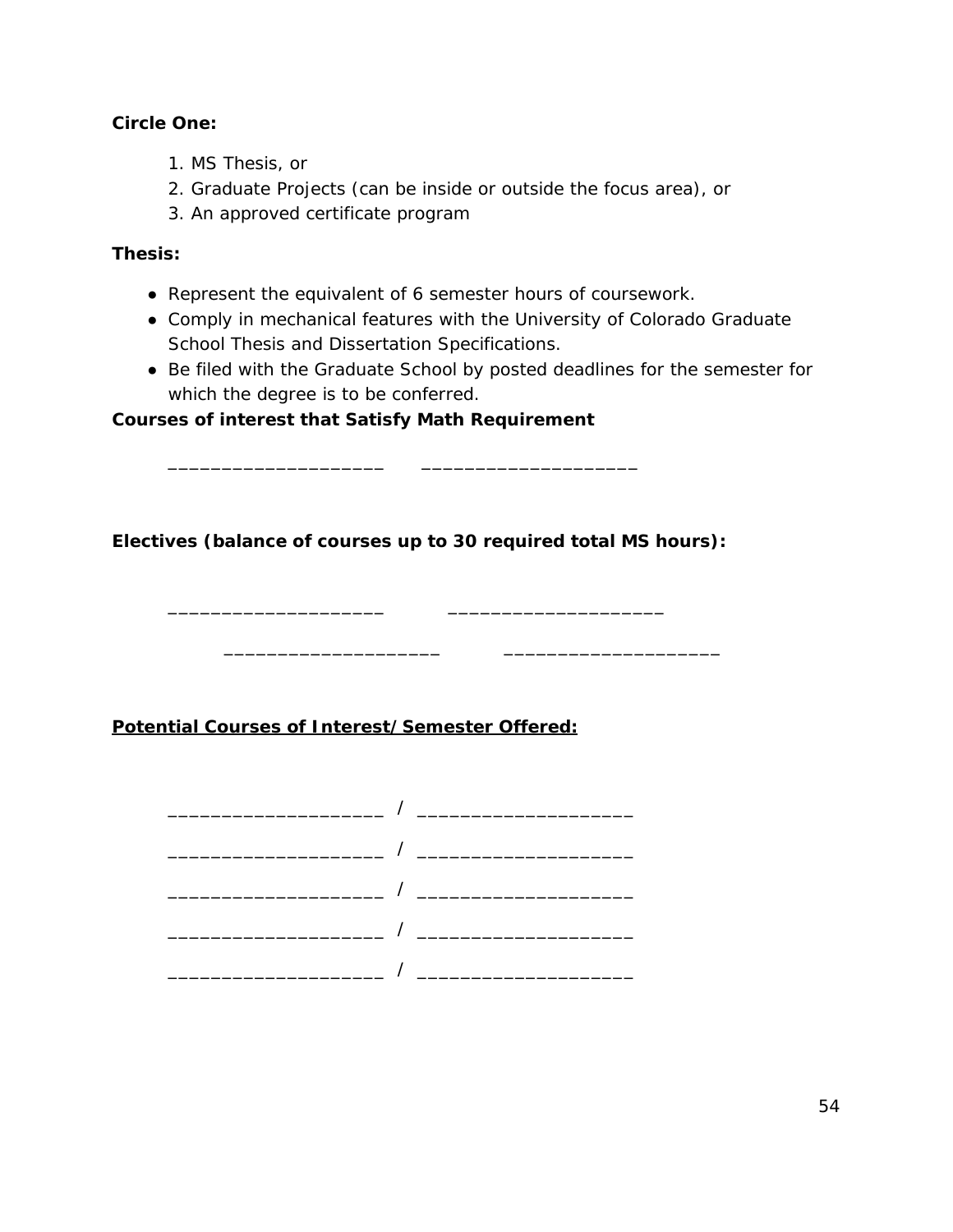#### <span id="page-54-0"></span>**MS degree planning form – ASN Focus**

Name: \_\_\_\_\_\_\_\_\_\_\_\_\_\_\_\_\_\_\_\_\_\_\_\_\_\_ Advisor Signature: \_\_\_\_\_\_\_\_\_\_\_\_\_\_\_\_\_\_

#### **Coursework:**

Focus area: (Astrodynamics and Satellite Navigation)

- Three focus area core
- Outside focus area **core**:\_\_\_\_\_\_\_\_\_\_\_\_\_\_\_\_\_\_\_\_\_\_\_\_\_\_\_\_\_\_\_\_\_\_

Required MS Course outside focus area: ASEN 5051, ASEN 5327, ASEN 5151, ASEN 5114, ASEN 5014, ASEN 5012, ASEN 5022, ASEN 5007, ASEN 5016, ASEN 5148, ASEN 5158, ASEN 5307, ASEN 5337, ASEN 5168, ASEN 5245, ASEN 5215, ASEN 5335, ASEN 5235

- 30 or more semester hours total (courses, seminars, thesis)
	- 24 must be 5000 or above
	- 18 credits of ASEN (Note: EMEN 5405 Fundamentals of Systems Engineering counts as an ASEN class)
	- up to 6 credits can be 4000 level in ECEN, CVEN, MCEN, CHEN, CSCI,ATOC, ASTR, PHYS, MCDB, APPM, MATH, CHEM, IPHY, GEOL, ENVD
- 6-12 semester hours as defined by the student's focus area must be taken in the student's primary focus area and one required course (3 semester hours) must be taken in a second focus area.
	- ASN focus area requirement: 3 Core Classes

\_\_\_\_\_\_\_\_\_\_\_\_\_ \_\_\_\_\_\_\_\_\_\_\_\_\_ \_\_\_\_\_\_\_\_\_\_\_\_\_ **(ASN Core1) (ASN Core 2) (ASN Core 3)** Outside Core: **(Outside core)** • 3 semester hours of approved math coursework

(Math)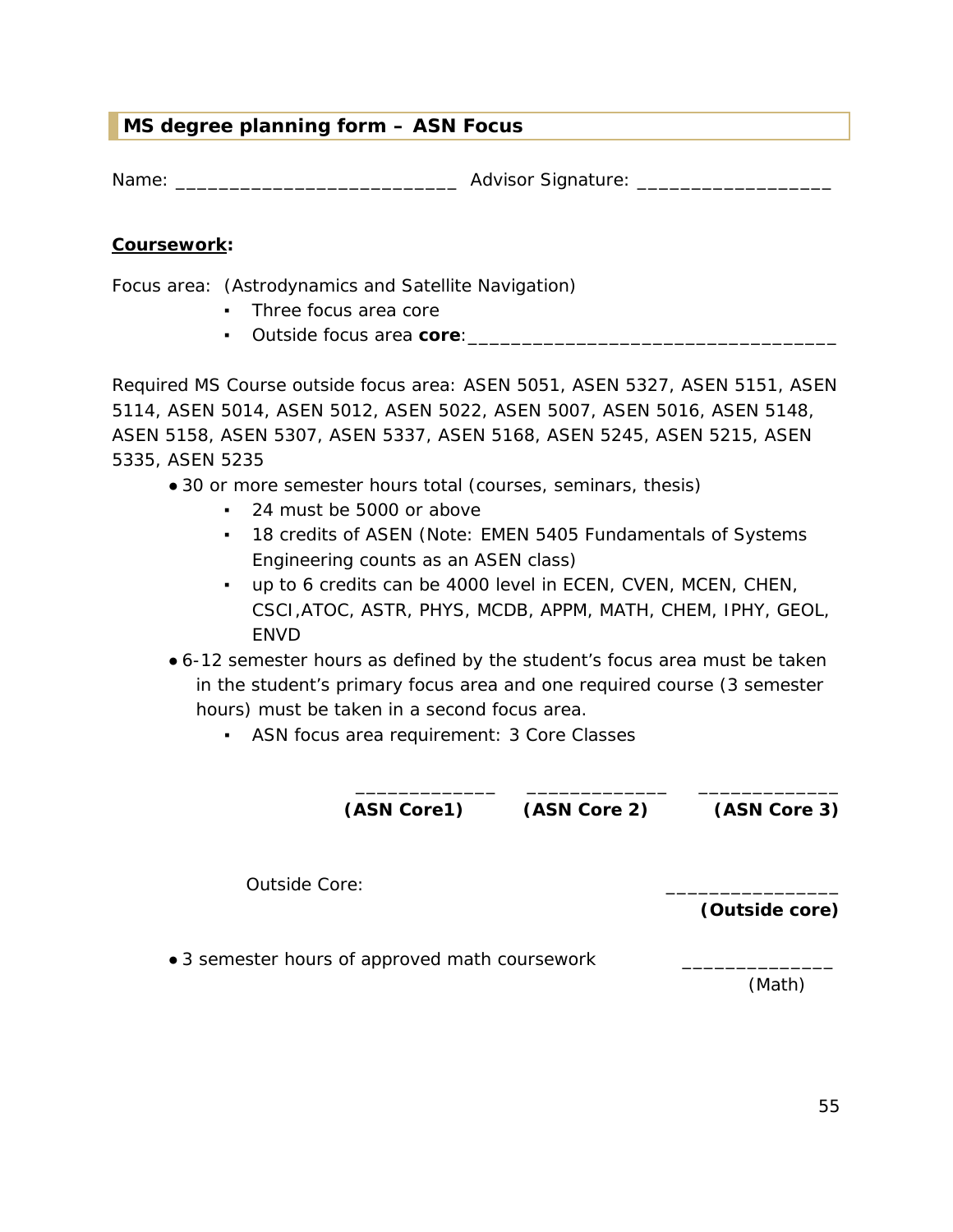#### **Circle One:**

- 1. MS Thesis, or
- 2. Graduate Projects (can be inside or outside the focus area), or
- 3. An approved certificate program

#### **Thesis:**

- Represent the equivalent of 6 semester hours of coursework.
- Comply in mechanical features with the University of Colorado Graduate School Thesis and Dissertation Specifications.
- Be filed with the Graduate School by posted deadlines for the semester for which the degree is to be conferred.

#### **Courses of interest that Satisfy Math Requirement**

**Electives (balance of courses up to 30 required total MS hours):**

\_\_\_\_\_\_\_\_\_\_\_\_\_\_\_\_\_\_\_\_ \_\_\_\_\_\_\_\_\_\_\_\_\_\_\_\_\_\_\_\_

 $\overline{\phantom{a}}$  , and the set of  $\overline{\phantom{a}}$ 

\_\_\_\_\_\_\_\_\_\_\_\_\_\_\_\_\_\_\_\_ \_\_\_\_\_\_\_\_\_\_\_\_\_\_\_\_\_\_\_\_

**Potential Courses of Interest/Semester Offered:**

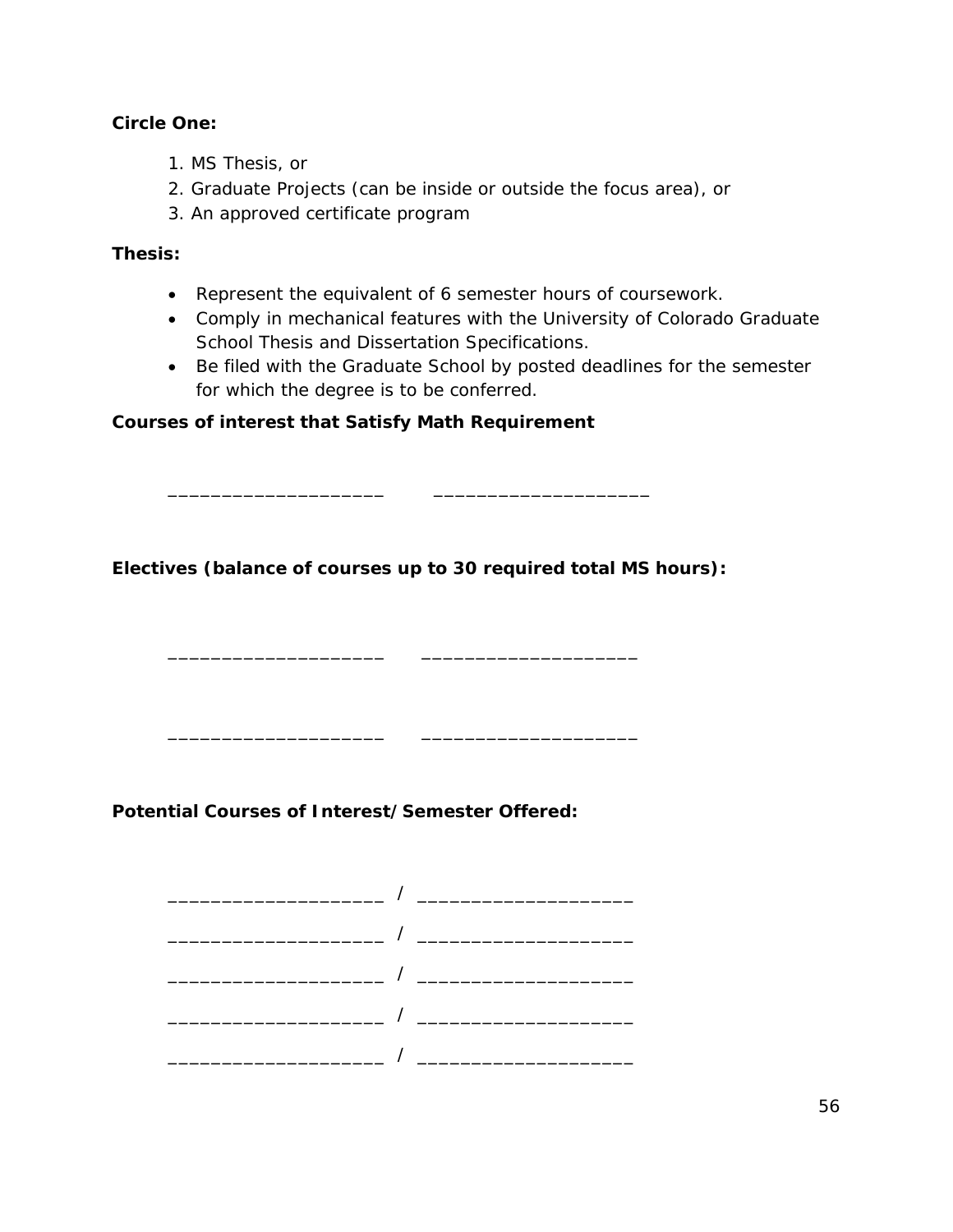#### <span id="page-56-0"></span>**MS degree planning form – Bio Focus**

Name: \_\_\_\_\_\_\_\_\_\_\_\_\_\_\_\_\_\_\_\_\_\_\_\_\_ Advisor Signature: \_\_\_\_\_\_\_\_\_\_\_\_\_\_\_\_\_\_

#### **Coursework:**

Focus area: (Bioastronautics)

- two focus area core courses
- two of three specified second focus area **core**: ASEN 5335 (RSESS), ASEN 5050 (ASN) or ASEN 5053 (AESys) are required; however, students with non-aerospace BS degrees are encouraged to take all three
- 30 or more semester hours total (courses, seminars, thesis)
	- 24 must be 5000 or above
	- 18 credits of ASEN (Note: EMEN 5405 Fundamentals of Systems Engineering counts as an ASEN class)
	- up to 6 credits can be 4000 level in ECEN, CVEN, MCEN, CHEN, CSCI,ATOC, ASTR, PHYS, MCDB, APPM, MATH, CHEM, IPHY, GEOL, **FNVD**
- 6 semester hours must be taken in the Bio focus area and two required courses (6 semester hours) must be taken in a second focus area as defined above.
	- Bio focus area requirement: 2 Core Classes

\_\_\_\_\_\_\_\_\_\_\_\_\_ \_\_\_\_\_\_\_\_\_\_\_\_\_ **(Bio Core1) (Bio Core 2)** 

▪ Two of 3 required outside Core: \_\_\_\_\_\_\_\_\_\_\_\_\_ \_\_\_\_\_\_\_\_\_\_\_\_\_ (**Outside Core1**) (**Outside Core 2**)

• 3 semester hours of approved math coursework. **(Math)**

#### **Circle One:**

- 1. MS Thesis, or
- 2. Graduate Projects (can be inside or outside the focus area), or
- 3. An approved certificate program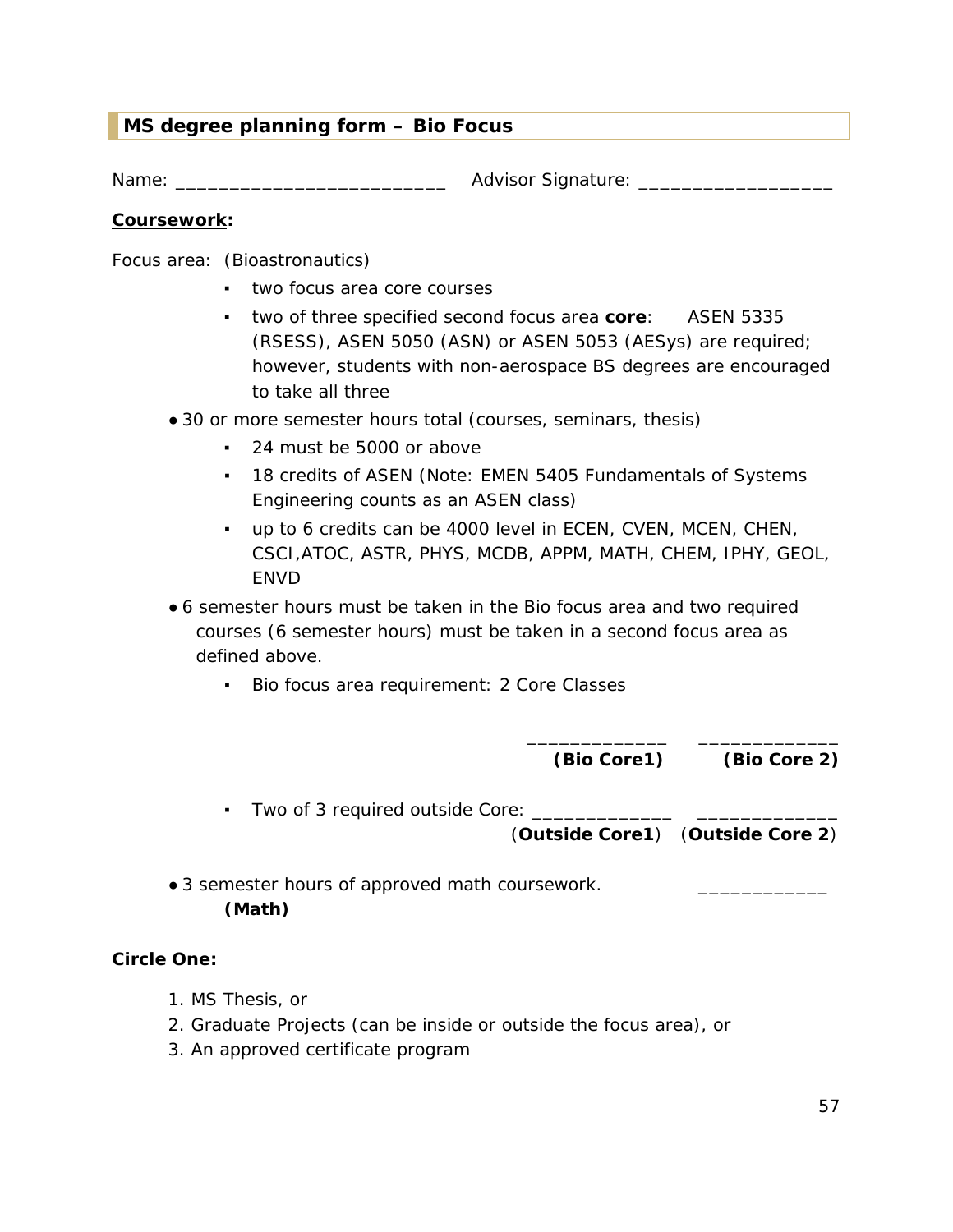#### **Thesis:**

- Represent the equivalent of 6 semester hours of coursework.
- Comply in mechanical features with the University of Colorado Graduate School Thesis and Dissertation Specifications.
- Be filed with the Graduate School by posted deadlines for the semester for which the degree is to be conferred.

\_\_\_\_\_\_\_\_\_\_\_\_\_\_\_\_\_\_\_\_ \_\_\_\_\_\_\_\_\_\_\_\_\_\_\_\_\_\_\_\_

\_\_\_\_\_\_\_\_\_\_\_\_\_\_\_\_\_\_\_\_ \_\_\_\_\_\_\_\_\_\_\_\_\_\_\_\_\_\_\_\_

\_\_\_\_\_\_\_\_\_\_\_\_\_\_\_\_\_\_\_\_ \_\_\_\_\_\_\_\_\_\_\_\_\_\_\_\_\_\_\_\_

#### **Courses of interest that Satisfy Math Requirement**

**Electives (balance of courses up to 30 required total MS hours):**

#### **Potential Courses of Interest/Semester Offered:**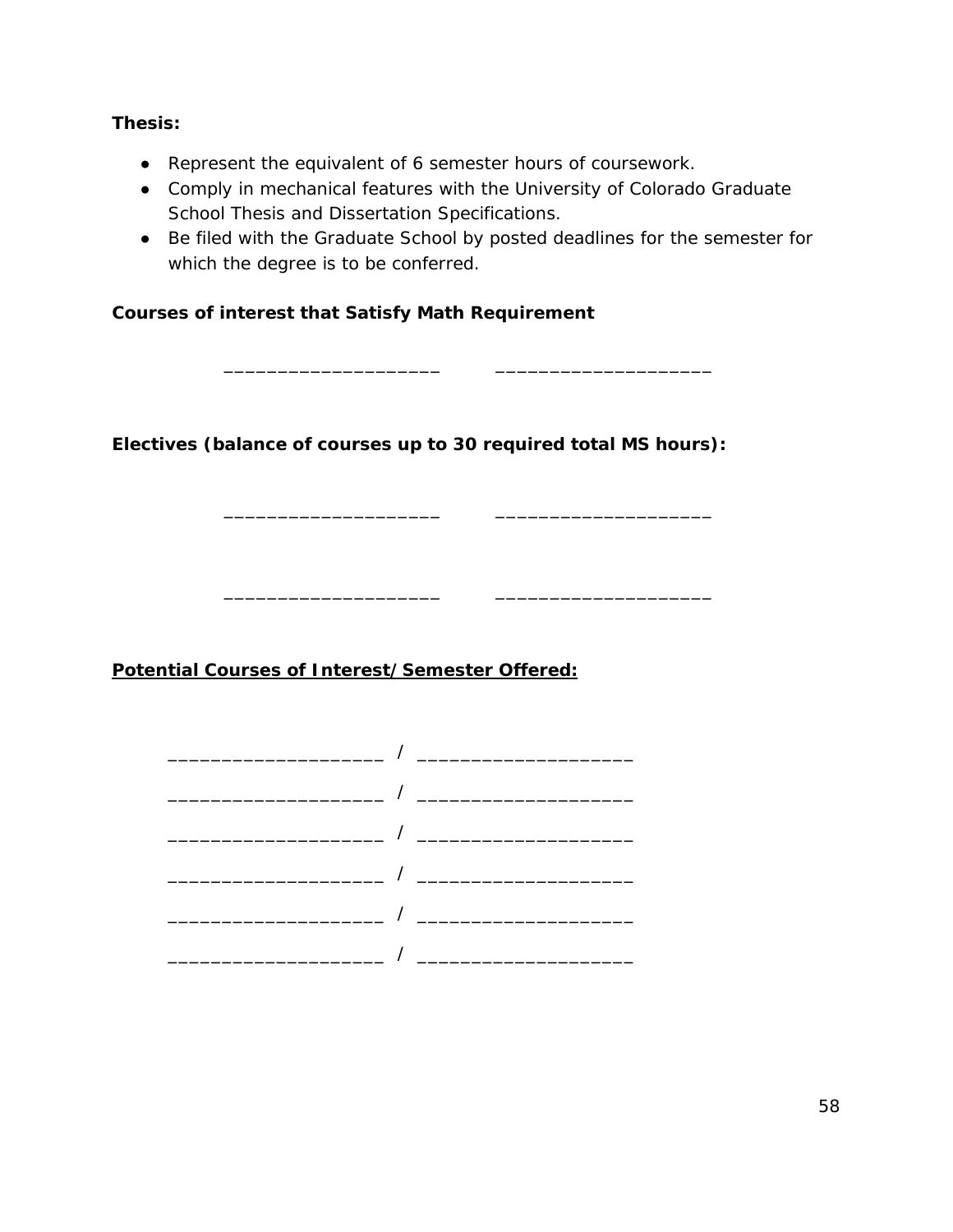#### <span id="page-58-0"></span>**MS degree planning form – Remote Sensing Focus**

Name: \_\_\_\_\_\_\_\_\_\_\_\_\_\_\_\_\_\_\_\_\_\_\_\_\_\_ Advisor Signature: \_\_\_\_\_\_\_\_\_\_\_\_\_\_\_\_\_\_

#### **Coursework:**

Focus area: (Remote Sensing)

- four focus area core, one in each primary topic area
- second focus area **core (may also count as primary topic core)**
- 30 or more semester hours total (courses, seminars, thesis)
	- 24 must be 5000 or above
	- 18 credits of ASEN (Note: EMEN 5405 Fundamentals of Systems Engineering counts as an ASEN class)
	- up to 6 credits can be 4000 level in ECEN, CVEN, MCEN, CHEN, CSCI,ATOC, ASTR, PHYS, MCDB, APPM, MATH, CHEM, IPHY, GEOL, ENVD
- 6-12 semester hours as defined by the student's focus area must be taken in the student's primary focus area and one required course (3 semester hours) must be taken in a second focus area.
	- RSESS focus area requirement: 4 Core Classes, 1 in each primary topic area.

|                                                          | (RSESS Topic 1) (RSESS Topic 2)                  | (RSESS Topic 3) (RSESS Topic 4) |                |
|----------------------------------------------------------|--------------------------------------------------|---------------------------------|----------------|
|                                                          | • Outside Core (may also fulfill a topic req't): |                                 | (outside core) |
| • 3 semester hours of approved math coursework<br>(Math) |                                                  |                                 |                |
| <b>Circle One:</b>                                       |                                                  |                                 |                |

## 1. MS Thesis, or

- 2. Graduate Projects (can be inside or outside the focus area), or
- 3. An approved certificate program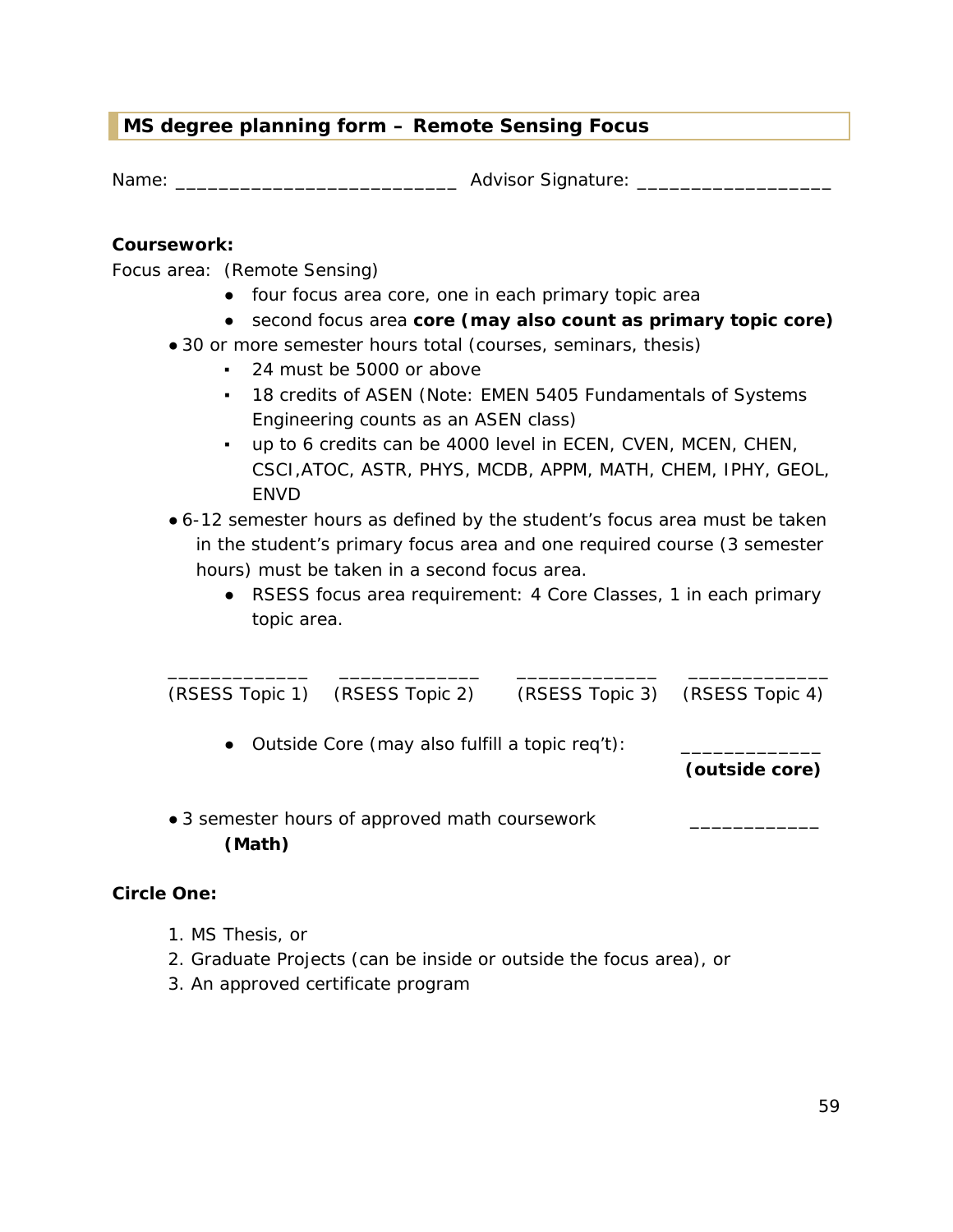**Thesis:**

- Represent the equivalent of 6 semester hours of coursework.
- Comply in mechanical features with the University of Colorado Graduate School Thesis and Dissertation Specifications.

\_\_\_\_\_\_\_\_\_\_\_\_\_\_\_\_\_\_\_\_ \_\_\_\_\_\_\_\_\_\_\_\_\_\_\_\_\_\_\_\_

\_\_\_\_\_\_\_\_\_\_\_\_\_\_\_\_\_\_\_\_ \_\_\_\_\_\_\_\_\_\_\_\_\_\_\_\_\_\_\_\_

\_\_\_\_\_\_\_\_\_\_\_\_\_\_\_\_\_\_\_\_ \_\_\_\_\_\_\_\_\_\_\_\_\_\_\_\_\_\_\_\_

● Be filed with the Graduate School by posted deadlines for the semester for which the degree is to be conferred.

**Courses of interest that Satisfy Math Requirement** 

**Electives (balance of courses up to 30 required total MS hours):**

**Potential Courses of Interest/Semester Offered:**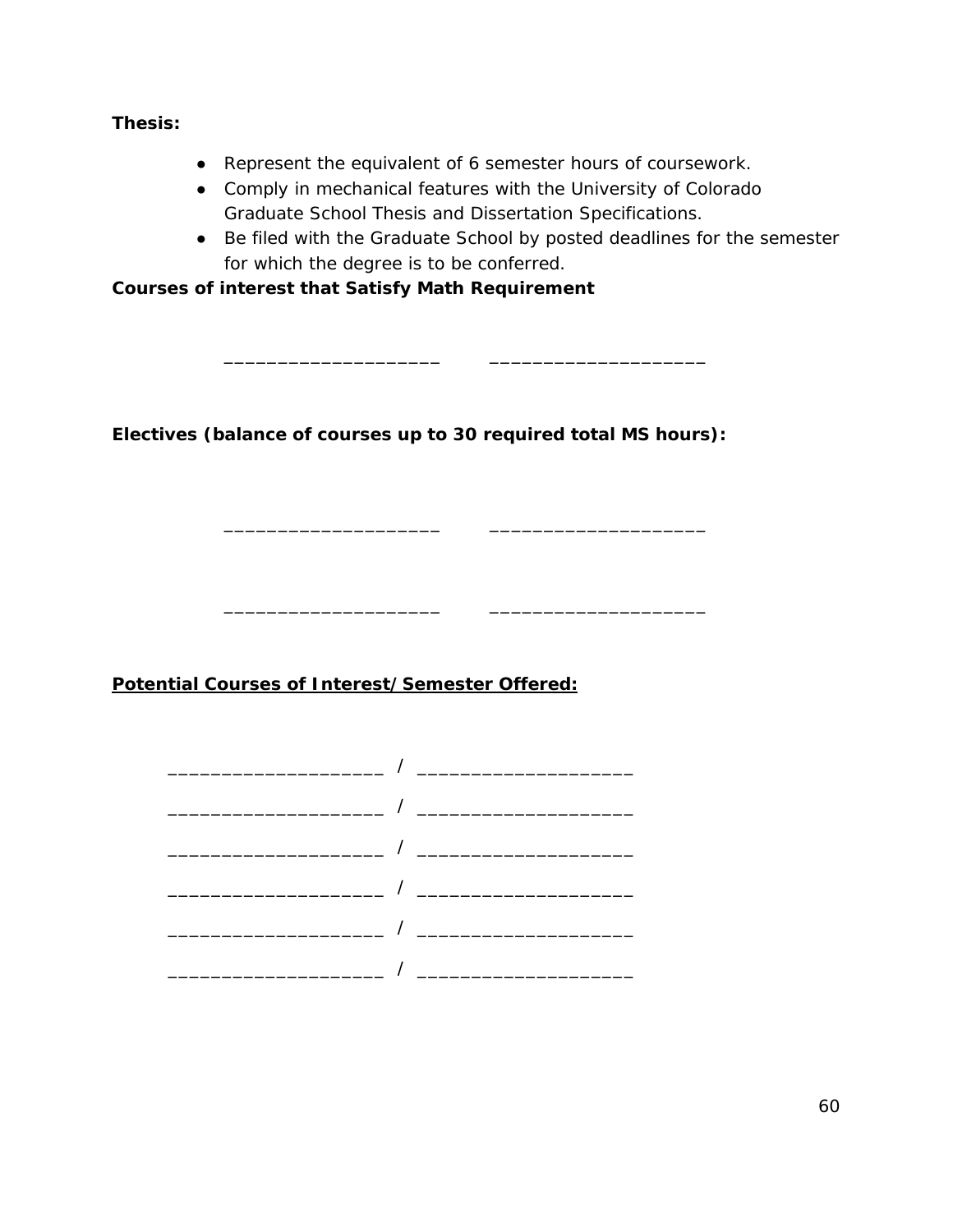#### <span id="page-60-0"></span>**Professional MS degree planning form**

Name: \_\_\_\_\_\_\_\_\_\_\_\_\_\_\_\_\_\_\_\_\_\_\_\_\_\_ Advisor Signature: \_\_\_\_\_\_\_\_\_\_\_\_\_\_\_\_\_\_

#### **Coursework:**

▪

- 30 or more semester hours total (courses, seminars, thesis)
- 24 must be 5000 or above
- 18 credits of ASEN (Note: EMEN 5405 Fundamentals of Systems Engineering counts as an ASEN class)
- up to 6 credits can be 4000 level in ECEN, CVEN, MCEN, CHEN, CSCI, ATOC, ASTR, PHYS, MCDB, APPM, MATH, CHEM, IPHY, GEOL, ENVD

\_\_\_\_\_\_\_\_\_\_\_\_\_\_\_\_\_\_\_\_ \_\_\_\_\_\_\_\_\_\_\_\_\_\_\_\_\_\_\_\_

▪ 3 semester hours of approved math coursework \_\_\_\_\_\_\_\_\_\_\_\_

**(Math)**

#### **Courses of interest that Satisfy Math Requirement**

**Potential Courses of Interest/Semester Offered:**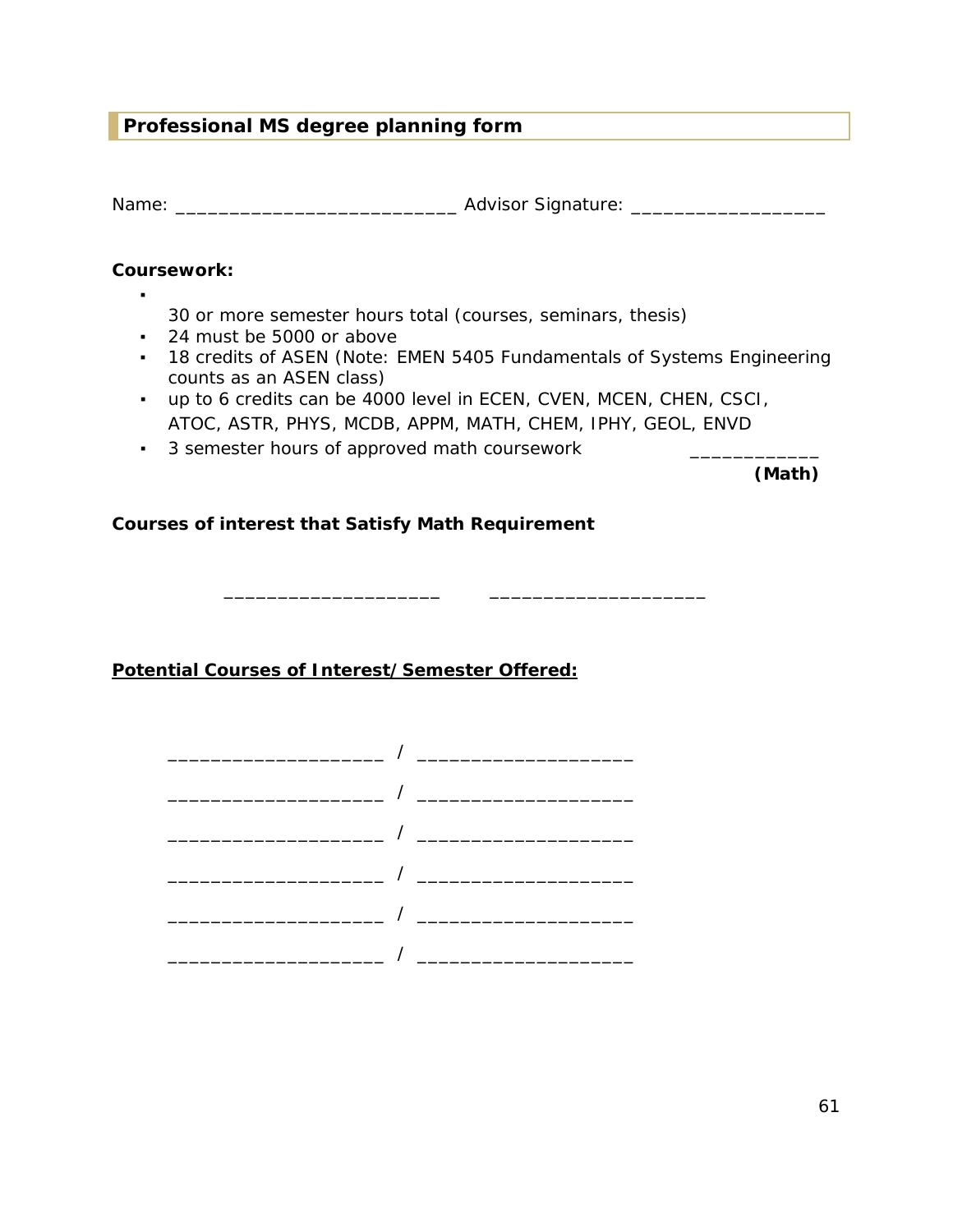#### <span id="page-61-0"></span>**PhD degree planning worksheet: All focus Areas**

Name: \_\_\_\_\_\_\_\_\_\_\_\_\_\_\_\_\_\_\_\_\_\_\_\_\_\_ Advisor Signature: \_\_\_\_\_\_\_\_\_\_\_\_\_\_\_\_\_\_

#### **Coursework/dissertation requirements**:

- 36 or more semester hours course credit (5000 or above)
	- 12 above 6000 (9 credits for RSESS focus)
	- 18 must be in ASEN (Note: EMEN 5405 Fundamentals of Systems Engineering counts as an ASEN class)
	- 6 credits of math from approved list
- 30 hours dissertation credit
- Teaching Practicum
- Preliminary exam (by third or fifth semester)
- Comprehensive exam (after coursework completed by fifth or seventh semester/before semester of final defense)\_\_\_\_\_\_\_\_\_\_\_\_\_\_\_\_\_\_
- Written Dissertation
- Defense/Final Examination
	- Up to 10 PhD dissertation credits pre-comprehensive exam
	- Up to 10 PhD dissertation credits in semester in which comprehensive exam is passed
	- Remaining PhD dissertation credits post-comprehensive exam, but students must register for a minimum of 5 PhD dissertation credits in each semester following the comprehensive exam through the semester in which final dissertation is successfully defended.

#### **Courses:**

18 credits of **ASEN** coursework (not other department coursework)

| (ASEN 1) | (ASEN 2) | (ASEN 3) | (ASEN 4) |
|----------|----------|----------|----------|
| (ASEN 5) | (ASEN 6) |          |          |

● 12 credits of 6000 level or above (9 credits for RSESS focus).

\_\_\_\_\_\_\_\_\_\_\_\_\_ \_\_\_\_\_\_\_\_\_\_\_\_\_ \_\_\_\_\_\_\_\_\_\_\_\_\_ \_\_\_\_\_\_\_\_\_\_\_\_\_ **(6000 level 1) (6000 level 2) (6000 level 3) (6000 level 4)**